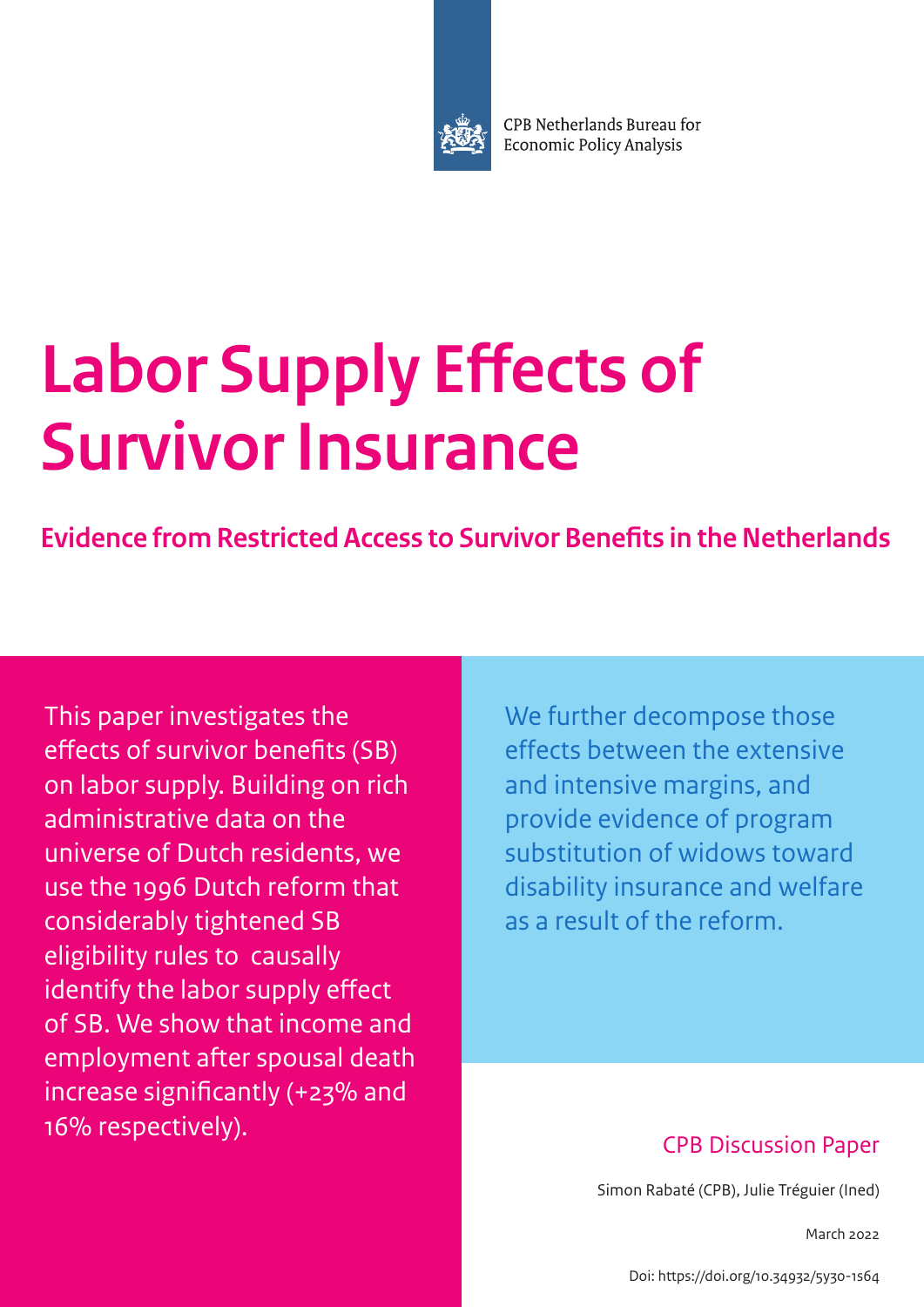# <span id="page-1-0"></span>Labor Supply Effects of Survivor Insurance: Evidence from Restricted Access to Survivor Benefits in the Netherlands<sup>∗</sup>

Simon Rabaté<sup>1</sup> and Julie Tréguier<sup>2</sup>

<sup>1</sup>Netherlands Bureau for Economic Policy Analysis (CPB) and Institut national d'études démographiques (Ined)

<sup>2</sup>Institut national d'études démographiques (Ined) and EconomiX, University of Paris Nanterre.

#### March 2022

#### Abstract

This paper investigates the effects of survivor benefits (SB) on labor supply. Building on rich administrative data on the universe of Dutch residents, we use the 1996 Dutch reform that considerably tightened SB eligibility rules to causally identify the labor supply effect of SB. We use a regression discontinuity approach, leveraging the cohort-based implementation of the reform. We show that, following the tightening of SB eligibility, individual income and labor force participation after spousal death increase significantly  $(+23\% \text{ and } 16\% \text{ respectively})$ tively). We further decompose those effects between the extensive and intensive margins. We show that the widows who remained in the labor market due to the reform mainly did so as wage earners, and that already working widows increased their number of working hours by 8%. We also find evidence of program substitution of widows toward disability insurance and welfare as a result of the reform. Finally, our heterogeneity results suggest that the magnitude of the response to the reform depends on widows' ability to self-insure against the risk of spousal death.

<sup>∗</sup>We are grateful to Jonneke Bolhaar, Carole Bonnet, Itzik Fadlon, Marion Gouss´e, Arthur van Soest, Marianne Tenand and Maxime Tô, as well as the participants of the Ined Séminaire café, the CPB internal seminar, the Chaire Travail PSE internal seminar and the EALE 2021 conference. All remaining errors are our own.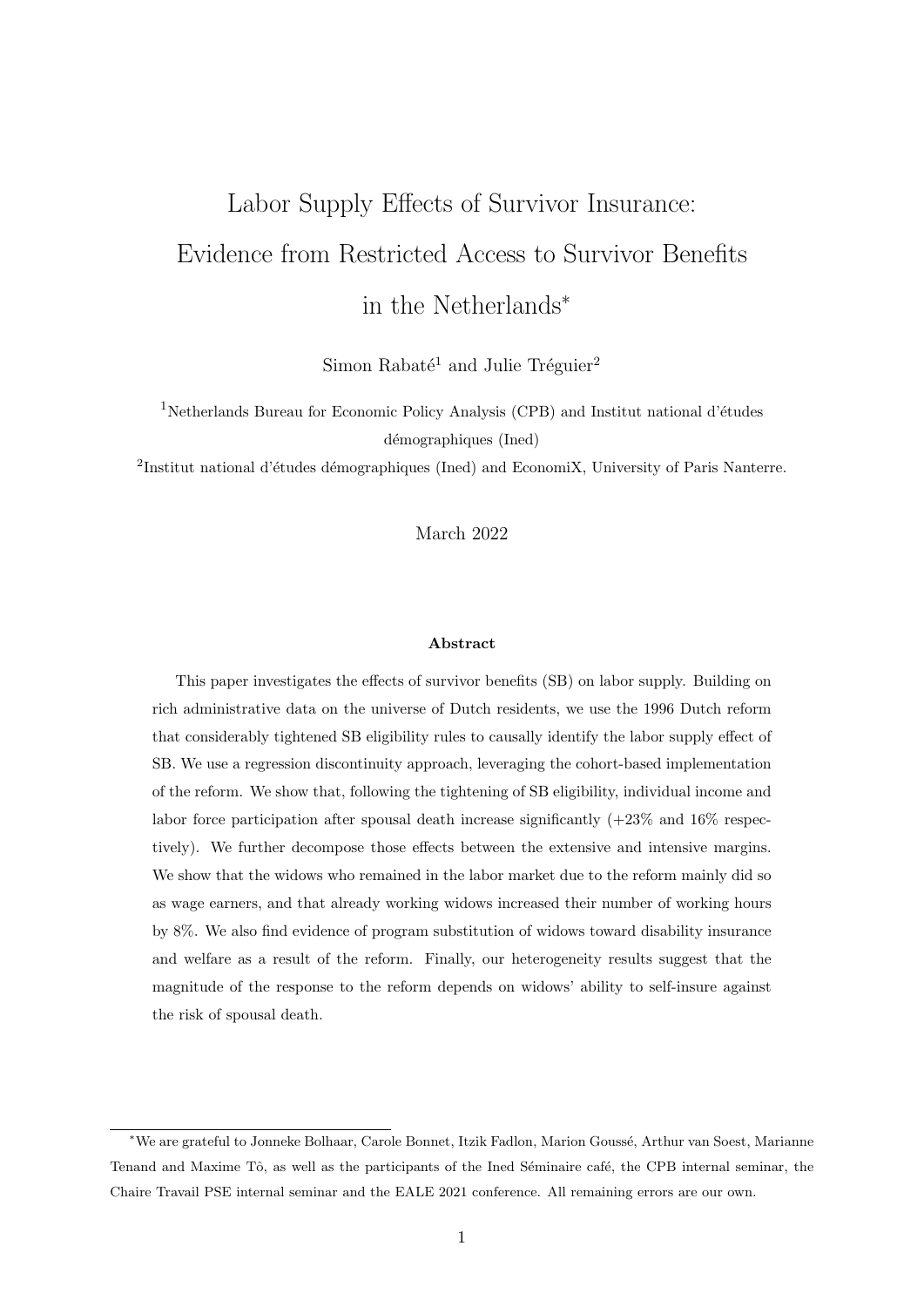# 1 Introduction

The death of a spouse is not only a devastating life event, it is also a source of major economic risk. Subsequently, through multiple channels, it may affect the labor supply of the survivor. First, the loss itself may affect the well-being of the bereaved partner [\(Siflinger](#page-32-0) [2017\)](#page-32-0), which, in turn, may affect the ability to work. Second, spousal death can modify individual preferences – e.g disutility from work – because of the loss of shared leisure with the deceased [\(Goux et al.](#page-31-0) [2014\)](#page-31-0). Last but not least, a spouse's death will change the household's standard of living: some economies of scale are lost, as well as the income of the deceased spouse, triggering labor supply responses. These financial risks can be partially offset by public or private life insurance. In this paper, we focus on the latter financial determinant of the labor supply response to spousal death and study the role of publicly provided survivor benefits.

Survivor insurance against spousal death can be provided through a first-pillar public insurance system, or through second-pillar occupational based pension. Individuals can also selfinsure through private contracts. Public survivor insurance systems have been widely questioned in recent years, on different grounds. Survivor insurance schemes represent a large public expenditure that is considered as  $(i)$  inadequate, as it has not evolved with conjugal behaviors (more separations),  $(ii)$  unfair, as it generates transfers from singles to couples that may not seem justified, *(iii)* inefficient, as these schemes can generate large disincentives to female employment. As a result, several countries have decided to lower the generosity or even eliminate these public schemes [\(OCDE](#page-32-1) [2018\)](#page-32-1).

In this paper, we analyze the effect of the restricted access to the Dutch first pillar survivor insurance on survivors' labor supply. Before the reform, the Netherlands were characterized by a generous public SB scheme and low female employment rate. The reform made considerably stricter eligibility rules to SB for individuals born after January 1st, 1950. It provides a clean quasi-experimental setting as it induced a large and discontinuous drop in SB received over the lifetime. Using a regression discontinuity (RD) approach and high quality administrative data on the full universe of Dutch widows, we estimate the causal effect of survivor benefits on female income and labor force participation. We then decompose the extensive margin by type of industry, and the intensive margin response between hours worked and wage rate. To assess the overall effect of the reform on public spending, we also explore program substitution effects by analyzing the take-up of other social security benefits as a response to the reform. Finally, we examine whether the responses to the reform are heterogeneous across different groups with regards to self-insurance ability.

We find that the tightening of SB eligibility leads to an important increase in personal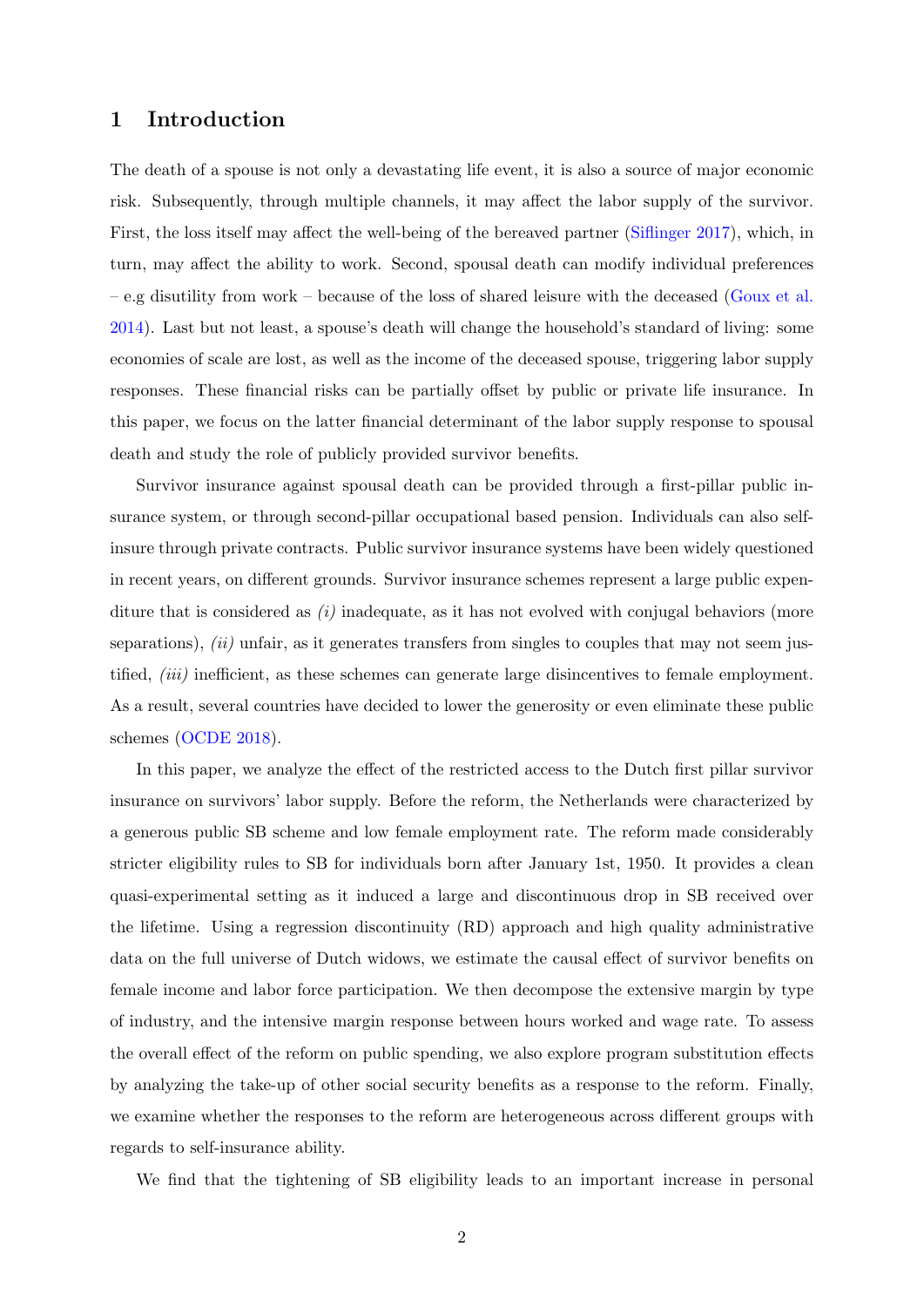income  $(+23\%)$  and labor force participation  $(+16\%)$  three years after spousal death. The implied income elasticity to labor force participation (-0.4) is large and roughly in line with recent findings in the literature [\(Giupponi](#page-31-1) [2019,](#page-31-1) [Fadlon & Nielsen](#page-30-0) [2021\)](#page-30-0). The extensive margin response of non-working widows is driven by wage earners. We further investigate responses according to the 1-digit classification sectors and find no evidence of differences with regards to industries. We then analyze the intensive margin response. We find that widows who have worked during the entire six-year period around spouse's death increased by 8% their number of hours worked because of the reform. We find no effect on the wage rate. Assessing insurance program substitution generated by the reform, we find evidence of an increase in the take-up of disability insurance  $(+1.5 \text{ pp})$ . We also find program substitution towards welfare benefits, for widows without any source of income after losing survivor benefits  $(+6 \text{ pp})$ . Finally, we show that the magnitude of the response to the reform somewhat depends on individuals' ability to self insure against the risk of spousal (income) loss. We find that individuals without a job before their spouse died react much more than others, as well as individuals whose share in the household total income was the lowest. However, we surprisingly find no evidence of a differentiated reaction to the reform by level of liquid wealth.

In general, our paper relates to the literature studying the labor supply effect of spousal death. While the widespread risk of poverty affecting elder women after widowhood has been largely described in the literature, the literature on its economic consequences on working-aged women is relatively scarce.<sup>[1](#page-1-0)</sup> [Fadlon & Nielsen](#page-30-0) [\(2021\)](#page-30-0) show that a spouse's death induces an increase in labor supply because of the loss of the deceased spouse's income, while [van der Vaart](#page-32-2) [et al.](#page-32-2) [\(2020\)](#page-32-2) show a drop in standard of living for working age women, which is due to a decrease in labor supply.[2](#page-1-0) However, those papers do not directly assess the role of survivor insurance in the labor supply response to spousal death.

More specifically, our paper is related to the literature studying the labor supply effect of survivor insurance schemes. Despite the importance of survivor benefits, both in terms of public expenditure and their role of consumption smoothing in the difficult time of spousal

<sup>&</sup>lt;sup>1</sup>Note that the question of the effect of economic consequences of widow(er)hood is conceptually and empirically close to the effect of divorce or separation. Our paper also indirectly relates to this rich literature. It has extensively been shown in different countries and various contexts that women encounters a strong decrease in their standard of living following divorce while for men the evidence is mixed (for a literature review, see [Mortelmans](#page-31-2) [2020\)](#page-31-2). Consequently, there is empirical evidence of an increase of female labor supply following a divorce [\(Bargain et al.](#page-30-1) [2012,](#page-30-1) [Bonnet et al.](#page-30-2) [2021\)](#page-30-2). It has also been shown evidence of anticipatory behavior, with female labor supply increases prior to the divorce [\(Poortman](#page-32-3) [2005\)](#page-32-3). In other words, women may take up a job as a form of insurance in case of divorce, or in anticipation of divorce.

<sup>&</sup>lt;sup>2</sup>More precisely, and consistent with a self-insurance reaction to compensate the income shock, [Fadlon &](#page-30-0) [Nielsen](#page-30-0) [\(2021\)](#page-30-0) find that individuals with low income or low income share increase their labor supply while others decrease it. [van der Vaart et al.](#page-32-2) [\(2020\)](#page-32-2) compare the effect of a spouse's death on labor supply for widows whose spouse's death happened before a means test was introduced and for those whose spouse's death happened after. They find a decrease in labor supply for the latter group that they explain by the introduction of the means-test.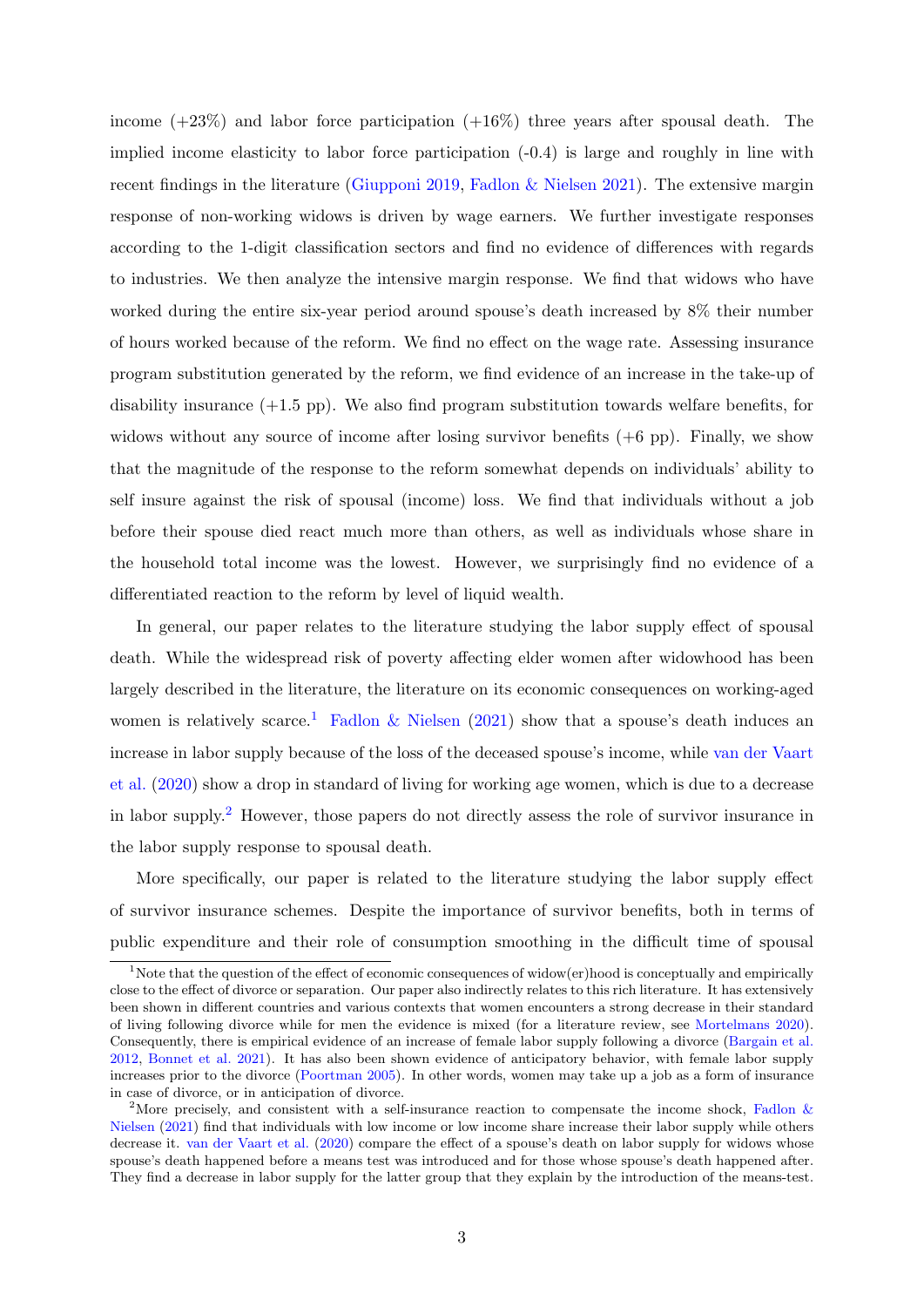death, the literature on the topic is relatively scarce. This question has been investigated in theoretical papers, using dynamic structural life-cycle models to help understanding the role of marriage-based social insurance on household's labor supply decision. [Kaygusuz](#page-31-3) [\(2015\)](#page-31-3), [Fadlon & Nielsen](#page-30-3) [\(2019\)](#page-30-3), [Nishiyama](#page-32-4) [\(2019\)](#page-32-4), [Groneck & Wallenius](#page-31-4) [\(2021\)](#page-31-4), [Borella et al.](#page-30-4) [\(2019\)](#page-30-4) find that removing spousal and survivor benefits would increase female labor participation. These theoretical predictions have been empirically verified in recent papers that use natural experiments to study the causal effect of survivor insurance over survivors' labor supply, and find important responses. [Giupponi](#page-31-1) [\(2019\)](#page-31-1) shows that the lower generosity in Italian SB translated into an increase in labor supply. Böheim  $&$  Topf [\(2021\)](#page-30-5) show similar results for widowers in the Austrian context but find no evidence of a significant response for those who were already working before their spouse's death. Finally, [Fadlon et al.](#page-31-5) [\(2019\)](#page-31-5), take advantage of the age discontinuity in SB eligibility in the US. They show that eligibility to SB induces a decrease in labor supply. They find a considerable gradient in responses according to income level. They highlight that liquidity constraints, rather that myopia, explains widows' response: labor supply declines are attributable to lower liquidity households who exhibit large effects, whereas the highest-liquidity households are able to fully smooth their labor supply behavior.

We also study potential spillovers between different types of insurance: reduction in generosity of one type of insurance can induce take-up of alternative insurance schemes. Such substitution effects can limit the labor supply effect of a reform, and generate negative externalities of the reform on public spending. [Giupponi](#page-31-1) [\(2019\)](#page-31-1) gives evidence of such program substitution for survivor insurance. This is also closely related to the large literature analyzing program substitution effects toward unemployment or disability programs, in the context of pension reforms, or disability insurance reforms [\(Duggan et al.](#page-30-6) [2007,](#page-30-6) Karlström et al. [2008,](#page-31-6) [Li](#page-31-7) [& Maestas](#page-31-7) [2008,](#page-31-7) [Coe & Haverstick](#page-30-7) [2010,](#page-30-7) [Staubli](#page-32-5) [2011,](#page-32-5) [Staubli & Zweim¨uller](#page-32-6) [2013,](#page-32-6) [Borghans](#page-30-8) [et al.](#page-30-8) [2014,](#page-30-8) [Atalay & Barrett](#page-30-9) [2015,](#page-30-9) [Inderbitzin et al.](#page-31-8) [2016,](#page-31-8) Rabaté & Rochut [2020\)](#page-32-7).

We make the following contributions to the literature. First of all, we provide a new and clean evaluation in the scarce but booming literature studying the causal effect of survivor benefits on survivors' labor supply. Our empirical strategy combines a sharp and large reform of survivor benefits with rich administrative data, which makes it possible to isolate the effect of survivor benefits from confounding factors and reforms. In line with findings of recent studies, we find large increases in the surviving spouse's labor supply as a response to a restricted access to benefits. Second, we extend on the existing literature in four ways. First, we are able to provide a precise decomposition of widows' labor supply response to the reform. This allows us to disentangle the different response's margins – income, participation, hours worked, wage rate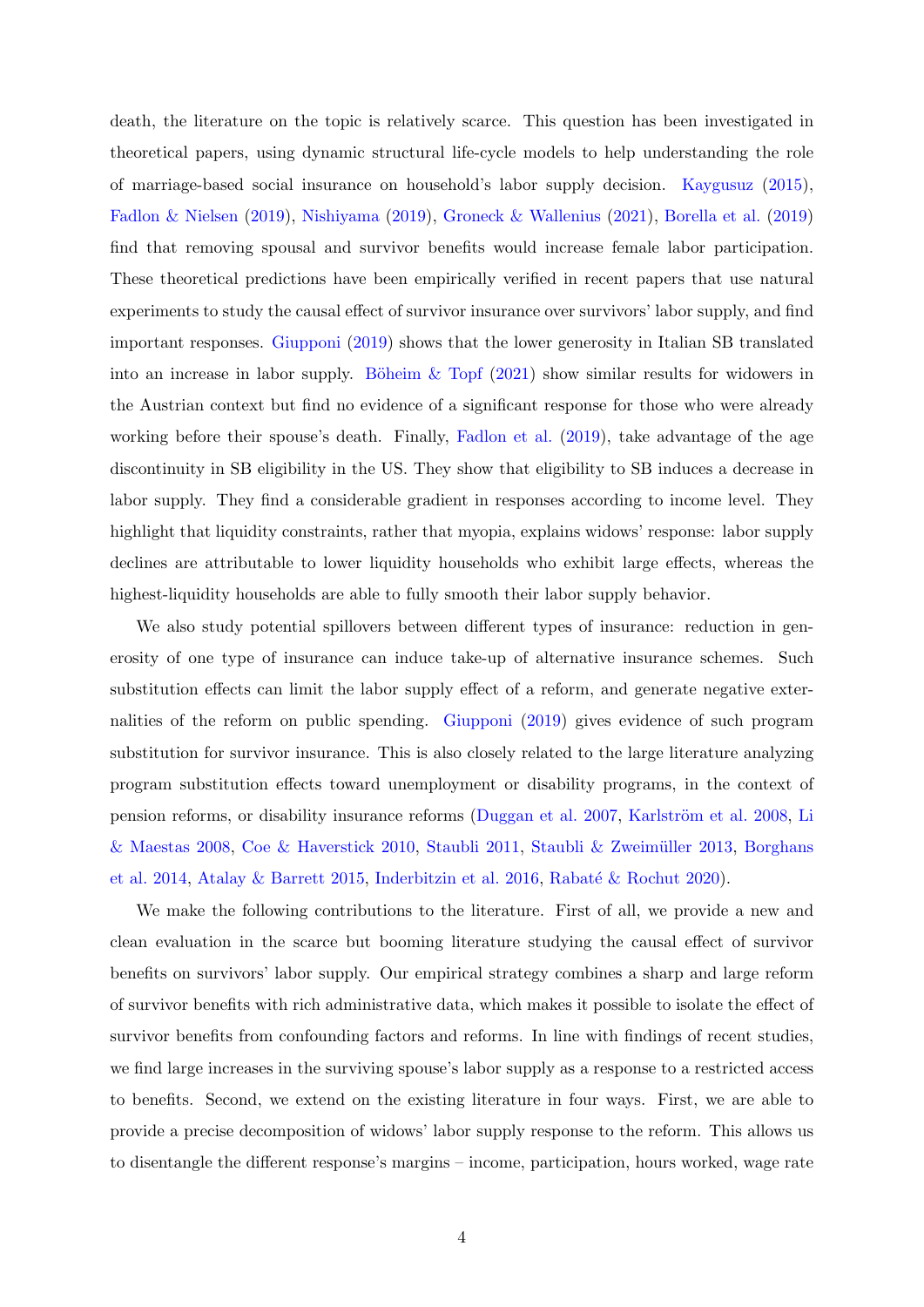— and to provide a complete assessment of the reform's effect. We fill a gap in the literature displaying the precise intensive margin component of the response. Indeed, we decompose the intensive margin response between the wage rate and hours worked responses to the reform, which was done using proxies in previous papers. Second, we further decompose the extensive margin, by providing a split of the response by sector of activity, which has never been explored in the literature. We show that wage employment mainly absorbs the flow of extra widowed workers but find no evidence of differences in the response to the reform by industry. Third, we investigate substitution with other programs and find evidence of an increase in the take-up of other insurance schemes. This is consistent with [Giupponi](#page-31-1) [\(2019\)](#page-31-1), but not often observed in the literature for other insurance schemes. Fourth and lastly, we carry out heterogeneity analyses to investigate the hypothesis that the people most affected by the reform are those who had a low level of self-insurance, including an analysis of the labor supply response by wealth level. This latter component – for which we surprisingly find no heterogeneous effects – was not included in previous studies.

The rest of the paper is organized as follows. Section [2](#page-5-0) describes the institutional background, section [3](#page-8-0) describes the data and the empirical strategy, we describe the results in sections [4](#page-12-0) and [5](#page-21-0) and section [6](#page-28-0) concludes.

# <span id="page-5-0"></span>2 Institutional context

Insurance against spousal death can be provided through three main sources in the Netherlands. A public first pillar insurance provides a basic pension of which amount and eligibility do not depend on labor market history of either of the spouses. A second pillar is the occupational based pension plan. It depends on the deceased spouse's work history, and rules for coverage and replacement rates vary from one pension fund to the other. Lastly, individuals can self-insure through private contracts (e.g life insurance).

In our analyses, we focus on the first pillar survivor insurance. The rest of this section presents its rules and their evolution. We present a somehow simplified description of the institutional context, concentrating on the elements essential to the understanding of our empirical strategy.

The public SB system in the Netherlands. Over the period covered by our data (1999- 2019), the rules of the first pillar of survivor benefits (SB) are defined by the reform act which was implemented in 1996 and gave its name to the scheme (*Algemene nabestaandenwet*, Anw).<sup>[3](#page-1-0)</sup>

<sup>&</sup>lt;sup>3</sup>It replaced the General Widow and Orphans Benefits Act (AWW, Algemene Weduwen- en Wezenwet). This former scheme was tied to the marriage contract. A widow(er) was eligible to survivor benefits if he or she  $(i)$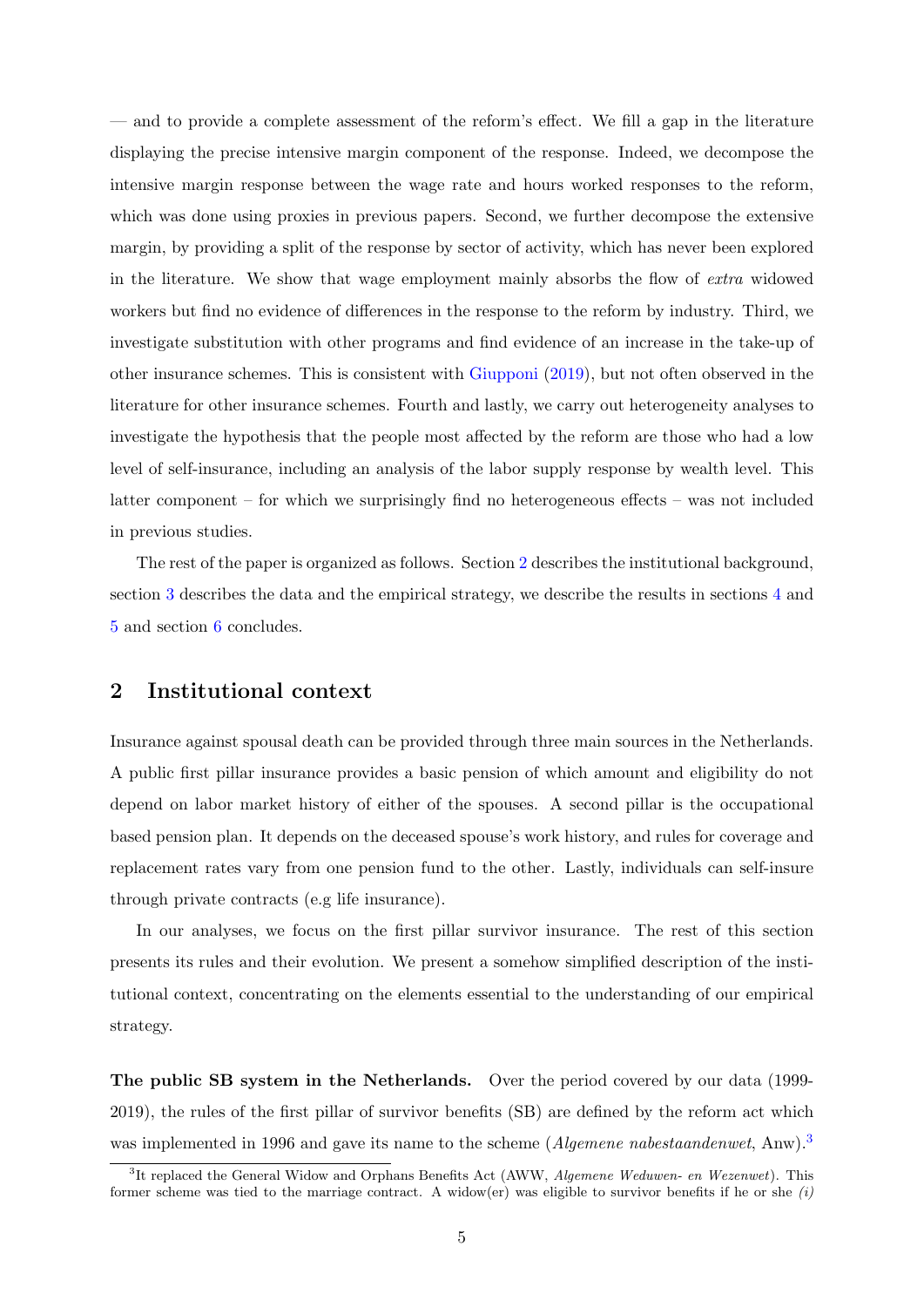In terms of eligibility, married couples, registered partners and cohabitants are eligible to survivor benefits if the survivors meet any of the following conditions:  $(i)$  caring for a child aged less than 18 or  $(ii)$  suffering from inability to work (at least 45% disabled). While eligible, survivors receive benefits from spousal death up to the moment their younger child gets 18 years old or they reach the state pension age (equal to 65 for individuals born before 1948 and then progressively increasing). From that latter age on, the Anw pension is replaced by the public pension system (AOW, Algemene Ouderdomswet). Benefits are also cut if the survivor forms a new household.

In terms of amount, the survivor gets a flat benefit equal to 70% of a gross minimum wage, plus 20% of a gross minimum wage in the presence of a minor child (half-orphan's benefits).<sup>[4](#page-1-0)</sup> The benefits are means tested: if the survivor has income, it is partly or fully deducted from the Anw benefits, depending on the type of income and the type of benefits. The part of SB related to the care of a minor child is not means tested, the mean test only applies to the basic part (70% of the minimum wage). Unemployment, sickness and disability benefits are fully deducted from Anw benefits. Survivor benefits from other schemes (second and third pillar) are not deducted. Finally and most importantly, labor income is partially deducted from Anw benefits. The benefits are phased-out from labor income above 50% of fulltime work at minimum wage, with a rate of 66%. Individuals with income over 155% of a gross minimum wage then do not receive any SB.

Change in eligibility criteria and restricted access to benefits. The 1996 reform did not implement Anw immediately. A transition period exempted individuals  $(i)$  whose spouse's death occurred before July 1999 and (ii) who were born before 1st, January 1950, who remained eligible to survivor benefits. As we observe labor market outcome for the full population from 1999, we do not use the 1996 discontinuity in the rest of the paper. We focus on the date of birth discontinuity in eligibility introduced by the reform. Table [1](#page-7-0) summarizes our main source of variation: individuals born after 1950 are eligible to SB only if they care for a minor child or are disabled. Figure [1](#page-7-1) illustrates the effect of the reform in terms of benefits, according to income level. We observe that the means-tested schedule for SB disappears for able individuals who do not care for a child, while being unaffected for the others.<sup>[5](#page-1-0)</sup>

was 40 years old or more, *(ii)* had at least a child under the age of 18 or *(iii)* suffered from inability to work. The survivor got 100% of a gross minimum wage for those caring for a child under the age of 18 or 70% a of gross minimum wage otherwise and there was no means test.

<sup>&</sup>lt;sup>4</sup>As of 1st, July 2021, the yearly gross minimum wage in the Netherlands is equal to 20,412 euros (23,876 dollars).

<sup>5</sup>Properly speaking, individuals caring for a minor child may be affected by the reform as benefits end as soon as their youngest child gets 18 years old vs. at AOW-age before the reform.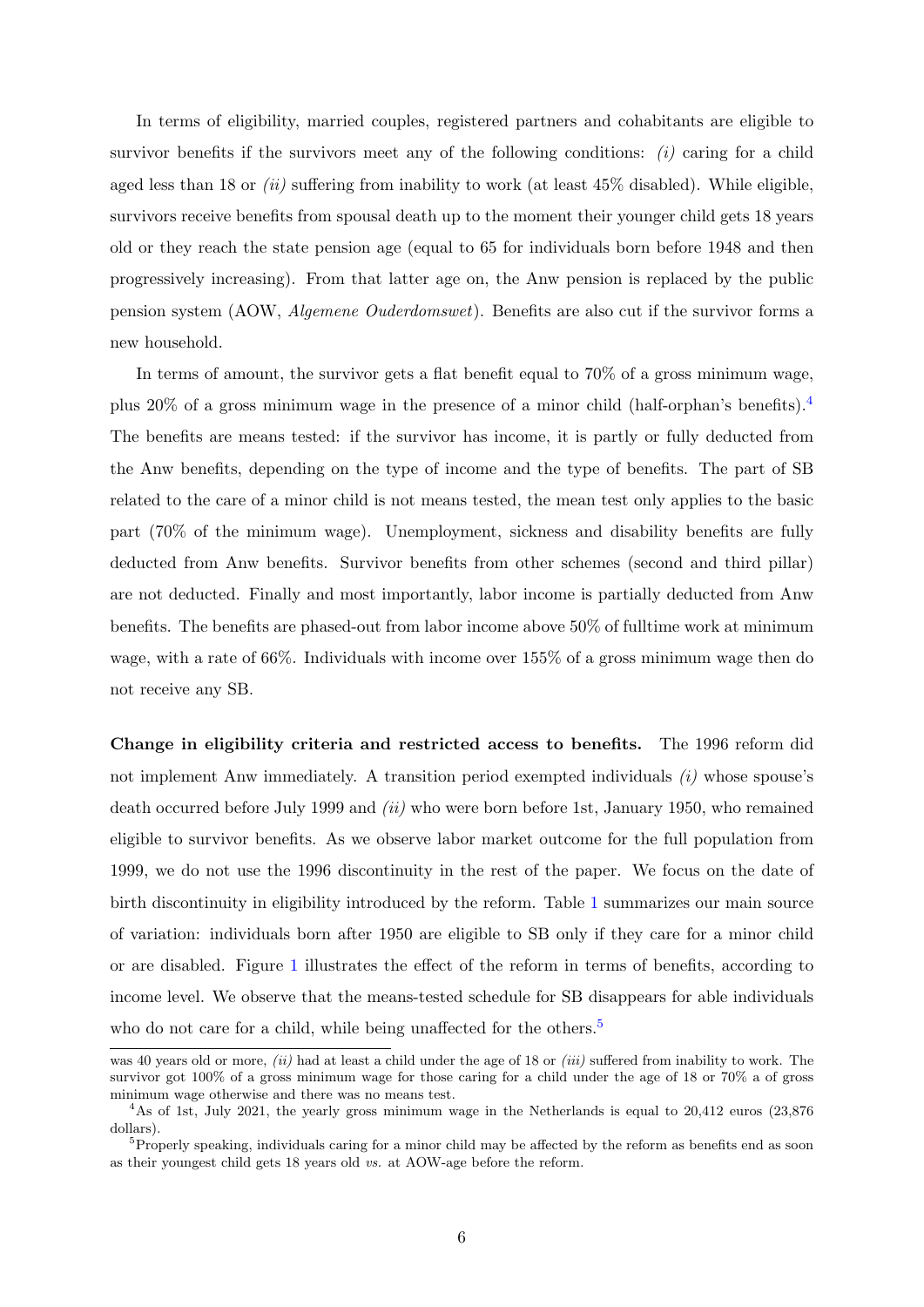<span id="page-7-0"></span>

|                                            | Born before 1950 Born after 1950 |  |
|--------------------------------------------|----------------------------------|--|
| Cares for a child                          |                                  |  |
| Is disabled                                |                                  |  |
| Does not care for a child and not disabled |                                  |  |

Table 1: Eligibility to SB

Source: Legislation

Figure 1: SB amount in % of minimum wage according to date of birth

<span id="page-7-1"></span>



Confounding reforms. There are three confounding reforms potentially interacting with our reform of interest, since they  $(i)$  impact the same group of cohorts and  $(ii)$  can have an effect on employment outcomes of survivors. We hereby present them and discuss the implication they have on our empirical strategy.

The first one is the partner pension reform. It is a pension supplement for the older partner who has reached the AOW-age, provided that the younger one had an income below a certain amount. This supplement was removed for older partner born after December 1949, who would not receive the supplement any more. [Nagore-Garcia & van Soest](#page-32-8) [\(2021\)](#page-32-8) find only limited effect of the reform for the older spouse, for which the 1950 discontinuity applies. Based on this result, and on the fact that the surviving spouse is less likely to be the older spouse, the interaction with this reform may be of second order of importance.

The second confounding reform relates to the occupational pension reform, which was implemented in 2006 and largely reduced the generosity of early retirement schemes for individuals born on January, 1st 1950 and after. It then translated into a large negative shock on pension wealth for individuals. As a consequence, it modifies resources composition and labor supply between 60 and pension age. [Atav et al.](#page-30-10) [\(2021\)](#page-30-10) show this reform translates into an increase in employment rates for the 60-65 age. This important reform affects the cohorts with the same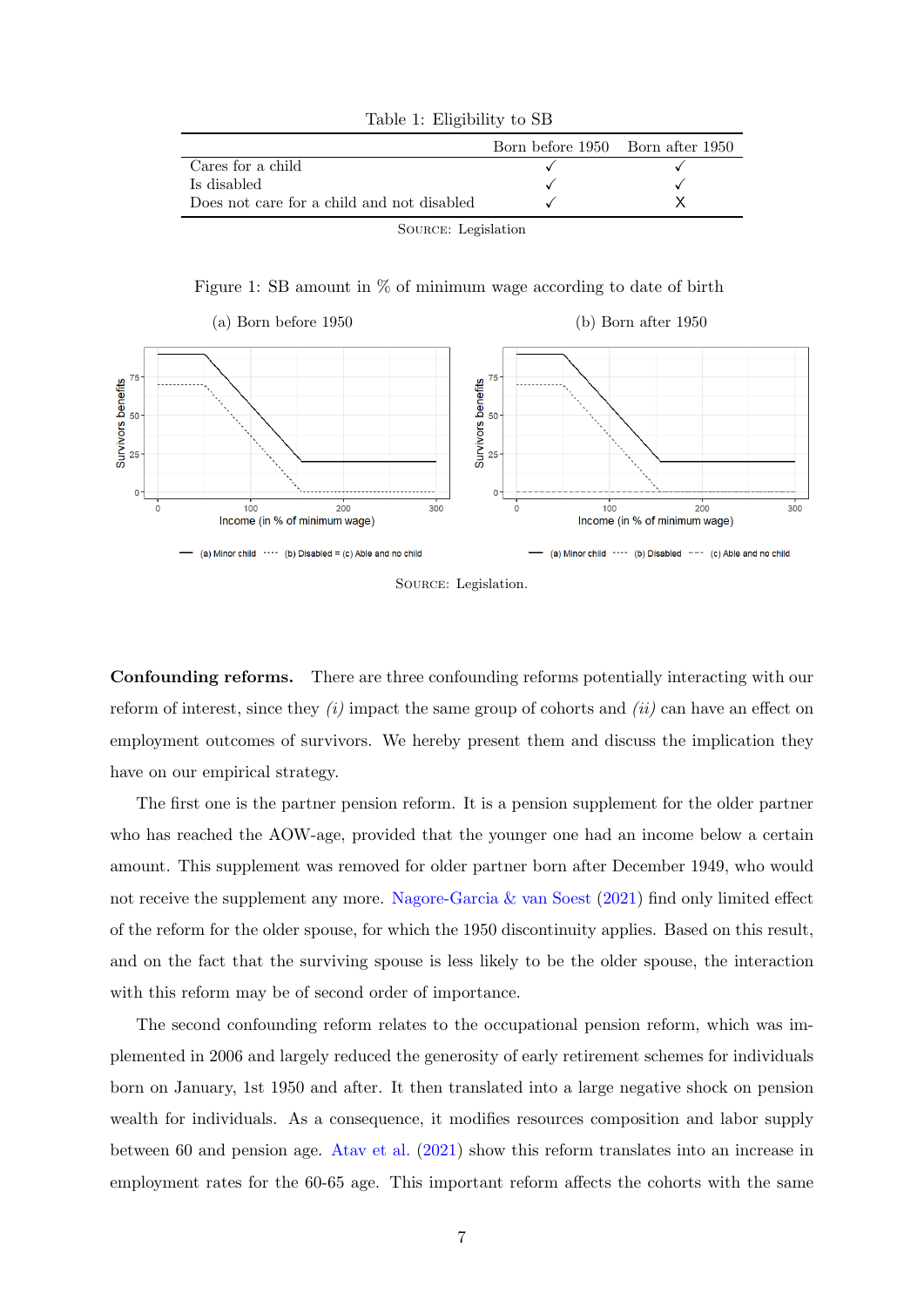discontinuity as the one of our interest. Nevertheless, focusing on widows whose spouse died before they reached 62 years old (see discussion on sample selection in the next section), while the reform mainly affected men aged near the statutory retirement age, allows us neutralizing the effects of the confounding reform.

Third and lastly, the statutory retirement age is progressively increased from 65 to 67 in 2023. In particular, it increased from 65 and 2 months to 65 and 3 months for individuals born after November 1949, which is close to the 1950 cutoff. As the first pillar SB are received until the statutory retirement age, this could interact with our reform of interest. Yet, we argue that this effect is likely to be small, based on two reasons. First, this one-month increase represents only a small change in lifetime earnings compared to the effect of the SB reform. Second, we can test that an increase in the statutory retirement age itself, without any change in the SB, does not have any significant effect on the income trajectories after spouse's death (see section [4\)](#page-12-0).

All in all, there is no reason why those reforms would differently affect individuals before and after the death of the spouse. Moreover, if there were an impact of any of these reforms on widows' labor supply, it would be a positive impact (increased labor supply). Then, the absence of difference between treated cohorts and the control group before spouse's death would suggest that the interaction with the confounding reforms is not a major issue in our setting. In section [4,](#page-12-0) we give empirical evidence that for our population of interest, widows born after 1950 are not different from those born before 1950, with regards to labor supply before spouse's death.

# <span id="page-8-0"></span>3 Data and empirical strategy

#### <span id="page-8-1"></span>3.1 Data presentation

Data sources. We use register data collected and maintained by Statistics Netherlands (CBS). They cover all residents living in the Netherlands. We have information on complete individual trajectories, and retrospective data on household histories. Each record contains a unique personal identifier that lets us merge datasets and get information on individuals, their civil-status and household histories (from 1995 onward), their labor, welfare or pension income from tax data (from 1999 onward), their wages, hours worked and activity sector from employers-employees data (from 2006 onward), their wealth (from 2006 onward), their partner's and children's characteristics and the survivor benefits they possibly receive (from 2005 onward). More details can be found on which datasets we have mobilized and how we have combined them to define our population of interest for the analyses in Appendix [A.](#page-33-0)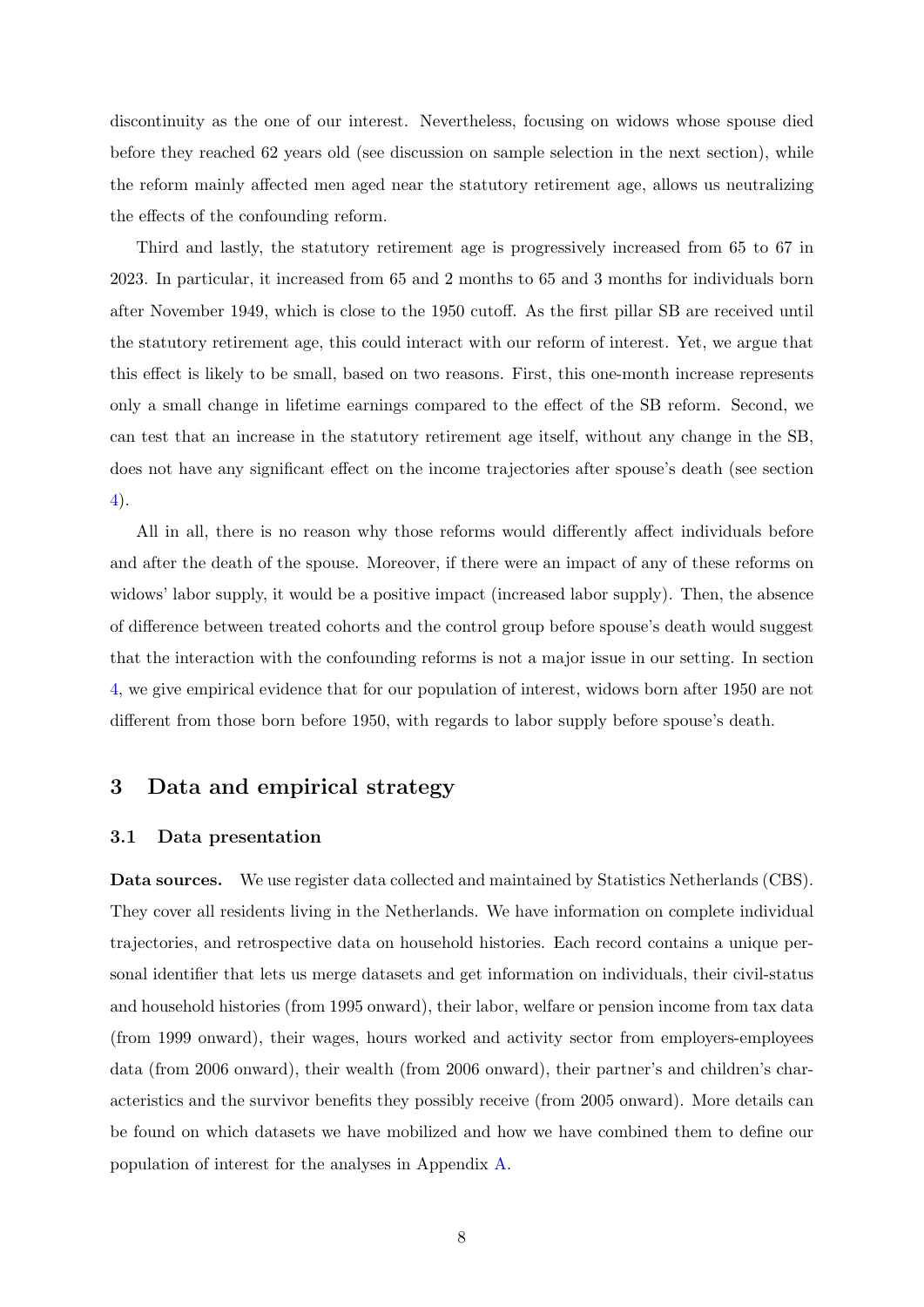Sample selection. In the rest of the analysis, we focus on widows because survivors are mostly women, due to their higher life expectancy and the age difference between spouses. We take advantage of a discontinuity according to date of birth: January, 1st 1950. We thus focus on individuals born between 1946 and 1953. In order to observe the population of interest on a six-year period around death (three years before and three years after), we define our scope as widows whose spouse died from January 2003 and before they reached age 62 (three years before the state pension age).

As we want to focus on widows that are affected by the reform, we remove from our estimation sample widows who care for a child who will be age 18 before they reach AOW-age, as they were not affected by the eligibility restriction. Disabled widows were also unaffected by the reform, but we cannot detect them in the data at our disposal.<sup>[6](#page-1-0)</sup> As a result they are kept in our sample of analysis. In the following, 'treated individuals' as well as 'treated cohorts' will refer to individuals belonging to cohorts born after January, 1st 1950, even though the disabled are not treated. This implies that our estimates of the effect of the reform on the treated are slightly underestimated.

Table [2](#page-10-0) presents descriptive statistics of the data and variables we use in the paper. Age at spousal death, as well as average labor supply outcomes over the pre-death period show monotonic trends, but no jumps, over the cohorts of birth. This is consistent with a relatively stable age difference between spouses and male life expectancy, and with the increasing women's participation in the labor market over the period, respectively. The last control cohort (widows born in 1949) was aged 57 at the time of their spouse's death. Among them, 44% worked during the year preceding death. Their average income over the three-years period before death amounted to 740 monthly euros, which corresponds to 31% of total household income. Overall, 39% never worked in this three-years period, 25% had an average income that is lower than SB means-test threshold in case of a spouse's death,  $25\%$  would be partially means-tested and  $11\%$ would a priori be fully means-tested.

#### 3.2 Empirical strategy

The 1996 reform introduced a discontinuity in SB eligibility. From 1996, survivors are eligible to SB only if they were born before January, 1st 1950 or if they care for a child or are disabled. We take advantage of this discontinuity in the date of birth to identify the causal impact of SB elimination on labor supply. We use a regression discontinuity framework [\(Lee & Lemieux](#page-31-9)

 $6$ We could identify the disabled as individuals who benefit from disability benefits. However, disabled individuals are eligible to disability benefits from 35% incapacity while eligibility to SB is conditional on 45% incapacity. We thus are not able to identify the group of individuals who are eligible to SB with a disability criteria.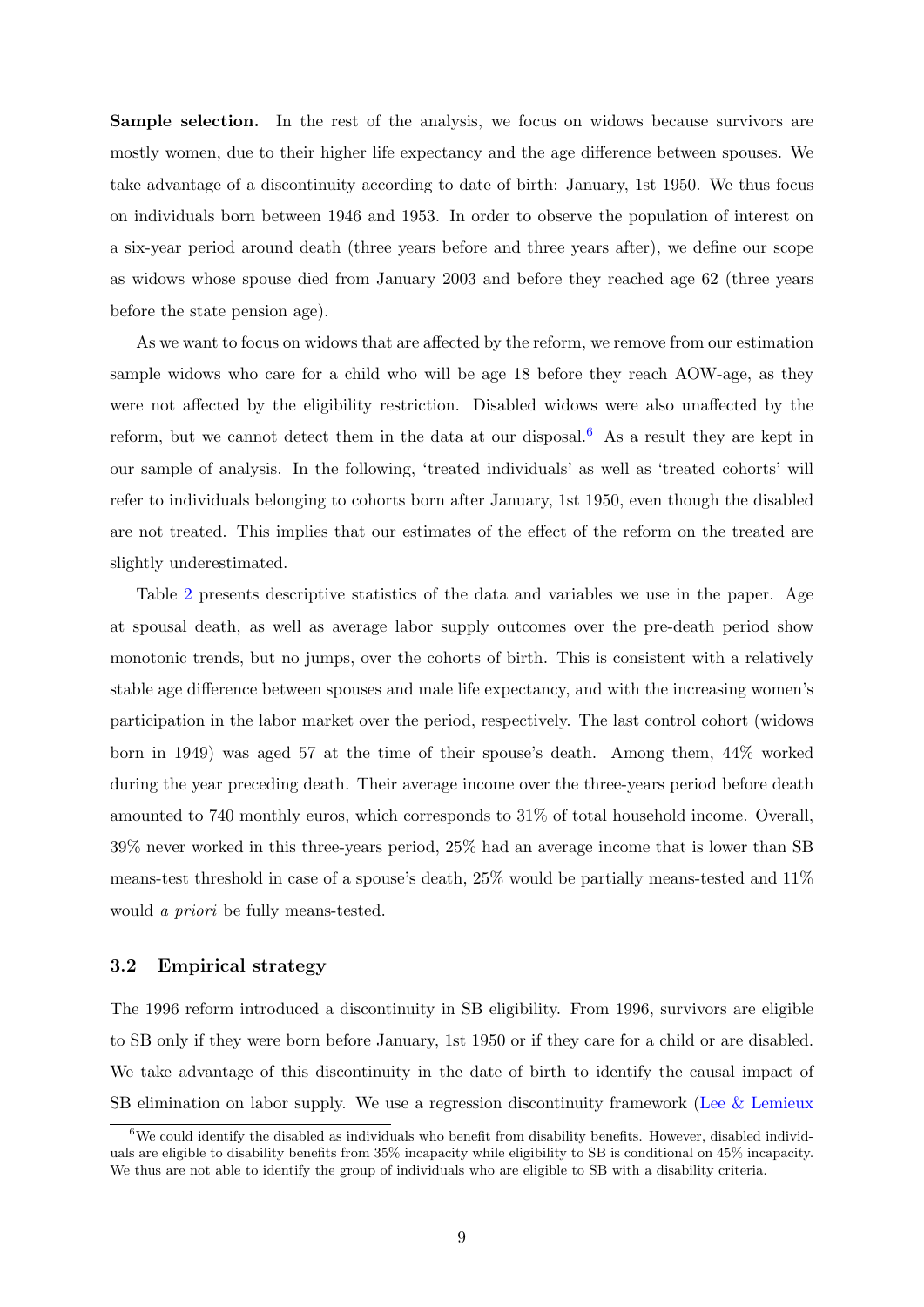<span id="page-10-0"></span>

|                                 | 1946    | 1947  | 1948  | 1949  | 1950  | 1951  | 1952  | 1953  |
|---------------------------------|---------|-------|-------|-------|-------|-------|-------|-------|
| Nb of individuals               | 4,289   | 4,469 | 4,577 | 4,579 | 4,771 | 4,803 | 5,310 | 5,542 |
| Age                             | 58.3    | 57.9  | 57.5  | 57.0  | 56.6  | 56.2  | 55.8  | 55.5  |
| %<br>Working status (in         | 34.6    | 38.8  | 41.0  | 43.9  | 47.1  | 51.3  | 51.7  | 55.0  |
| Labor income (in euros)         | 521     | 593   | 676   | 738   | 808   | 926   | 972   | 1,071 |
| Income share (in $\%$ )         | 30      | 22    | 30    | 31    | 31    | 27    | 33    | 33    |
| Total wealth (in k euros)       | 233     | 241   | 229   | 248   | 227   | 231   | 211   | 211   |
| Liquid wealth (in k euros)      | 292     | 317   | 302   | 323   | 299   | 308   | 296   | 298   |
| Labor income $(x)$ category (in | $\%$ ): |       |       |       |       |       |       |       |
| never worked                    | 50      | 46    | 42    | 39    | 36    | 32    | 30    | 26    |
| $x \leq 0.5\text{MW}$           | 22      | 22    | 23    | 25    | 25    | 25    | 26    | 26    |
| $0.5 < x \leq 1.55$             | 19      | 23    | 23    | 25    | 26    | 28    | 29    | 30    |
| $x > 1.55$ MW                   | 9       | 9     | 11    | 11    | 12    | 15    | 15    | 17    |
|                                 |         |       |       |       |       |       |       |       |

Table 2: Descriptive statistics per cohort of birth

NOTE: Age refers to age at spouse's death. Working status refers to the proportion of individuals who have had at least a period of work during the year preceding death. Labor income is expressed in monthly euros and wealth is defined on a yearly basis. Labor income category refers to average income level on the 3 years pre-death period, expressed in number of minimum wages (MW). Labor income category refers o the three-year period preceding spouse's death. In particular, the proportion of widows who never worked on the 3-years pre-death period is mechanically lower that the proportion of those who never worked during the year preceding death (working status). Monetary values are expressed in 2018 euros.

Scope: Widows born between 1946 and 1953 whose husband died after 2003, who do not care for a child and who were aged below 62 at death time.

Source: CBS.

[2010\)](#page-31-9), in which the assignment variable is the survivor's date of birth. Individuals born before January, 1st 1950 compose the control group while the others are treated.

We estimate the following equation:

<span id="page-10-1"></span>
$$
Y_i = \alpha + \beta \cdot f(dob_i - 1950) + \gamma \cdot 1_{dob \ge 1950} + \delta \cdot 1_{ dob \ge 1950} * f(dob_i - 1950) + \lambda \cdot X_i + \epsilon_i \tag{1}
$$

where  $Y_i$  is the independent variable (labor income or labor force participation),  $dob-1950$  is the cohort variable, equal to the difference between woman i's date of birth and January, 1st 1950 (in quarters in our main specification). The  $f()$  function must be continuous in 0. In our baseline specifications, we include a linear trend in the running variable,  $f(dobj - 1950) = dob_i - 1950$ . The specification allows for different slopes before and after the cutoff.<sup>[7](#page-1-0)</sup>  $X_i$  is a vector of age dummies and  $\epsilon_i$  is a random noise.  $\delta$  is our parameter of interest and captures the SB reform on labor supply. We estimate equation  $(1)$  using OLS, separately for each quarter t between -3 and 3 years relative to spousal death.

The main identification assumptions in a regression discontinuity (RD) are that individuals

<sup>&</sup>lt;sup>7</sup>For robustness checks, we also estimate equation [\(1\)](#page-10-1) with f a second and a third order polynomials, successively, and for equal slopes before and after the cutoff. See corresponding estimates in Table [3.](#page-15-0)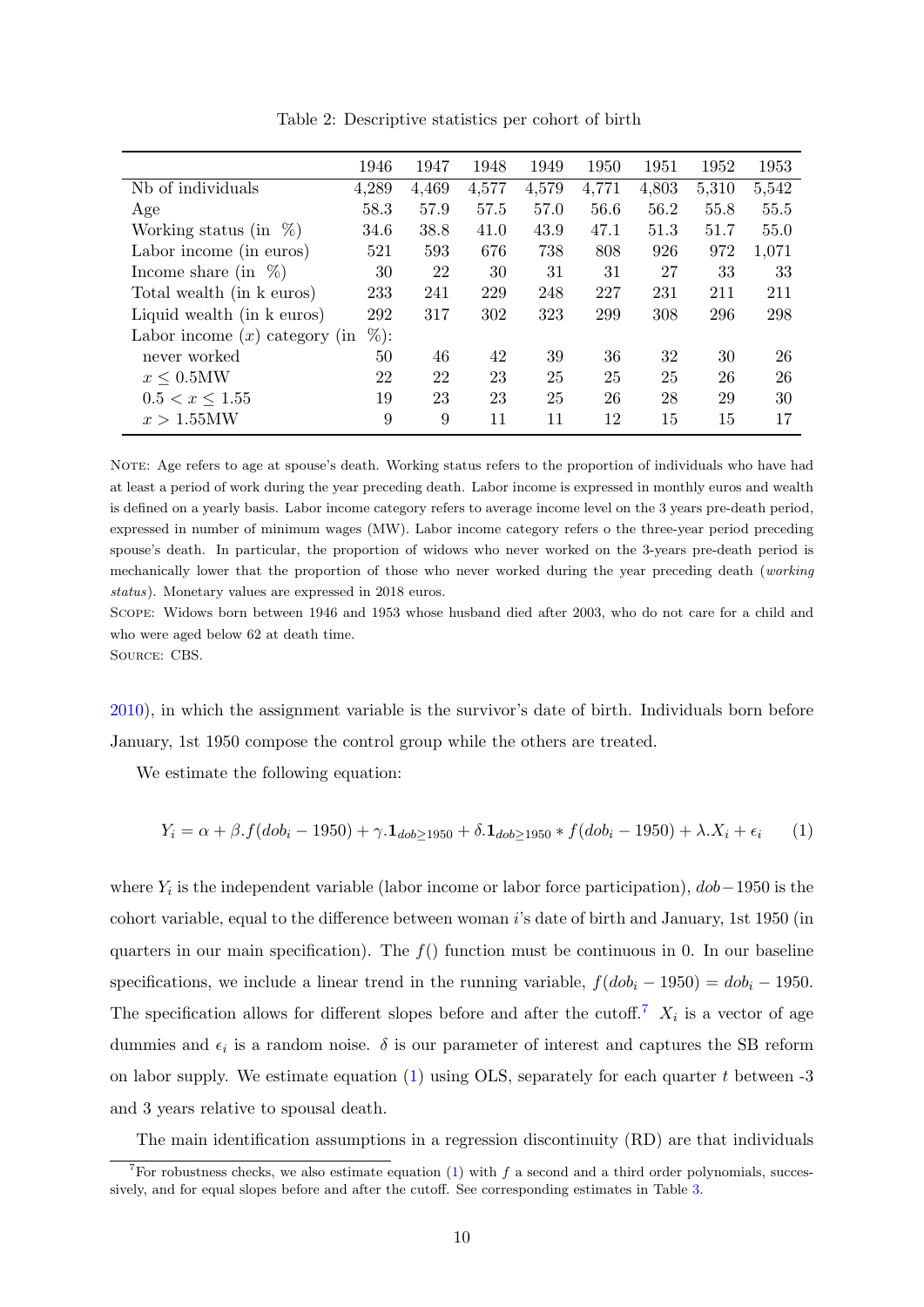cannot manipulate their treatment status, are similar on both sides of the discontinuity and that there are no other elements than the reform of interest that are changing at the discontinuity and can impact the outcomes of interest. Our running variable – date of birth of the individuals – is by essence not manipulable. We nevertheless plot the probability density function of benefit recipients by quarter of birth in Appendix Figure [B.1.](#page-36-0) We verify that there is no visible discontinuity in the density around the threshold. Moreover, the McCrary test statistics reported on the graph do reject the null hypothesis of discontinuity at the threshold. To verify that individuals around the cutoff are comparable in their observable and unobservable characteristics, we perform a covariate balancing test using parametric and non-parametric RD specifications. As reported in Appendix Table [B.1,](#page-37-0) covariates are balanced under both the linear and the quadratic parametric specifications, and the local linear regression specification.

Our identification strategy relies on the assumption that, absent the reform, spousal death would have had the same effect on labor supply for survivors born before and after 1950. In the next section, we provide two important results regarding the credibility of this assumption. First, we display pre-trends and show that there is no significantly different from zero difference between the cohorts before spousal death with regards to labor supply. Second, we carry out placebo analyses and show that there is no significant different response to counterfactual reforms that would have happened for 1949 or 1951 cohorts, respectively.

As discussed in section [2,](#page-5-0) the main threat to our identification strategy are the potential interactions with contemporaneous pension reforms whose implementations were also  $(i)$  cohortbased and  $(ii)$  at the vicinity of the 1950 cut-off. As explained, the occupational pension reform mainly affected men aged near the statutory retirement age. As we focus on widows whose spouse died before they reached 62 years old, it may not interact with our analysis. Most of the effect we are estimating then occur at ages that are not directly impacted by the occupational pension reform, which shifted the employment probabilities between 60 and 65 [\(Atav et al.](#page-30-10) [2021\)](#page-30-10). We nevertheless give empirical evidence that this is indeed not the case, by showing that there is no discontinuity in labor supply for treated cohort when considering pre-spousal death period. Generally speaking, a large part of the threat is alleviated by the fact that we can observe the dynamics of the effect of the reform before and after spousal death and that there is no clear reason why the effect of the pension reforms would be correlated with the timing of spousal death. A difference in labor supply outcomes observed at the date of birth cutoff and that kicks in after the death of the spouse is then very likely to be driven by the change in the eligibility to survivor benefits we are studying.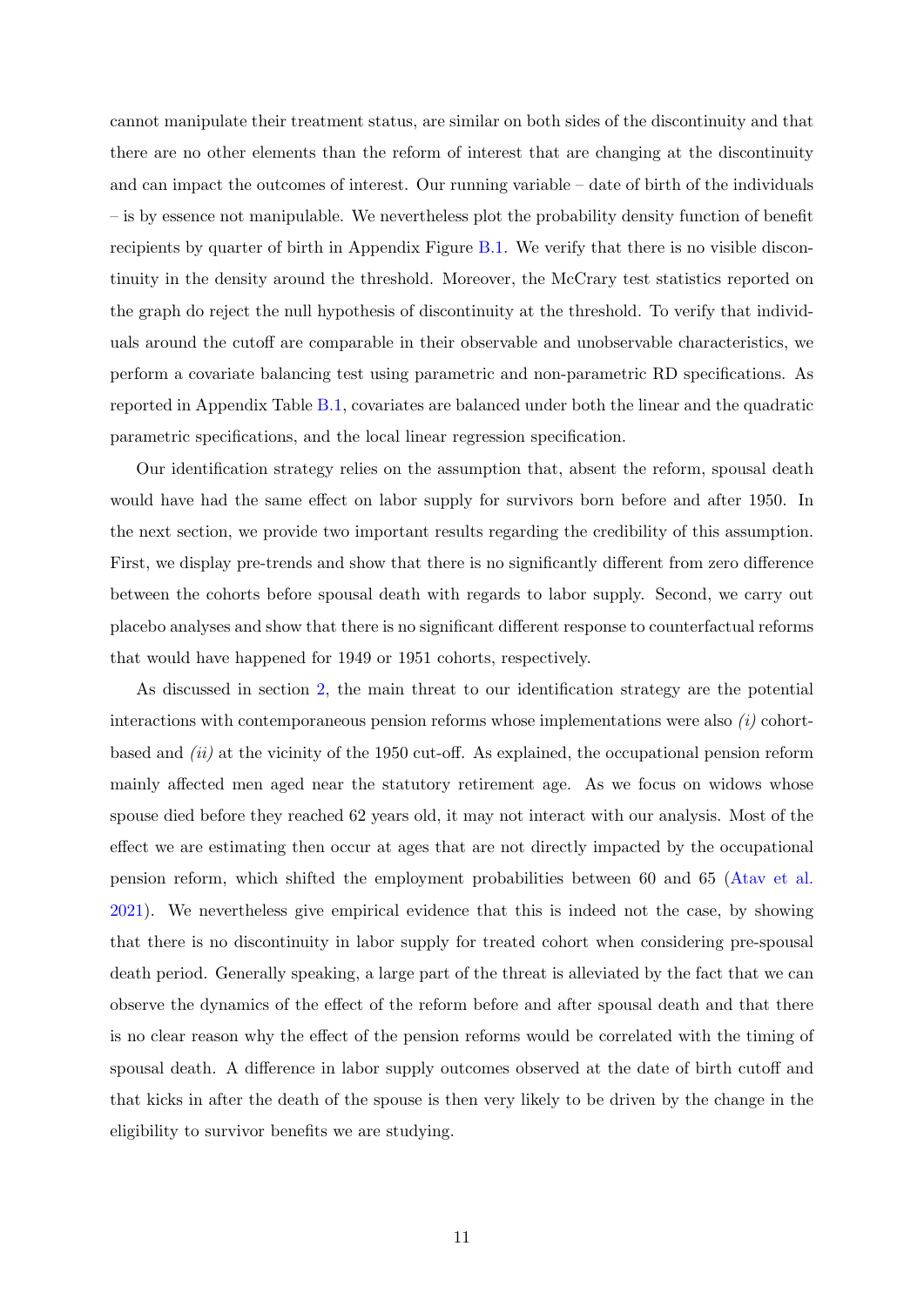# <span id="page-12-0"></span>4 Main results

#### 4.1 Graphical evidence

We first present graphical evidence of the effect of the change in survivor benefits' eligibility. We start with a description of the effect of the reform on survivor benefits, to verify and assess the bite and magnitude of the reform. Figure [2](#page-13-0) presents two illustrations of the effect of the reform in terms of survivor insurance. Figure [2a](#page-13-0) shows the proportion of SB beneficiaries among widows per cohort. We verify that there is a large drop in this proportion from the 1950 cohort of birth. Among widows born before 1950, despite a decreasing trend, a large part of the population receive SB. 65% of widows born in the first quarter of 1946 benefit from SB and so do 49% of those born in the last quarter of 1949. This proportion is much lower for widows who were treated by the SB reform. Indeed, for those born in the first quarter of 1950, only 13% receive SB benefits.[8](#page-1-0) This drop in eligibility translates into large changes in the total amount of SB received over the life-cycle, as depicted in Figure [2b.](#page-13-0) The latter, which includes zero amounts, shows the drop induced by the restricted access to benefits but also gives a estimation of the reform magnitude. Even though the impact of the reform is limited by the fact that the SB pension is only received between the time of spousal death and the retirement age, we observe a clear and large discontinuity in total SB received at the cutoff. The average total SB amount over the life-cycle is approximately equal to 30 minimum wages (corresponding to 50 thousands of 2018 euros) for widows born before 1950. On average, this corresponds to a six-year widowhood duration. For individuals born after 1950, this amount dropped to 7 minimum wages on average. The magnitude of the drop of lifetime income due to the reform – almost 40k euros – is then important, and likely to trigger large labor supply responses.

We then present graphical evidence of the effect of spousal death on labor supply, according to individuals' date of birth (before and after 1950). Figure [3](#page-13-1) presents widows' labor force participation and monthly income level according to distance to spouse's death for treated and non treated cohorts. For non treated cohorts, we observe a continuous decline in labor force participation and in labor income. In particular, there is no discontinuity at spouse's death. Conversely, for individuals born after 1950, we observe a stabilization of labor supply following the spouse's death. Even if the pattern we observe are partly tampered by the different age composition of the groups, it does suggest that labor supply increased as a response to the restricted access to public SB. As suggested in Appendix Figure  $B.2$ , this may be the consequence of the large drop in average public SB income after spouse's death, while no change in average

<sup>&</sup>lt;sup>8</sup>The remaining beneficiaries in the post-reform group is likely to be driven by disabled widows, since they are not affected by the reform but cannot be detected in our data (see section [3.1\)](#page-8-1).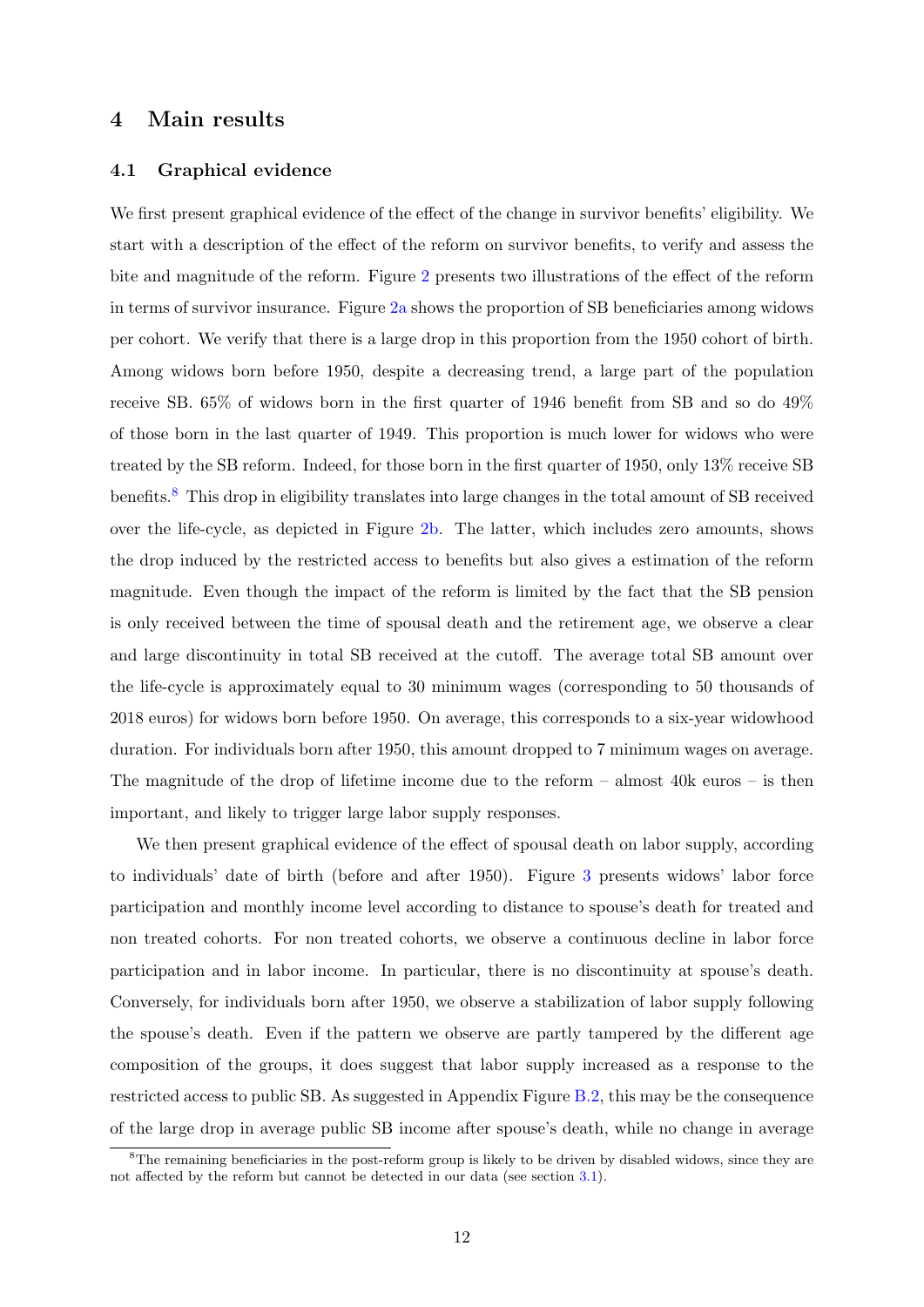

<span id="page-13-0"></span>(a) Proportion of beneficiaries (b) Total SB over the life-cycle Total SB over the life cycle (in MW)<br> $\frac{\text{e}}{\text{e}}$ Proportion of beneficiaries (in %)  $60$  $40$  $\overline{2}$ 1946 1948 1950 1952  $1954$ 1946 1948 1950 1952 1954 Cohort Cohort

NOTE: MW stands for minimum wage. To compute total SB over the life-cycle, some SB amounts were backcasted from the earliest observation (as a proportion of the minimum wage) between the year after the widowhood date and the first year for which an amount is observed.

Scope: Widows born between 1946 and 1953 whose husband died after 2003, who do not care for a child and who were aged below 62 at death time.

Source: CBS.

occupational SB income, which is not fully compensated by the increase in other social security programs average income.

<span id="page-13-1"></span>

Figure 3: Average labor supply according to distance to spouse's death

NOTE: Labor force participation is a dummy equal to 1 if labor income  $> 0$  and 0 otherwise. Labor income refers to wage income, profits from self-employment and income from other activity. Scope: Widows born between 1946 and 1953 whose husband died after 2003, who do not care for a child and who were aged below 62 at death time.

SOURCE: CBS.

Finally, we give more direct graphical evidence of the causal effect of SB elimination on labor supply in Figure [4.](#page-14-0) It presents the average labor force participation and labor income by cohort of birth, for different values of the distance to spousal death event in years  $(-3, 0, +3)$ . For the pre-death period (distance to death  $=$  -3), labor force participation and labor income follow a smooth and upward trend over cohorts of birth. On the contrary, three years after death,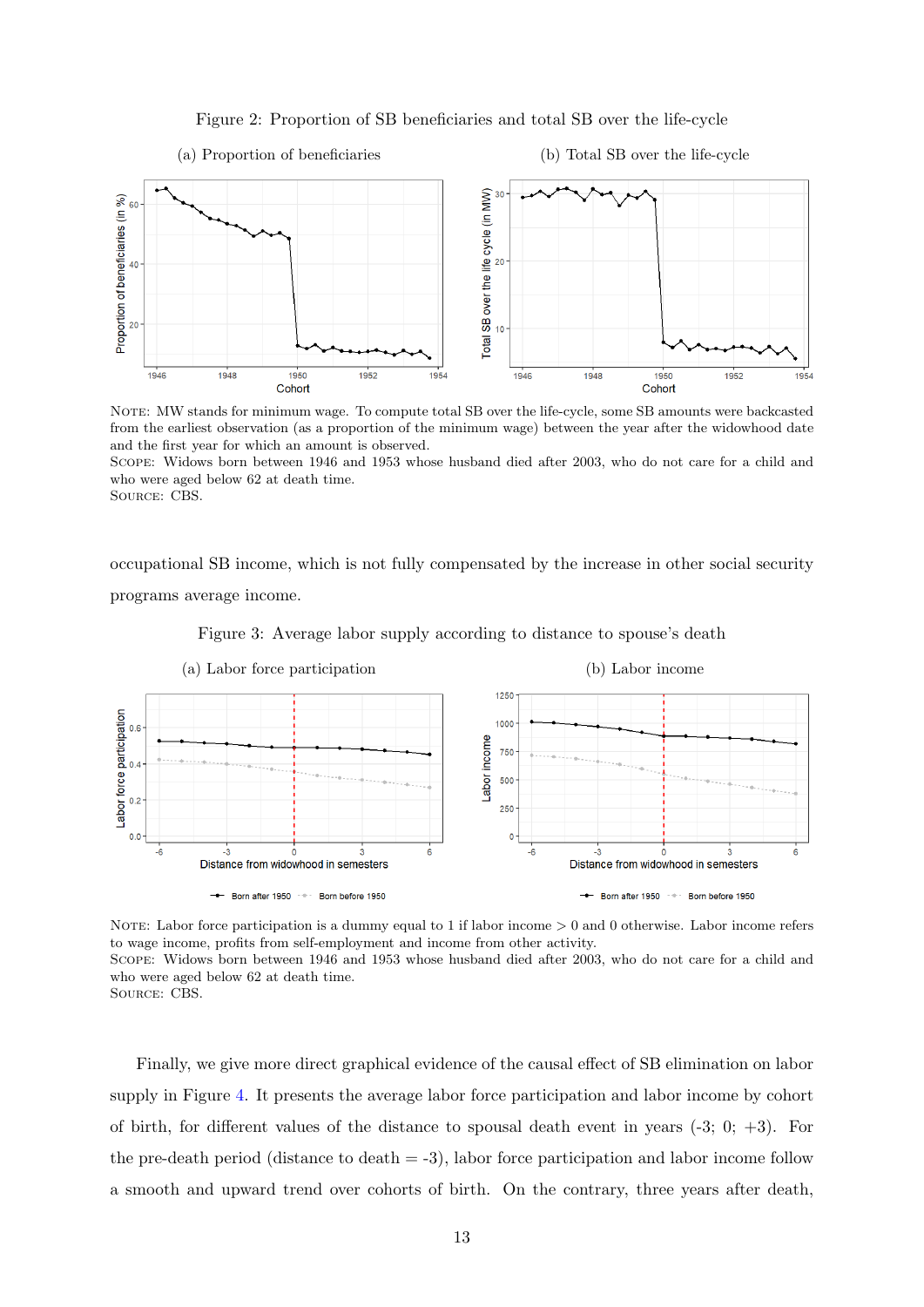labor supply follows an upward trend over the cohorts with a big jump for 1950 cohort of birth. Individuals born after 1950 thus seem to have increased their labor supply at spouse's death in reaction to the SB elimination. These patterns are at the heart of our RD empirical strategy: we observe a jump in labor supply between widows born on both sides of the 1950 cutoff, and this jump is observable from the moment of spousal death, when the reform kicks in. This makes a strong case for the identification of a causal effect of the SB reform on labor supply of widows.

Figure 4: Average LFP and LI according to cohort of birth and distance to death

<span id="page-14-0"></span>

Distance to death in years  $-$  -3  $--- 0 --- 3$ 

NOTE: Labor force participation is a dummy equal to 1 if labor income  $> 0$  and 0 otherwise. Labor income refers to wage income, profits from self-employment and income from other activity. Scope: Widows born between 1946 and 1953 whose husband died after 2003, who do not care for a child and who were aged below 62 at death time. Source: CBS.

#### 4.2 Estimation results

Before turning to regression results, Figure [5](#page-15-1) isolates the  $t = 3$  line of Figure [4](#page-14-0) and presents, for labor force participation and labor income, the average level by cohort of birth three years after spousal death, along with confidence intervals and a linear fit from each side the cutoff. This gives a clearer view of the discontinuous increase in labor supply between widows born before and after the 1950 cutoff.

Table [3](#page-15-0) shows the coefficients for estimation of equation [\(1\)](#page-10-1) three years after spousal death and for different specifications of polynomial  $f()$ : three for a polynomial of order 1, 2 and 3, respectively, and one of order 1 with slopes set equal on each side of the discontinuity. For labor force participation, RD estimates take values ranging from 0.043 to 0.062. It means that three years after spouse's death, treated individuals have a 4.3 to 6.2 percentage points higher labor force participation than control group. All coefficients are significantly different from 0. In terms of labor income, estimates vary between 110 and 140 monthly euros. In the rest of the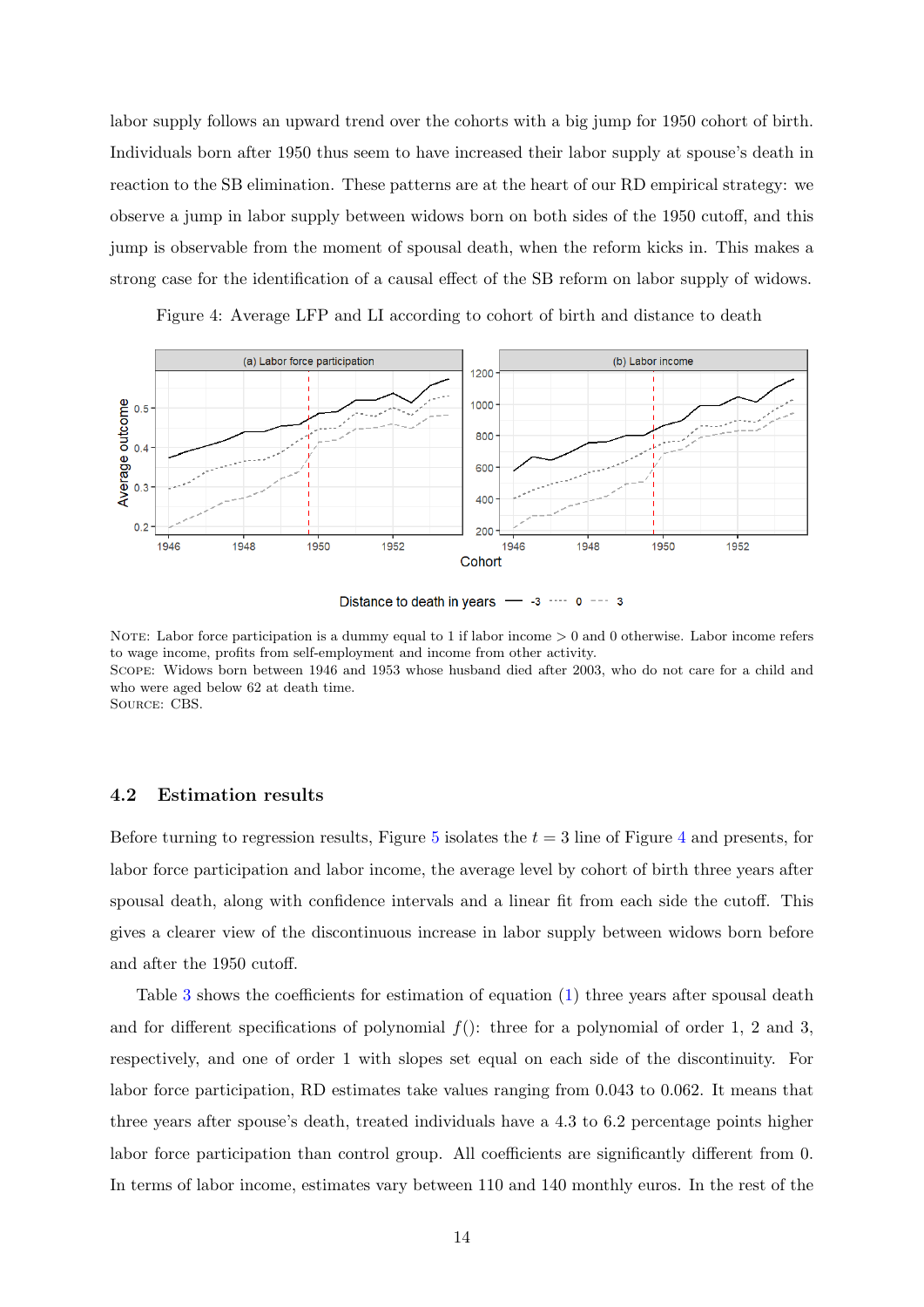

<span id="page-15-1"></span>Figure 5: Average participation and income by date of birth, three years after spousal death

NOTE: Labor force participation is a dummy equal to 1 if labor income  $> 0$  and 0 otherwise. Labor income refers to wage income, profits from self-employment and income from other activity. Both outcomes are measured three years after the death of the spouse. Confidence intervals are displayed at the 95% level. Scope: Widows born between 1946 and 1953 whose husband died after 2003, who do not care for a child and who were aged below 62 at death time. Source: CBS.

<span id="page-15-0"></span>paper, we keep the first specification as our preferred specification, with a first order polynomial and different slope on each side of the discontinuity.

|              |                  | (a) Labor force participation |                   |                  |        | Labor income<br>(b |                   |                  |  |
|--------------|------------------|-------------------------------|-------------------|------------------|--------|--------------------|-------------------|------------------|--|
|              | $\left(1\right)$ | $\left( 2\right)$             | $\left( 3\right)$ | $\left(4\right)$ | 1)     | $\left( 2\right)$  | $\left( 3\right)$ | $\left(4\right)$ |  |
| δ            | 0.060            | 0.054                         | 0.043             | 0.062            | 140    | 130                | 110               | 140              |  |
| Std. err.    | 0.010            | 0.015                         | 0.021             | 0.010            | 24     | 37                 | 52                | 24               |  |
| p value      | 0.000            | 0.000                         | 0.040             | 0.000            | 0.000  | 0.000              | 0.044             | 0.000            |  |
| Parametric   | ✓                | $\checkmark$                  | $\checkmark$      | ✓                |        |                    | ✓                 | $\checkmark$     |  |
| Poly. order  |                  | 2                             | 3                 | 1                |        | 2                  | 3                 |                  |  |
| Equal slopes | Х                | Х                             | X                 | √                | X      | Х                  | Х                 | ✓                |  |
| Controls     | √                | ✓                             | $\checkmark$      |                  |        |                    |                   | √                |  |
| Nb obs.      | 38,340           | 38,340                        | 38,340            | 38,340           | 38,340 | 38,340             | 38,340            | 38,340           |  |

Table 3: Regression discontinuity estimates

NOTE: Labor force participation is a dummy equal to 1 if labor income  $> 0$  and 0 otherwise. Labor income refers to wage income, profits from self-employment and income from other activity. All estimates are based on a 8-years symmetric bandwidth. Estimations are carried out on a quarterly time basis.

Scope: Widows born between 1946 and 1953 whose husband died after 2003, who do not care for a child and who were aged below 62 at death time.

Source: CBS.

Our results are robust to estimation time basis and presence of controls, as shown in Table [4.](#page-16-0) We run the estimation for different bandwidths around the discontinuity. We make bandwidth varying from 0.5 to 3.5 around the 1950 threshold. In other words, we estimate the RD equation for individuals born a quarter around January, 1st 1950, then for individuals born six months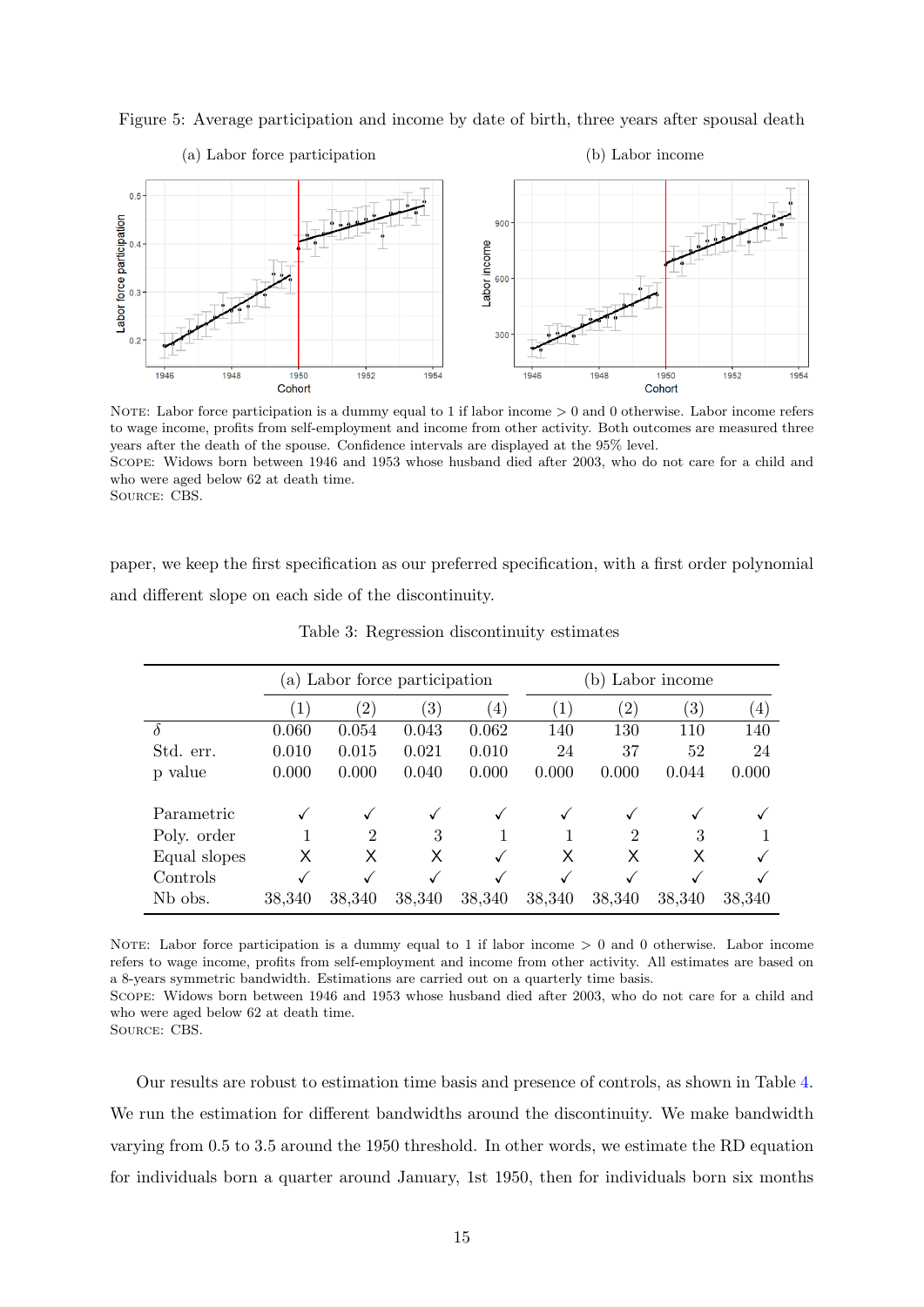around January, 1st 1950 and so on until individuals born three years around the threshold. Appendix Figure [B.3](#page-37-1) shows the estimated effects of the reform according to the different bandwidths. We verify the estimates are relatively stable along the bandwidths, in the range 4.1 to 7.9 pp for labor force participation and 110 to 190 euros for labor income.

<span id="page-16-0"></span>

|                                   | (a) Labor force participation |                    |                  |                   | (b) Labor income  |                    |                   |                   |
|-----------------------------------|-------------------------------|--------------------|------------------|-------------------|-------------------|--------------------|-------------------|-------------------|
|                                   | (1)                           | $^{\prime}2)$      | $\left(3\right)$ | $\left( 4\right)$ | (1)               | $\left( 2\right)$  | $\left( 3\right)$ | (4)               |
| $\delta$                          | 0.060                         | 0.062              | 0.059            | 0.060             | 140               | 146                | 137               | 137               |
| Std. err.                         | 0.010                         | 0.010              | 0.010            | 0.010             | 24                | 25                 | 24                | 24                |
| p value                           | 0.000                         | 0.000              | 0.000            | 0.000             | 0.000             | 0.000              | 0.000             | 0.000             |
| Controls                          |                               |                    |                  | X                 |                   |                    |                   |                   |
| Time basis<br>N <sub>b</sub> obs. | quarter<br>38,340             | semester<br>37,674 | month<br>38,745  | quarter<br>38,340 | quarter<br>38,340 | semester<br>37,674 | month<br>38,745   | quarter<br>38,340 |

Table 4: Regression discontinuity estimates, robustness checks

NOTE: Labor force participation is a dummy equal to 1 if labor income  $> 0$  and 0 otherwise. Labor income refers to wage income, profits from self-employment and income from other activity. Controls are age dummies. All estimates are based on a 8-years symmetric bandwidth.

Scope: Widows born between 1946 and 1953 whose husband died after 2003, who do not care for a child and who were aged below 62 at death time.

Source: CBS.

**Dynamics of the effect.** We then estimate equation  $(1)$  for each quarter t between -3 and +3 years relative to the date of spousal death. Figure [6](#page-17-0) shows the estimated  $\delta_t$  coefficients, along with their 95% confidence intervals. The goal of this approach is twofold. First, we can assess the timing of the labor supply response to the reform. Second, it is a way to check that the interactions with the contemporaneous pension reforms are of limited magnitude.<sup>[9](#page-1-0)</sup>

In terms of dynamics, we observe that the increase in labor force participation (panel (a)) and labor income (panel (b)) kicks in immediately with a large labor supply response from  $t = 0$ . The effect then progressively increases over time, and approximately doubles from 6 months to 3 years after the death of the spouse. As the effect seems to continue to increase beyond our three year window, it is likely that we do not observe the full dynamics of the effect. In [Giupponi](#page-31-1) [\(2019\)](#page-31-1), the labor supply responses to a restricted access to survivor benefits steeply increase from  $t = 0$  to  $t = 7$  years before they relatively stabilize. This suggests that we may underestimate the long term responses to the reform in our setting.

Figure [6](#page-17-0) also shows that there is no detectable effect of the SB reform before spousal death.

<sup>&</sup>lt;sup>9</sup>Indeed, if any effect of the confounding reforms on labor supply for our population of interest, our RD estimates should show pre-trends before spouse's death. In other words, we would find significant difference between widows born before 1950 and those born after, with regards to labor supply, before spouse's death. If not, and because there is no reason why the effects of the confounding reforms would be correlated with the timing of spousal death, we could conclude to the limited effect of the reforms on our estimates.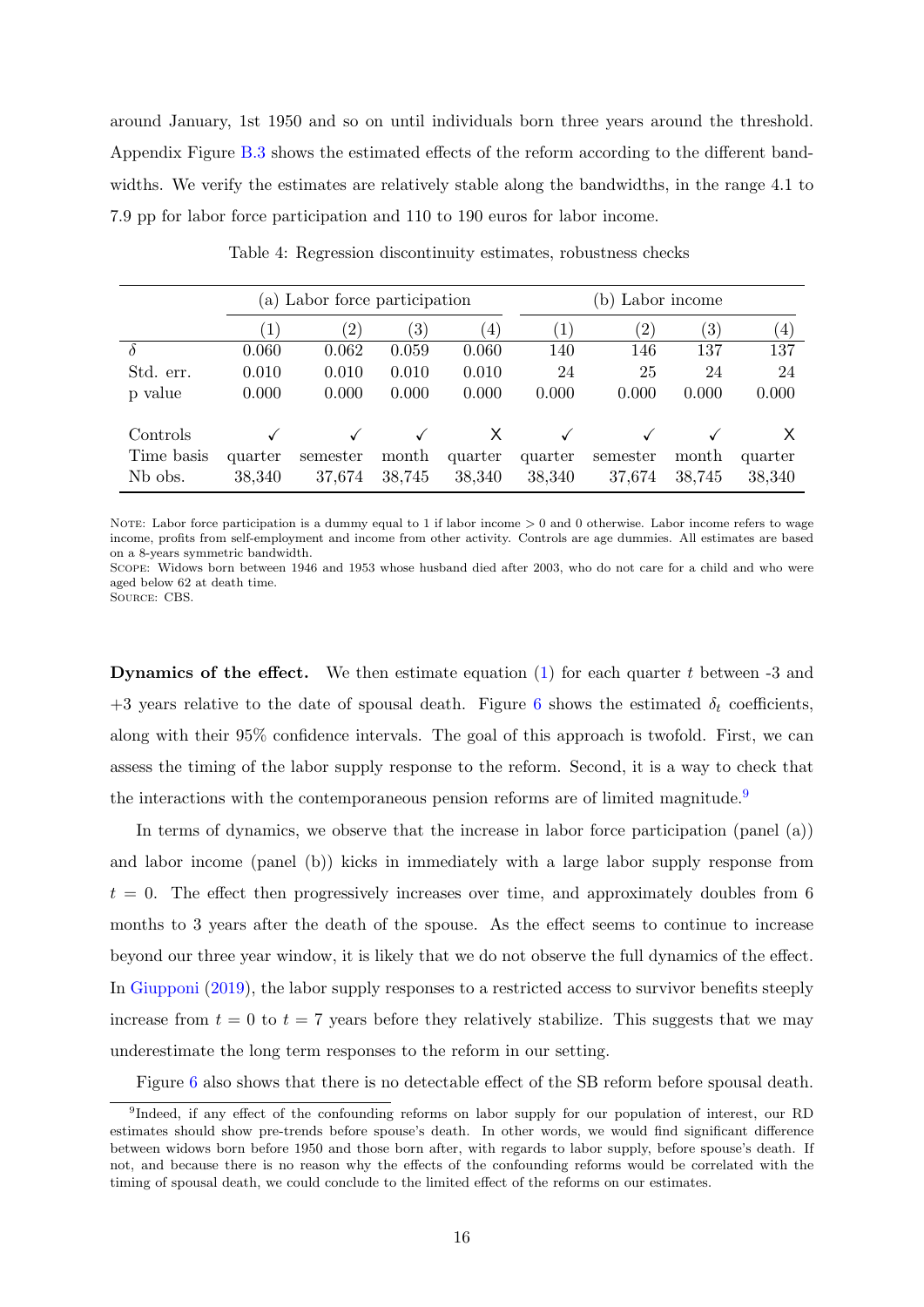This first suggests that there is no anticipation effect of the reform before spousal death. This could be explained by the fact that we consider relatively young individuals (around age 50-60) for which spousal death may not be anticipated. Secondly, the absence of effect before  $t = 0$ suggests that our estimation of the effect of the SB reform is not biased by the effect of the contemporaneous pension reforms affecting individuals in the vicinity of the 1950 cutoff (see section [2\)](#page-5-0). As there is no clear reason why those reforms would affect individuals deferentially before and after the death of the spouse, the absence of effect before death suggest that the interaction with the pension reforms is not a major issue in our setting.

Figure 6: Effect of the reform on the labor supply over time

<span id="page-17-0"></span>

NOTE: Labor force participation is a dummy equal to 1 if labor income  $> 0$  and 0 otherwise. Labor income refers to wage income, profits from self-employment and income from other activity. All estimates are based on a 8-years symmetric bandwidth. Dotted lines represent 95% confidence intervals. Scope: Widows born between 1946 and 1953 whose husband died after 2003, who do not care for a child and who were aged below 62 at death time.

Placebo analyses. As last checks for the validity of our identification strategy, we implement the following placebo tests. We estimate equation [\(1\)](#page-10-1) with two alternative samples and placebo cutoffs, where no changes in SB were implemented. In the first (resp. second) placebo test, we consider individuals born between January 1946 and December 1951 (resp. January 1948 and December 1953) and a placebo cutoff in January 1949 (resp. 1951). We expect no significant change in labor supply at the cutoffs. Figures [7](#page-18-0) and [8](#page-18-1) present the estimated coefficients of the RD model  $(1)$  for each quarter t three years before and after spousal death. Reassuringly, we do not find much effect of those pseudo-reforms, except for the pre-death estimates of the second placebo, which exhibits some significant but very small positive effects.

Interestingly, the first placebo is also a validity check for the interaction of the SB reform we study with the change in the state pension age. Recall that the SB reform is almost contemporaneous with a 1 month increase in the state pension age occurring in 2013. A similar change

Source: CBS.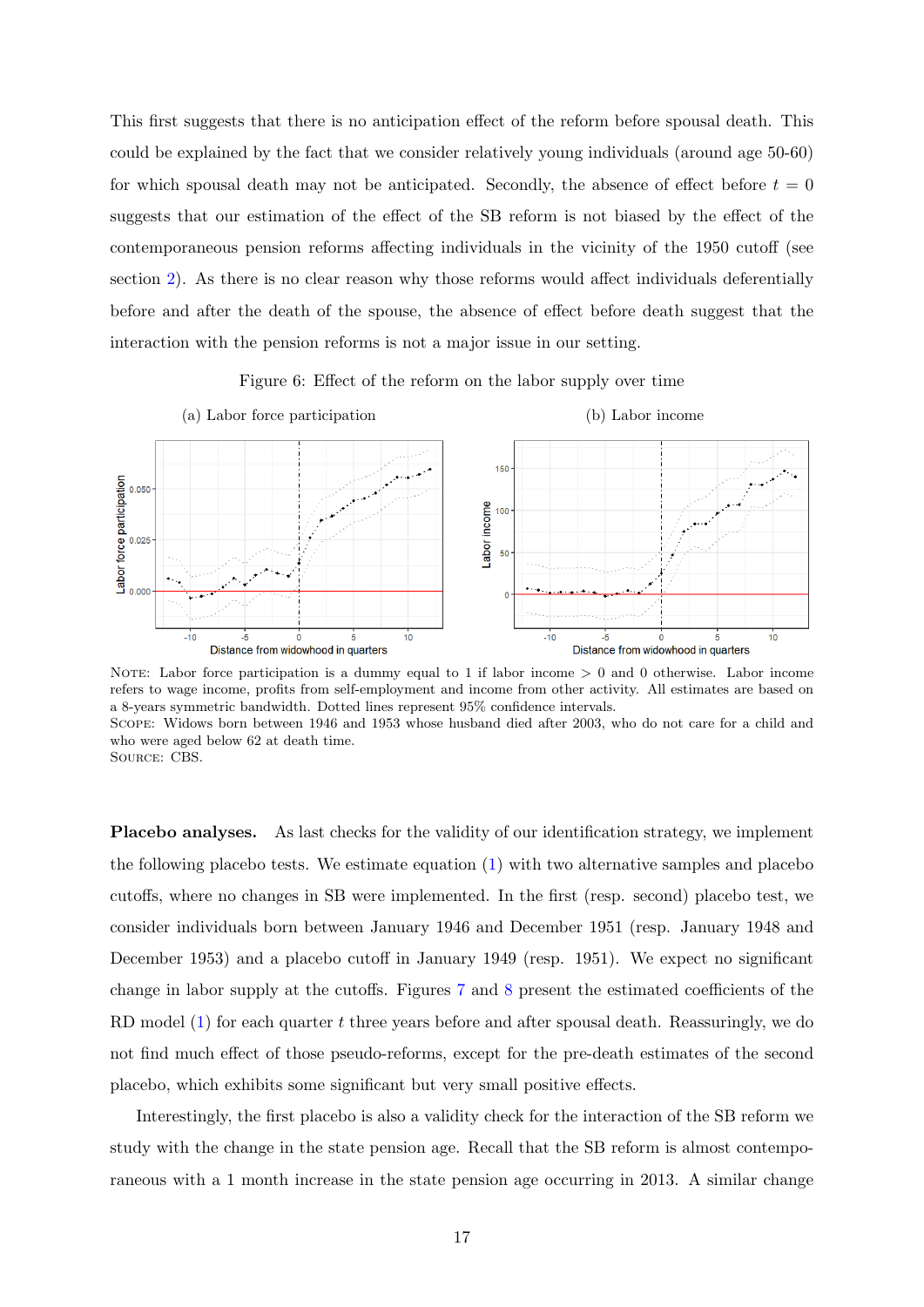was implemented for the individuals born in December 1948 (from 65 and 1 month to 65 and 2 months), which is very close to the cutoff of our first placebo. The null effects found for this placebo also suggests that our main analyses' estimates are not tampered with the effects of the increase in the state pension age.

Figure 7: Effect of the reform on the labor supply (placebo 1949)

<span id="page-18-0"></span>

NOTE: Labor force participation is a dummy equal to 1 if labor income  $> 0$  and 0 otherwise. Labor income refers to wage income, profits from self-employment and income from other activity. In this placebo specification, we set 1949 as the counterfactual discontinuity date of birth. All estimates are based on a 8-years symmetric bandwidth. Dotted lines represent 95% confidence intervals.

Scope: Widows born between 1946 and 1951 whose husband died after 2003, who do not care for a child and who were aged below 62 at death time.

Source: CBS.

<span id="page-18-1"></span>

Figure 8: Effect of the reform on the labor supply (placebo 1951)

NOTE: Labor force participation is a dummy equal to 1 if labor income  $> 0$  and 0 otherwise. Labor income refers to wage income, profits from self-employment and income from other activity. In this placebo specification, we set 1951 as the counterfactual discontinuity date of birth. All estimates are based on a 8-years symmetric bandwidth. Dotted lines represent 95% confidence intervals.

Scope: Widows born between 1948 and 1953 whose husband died after 2003, who do not care for a child and who were aged below 62 at death time. Source: CBS.

18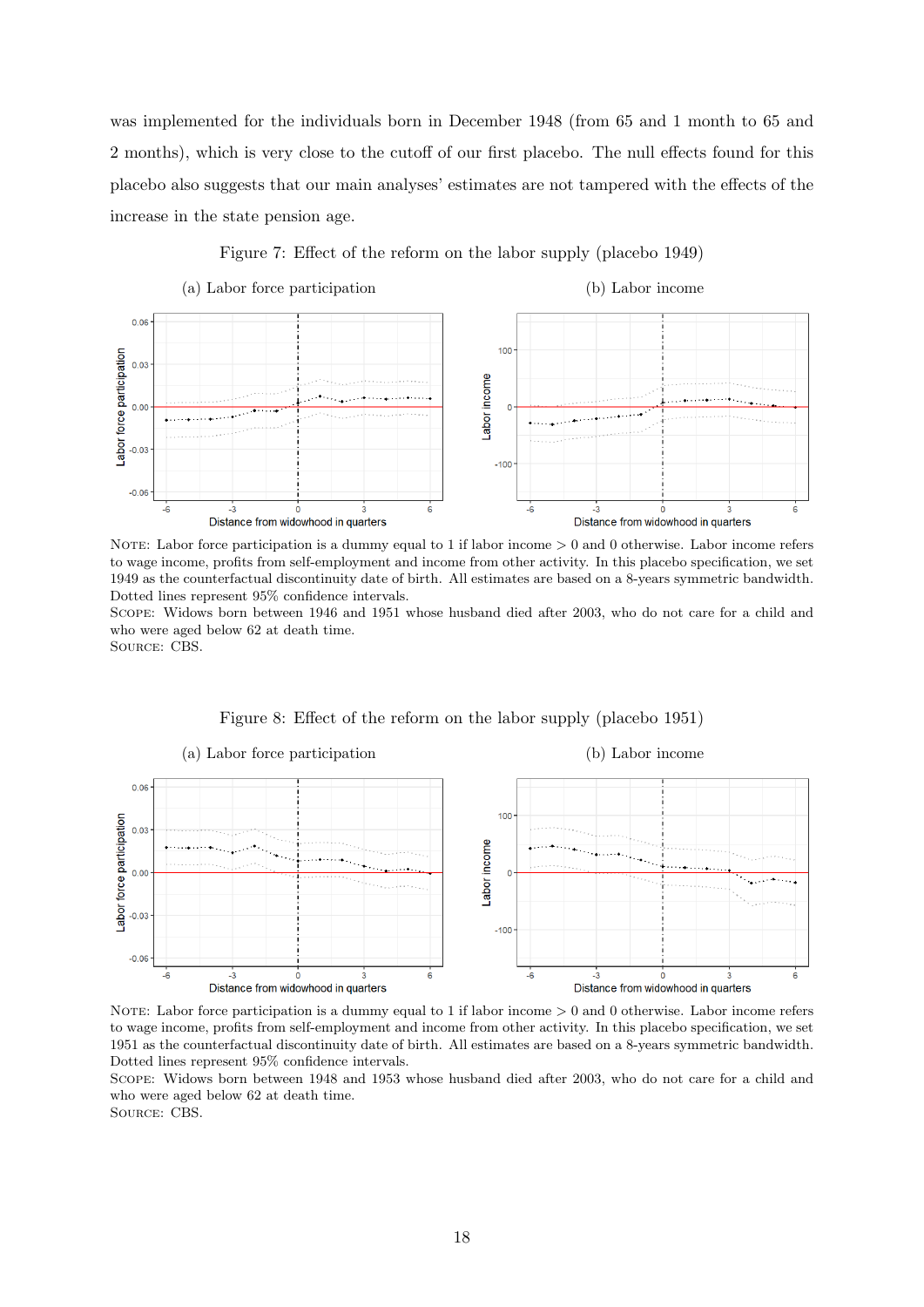#### 4.3 Magnitude and interpretation

In this section, we discuss the magnitude of our results and compare it to the effects found in the literature. In order to make our results comparable to other studies, we relate the estimated labor supply effect to  $(i)$  the pre-reform level of employment and  $(ii)$  the magnitude of the financial incentives generated by the reform.

Table [5](#page-20-0) displays the percent change in labor force participation and labor income induced by the SB reform. It is defined as the estimated effect of the reform on the outcome of interest divided by the baseline before the reform was enacted. We use our RD design equation [\(1\)](#page-10-1) three years after spouse's death:

$$
Y_i = \alpha + \beta \cdot f(d\omega_i - 1950) + \gamma \cdot 1_{d\omega_i} = 1950 + \delta \cdot 1_{d\omega_i} = 1950 * f(d\omega_i - 1950) + \lambda \cdot X_i + \epsilon_i
$$

Recover that  $\delta$  is the effect of the reform on  $Y_i$ , taken to be labor force participation or labor income. In this specification,  $\alpha$  captures the baseline level for individuals belonging to non treated cohorts,  $\beta$  captures the underlying trend and  $\lambda$  is a vector of the estimated parameters for control variables. We estimate the treatment effect of SB elimination as the full-exposure impact for cohort 1951. The baseline for this population then equals  $\alpha + \beta_{left} \cdot m(1951-1950) +$  $\lambda \bar{X}_{i\in 1951} = \alpha + \beta_{left} + \lambda \bar{X}_{i\in 1951}$ , as we chose an order 1 polynomial for  $f()$  and different slopes on each side of the discontinuity in our main specification. More precisely,  $\beta_{left}$  refers to the slope to the left of the discontinuity The full exposure effect of the reform is then equal to:

$$
effect = \frac{\delta}{\alpha + \beta_{left} + \lambda \bar{X}_{i \in 1951}}
$$

As shown in Table [5,](#page-20-0) labor force participation baseline for cohort 1951 is 38% so the 6 pp effect of the SB corresponds to a 15.82% increase. Similarly, labor income baseline is 611 monthly euros, so the reform translated in a 23% increase for 1951 cohort.

In order to be compared with other studies, the labor supply response to the reform must be re-scaled to the magnitude of the financial incentives it embedded. We thus compute a labor supply elasticity at the extensive margin with respect to the change in total income to compare our results to the related literature. This corresponds to normalizing the reform effect on labor force participation by the percent change in total income that is attributed to survivor benefits. As we do not observe this latter value for the 1951 cohort, we extrapolate the SB share of total income for the non treated cohorts. This indicator happens to be flat over the cohorts born before 1950 and is equal to 42%. We then consider that the SB reform induced a -42% variation in treated individuals total income. We end up with an elasticity of labor force participation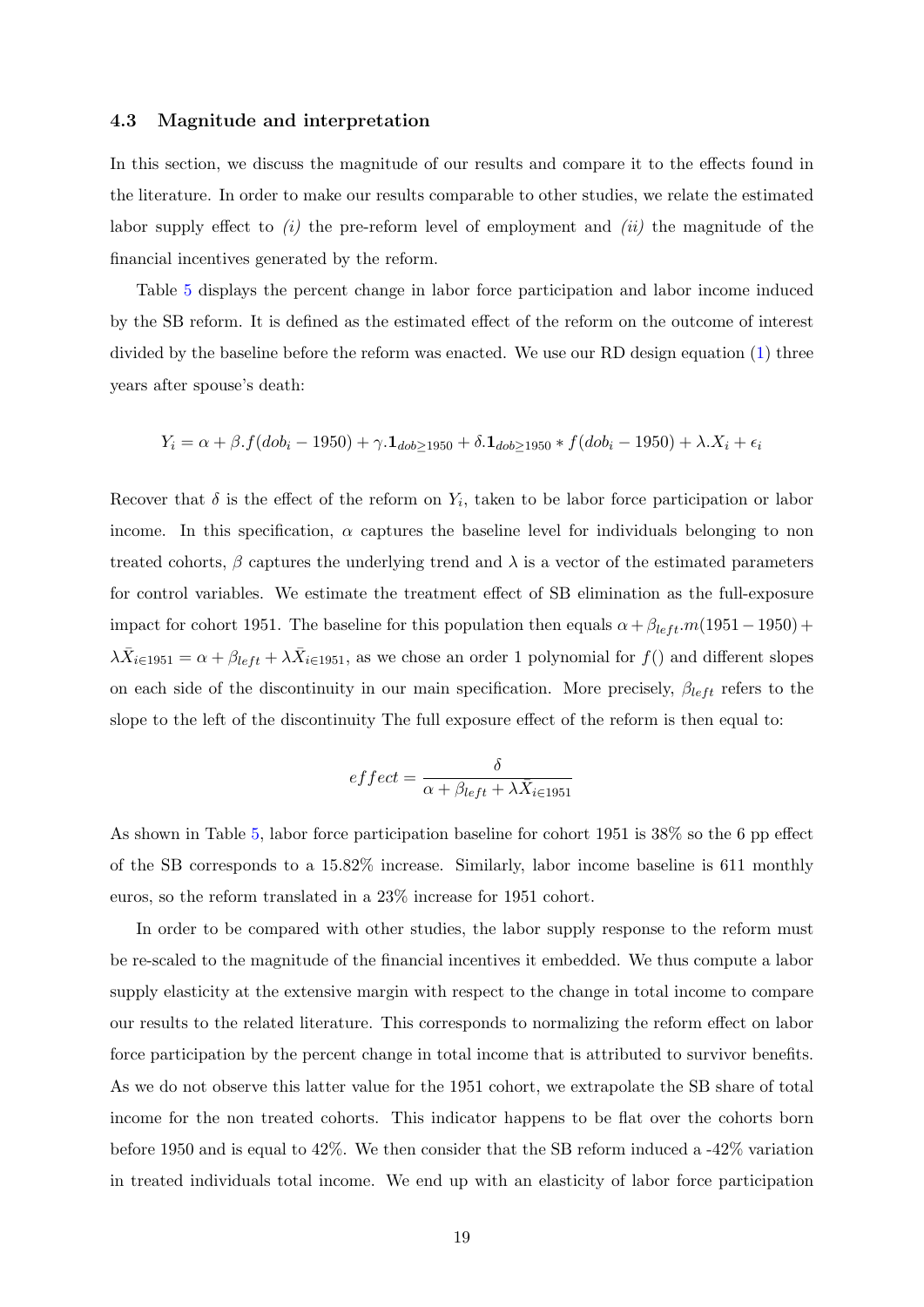<span id="page-20-0"></span>

|                     | (a) Labor force participation | (b) Labor income |
|---------------------|-------------------------------|------------------|
|                     | 0.06                          | 140              |
| Baseline            | 0.38                          | 611              |
| Effect (in $%$ )    | 15.82                         | 22.90            |
| N <sub>b</sub> obs. | 38,340                        | 38,340           |

Table 5: Main RD estimates and average effect

NOTE: Labor force participation and is a dummy equal to 1 if labor income  $> 0$  and 0 otherwise. Labor income refers to wage income, profits from self-employment and income from other activity. RD estimate is computed on the full population while baseline and reform effect focus on the 1951 cohort of birth. All estimates are computed three years after spouse's death and are based on a 8-years symmetric bandwidth.

Scope: Widows born between 1946 and 1953 whose husband died after 2003, who do not care for a child and who were aged below 62 at death time.

Source: CBS.

with respect to SB income equal to  $-0.38$ .

Our results are roughly in line with the other estimates available in the literature. Our estimated elasticity is slightly smaller than the one found by [Giupponi](#page-31-1) [\(2019\)](#page-31-1) (participation elasticity of -0.6) and very close to the one computed by [Fadlon et al.](#page-31-5) [\(2019\)](#page-31-5), equal to -0.35. However, we must remain cautious when comparing the different elasticities as external validity of each study is likely to be limited, for at least four reason.

First, we estimate a combination of income and substitution elasticity. Indeed, following a spouse's death, survivors may decrease their labor supply in order not to be means-tested and benefit from full SB [\(van der Vaart et al.](#page-32-2) [2020\)](#page-32-2). The elimination of the Dutch SB scheme thus may have translated into a stabilization of labor supply for some individuals, compared to the decrease it would have induced if the reform would not have been enacted. However, in our setting, the benefits are phased-out from labor income above 50% of the minimum wage, with a rate of 66%. In particular, we can see that only the first kink point in the budget set (50% of minimum wage threshold, Appendix Figure [B.4\)](#page-38-0) may be an incentive to bunching [\(Saez](#page-32-9) [2010\)](#page-32-9). We nevertheless do not find any evidence of such behavior among widows (Appendix Figure [B.5\)](#page-38-1). We therefore believe that the substitution effect is limited in our setting. [Giupponi](#page-31-1) [\(2019\)](#page-31-1) faces the same issue, and focuses on high income widow(er)s so as to neutralize the substitution effect of the reform she exploits.

Second, the populations on which are based the analyses may differ between papers. Since different populations are also likely to respond differently to SB reforms (as shown in section [5.3\)](#page-26-0), this could generate differences between the estimated elasticities. We focus on widows born between 1946 and 1953, whose husband died from January 2003, before they reached 62 of age and who do not care for a child. [Giupponi](#page-31-1) [\(2019\)](#page-31-1) focuses on high-income survivors, she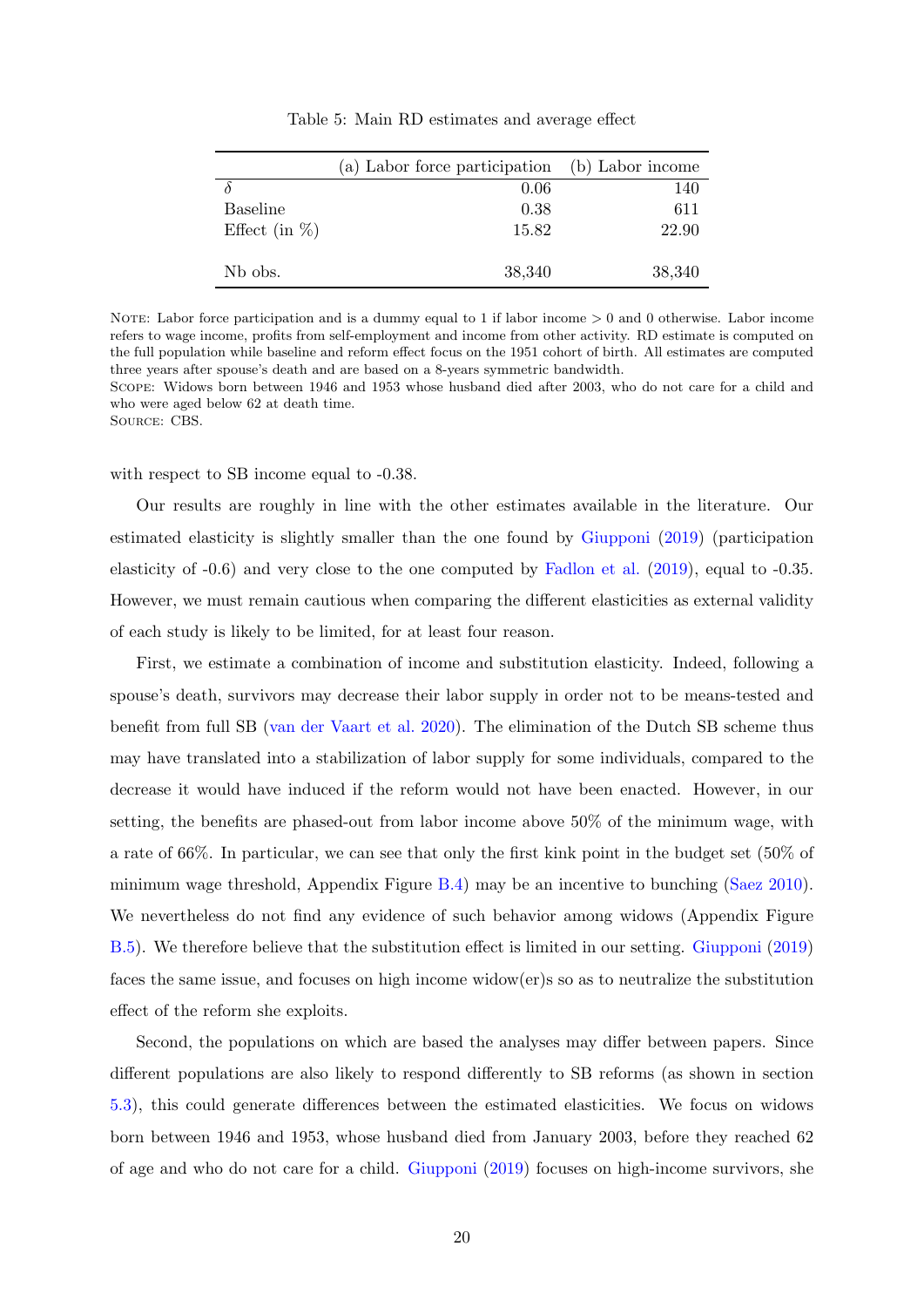restricts her sample to individuals aged 55 and under at the time of their spouse's death. Her population is therefore younger as ours. Our population of analysis is much more similar to the one in [Fadlon et al.](#page-31-5) [\(2019\)](#page-31-5), since they focus on the age 60 discontinuity for eligibility to the US scheme.

Third, since the SB reform responses exhibit a dynamic pattern (cf. Figure [6\)](#page-17-0), consistent elasticities must be computed on similar time windows. We measure our elasticity in  $t = 3$  years after spouse's death, which is not in line with [Giupponi](#page-31-1) [\(2019\)](#page-31-1) and [Fadlon et al.](#page-31-5) [\(2019\)](#page-31-5). The former compute an elasticity based on the average response over the 15-years period following death and the latter measure an elasticity based on the average response over the two-years period following death.

Finally, the response to the reform can depend on the salience and timing of the reform. In our case as in the other papers, we stress that the individuals were aware of the reform. In particular, for the Dutch context, the reform was enacted in July 1996 but had been discussed since March 1991 in the Parliament and December 1992 in the Senate. Moreover, it was decided that the reform would apply to widows born after January 1st, 1945 (instead of 1950) until very late (this was still the case in the memorandum of explanation of the law, in April 1996). Those affected by the reform have therefore had plenty of time to anticipate its effects.

# <span id="page-21-0"></span>5 Decomposition of the labor supply response

In this section, we provide additional results to understand the mechanisms underlying widows' response to SB elimination. We decompose our results into an intensive and an extensive margins, we provide evidence of program substitution effects toward other social security programs and we show response heterogeneity.

#### 5.1 Intensive and extensive margin responses

Widow's response to the SB reform in terms of labor supply may be the combination of different effects, among which a change in the number of hours worked or a switch towards a different wage rate job. We first decompose the intensive margin response between hours worked and wage rate responses. Then, we investigate the activity sector composition of the job positions in which widows remained in work following their spouse's death.

Intensive margin: hours worked and hourly wage. Our dataset provides precise information on the number of hours worked and wage rate, on a monthly basis, for the whole widowed population, three years after their spouse's death. This allows for a direct estimation of intensive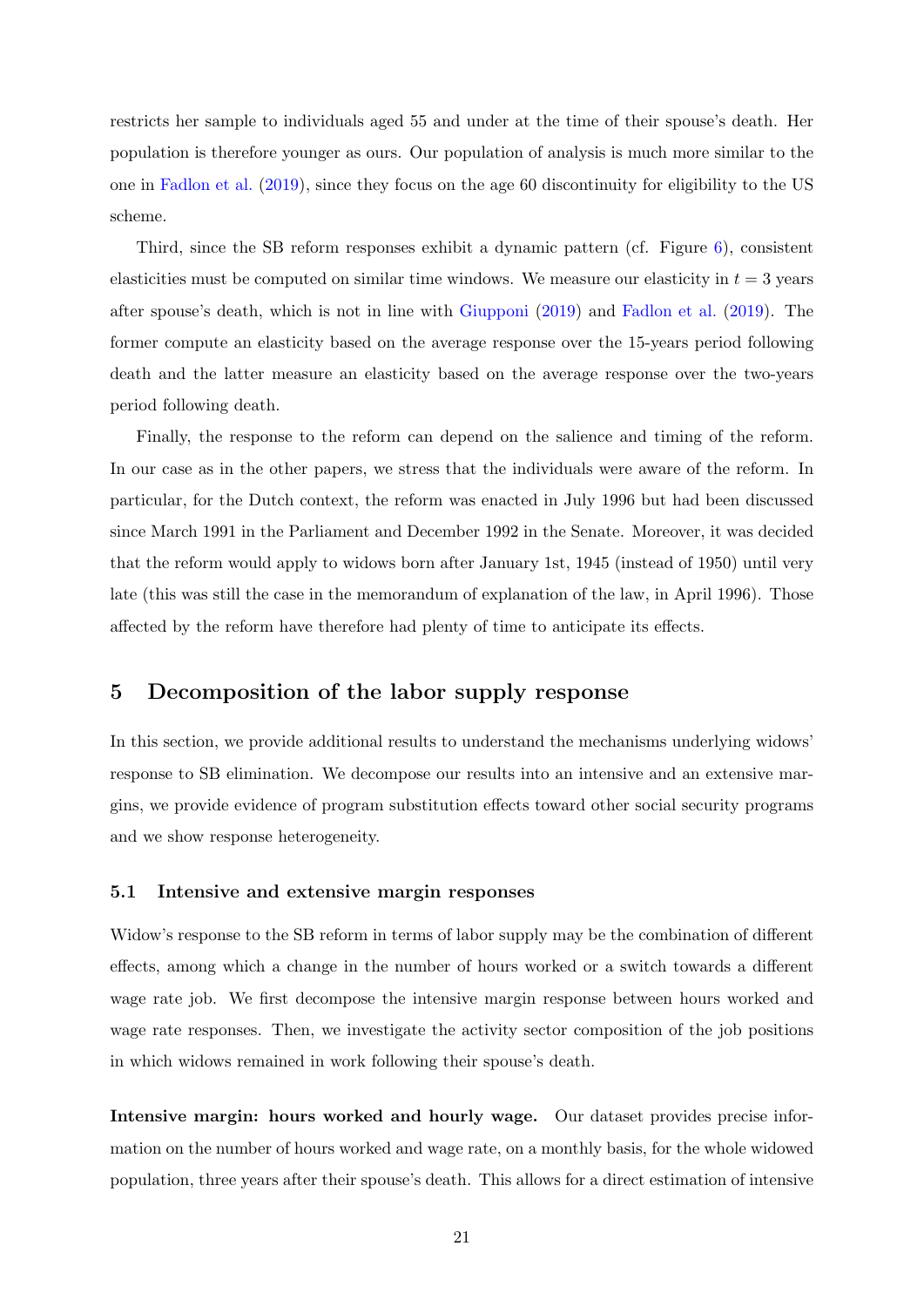margin responses, while they were proxied using working days in previous literature [\(Giupponi](#page-31-1) [2019,](#page-31-1) Böheim & Topf [2021\)](#page-30-5).

We focus on the population of widows who have always been working on the six-year period around their spouse's death and look at whether they adjusted the number of hours worked or the wage rate following the death. Column (a) in Table [6](#page-22-0) shows that the reform increased the number of monthly working hours by 7. Compared to the baseline, it represents a 8% increase. The results then suggest that not only surviving spouses remained in the labor market, but also already working widows moved from part-time to full-time or at least increased their workload. We find no significant effect on the wage rate (column  $(b)$ ).

<span id="page-22-0"></span>Table 6: Intensive margin RD estimates three years after spouse's death and average effect

|                  | (a) Hours worked | (b) Wage rate |
|------------------|------------------|---------------|
|                  |                  | 0.45          |
| Std. err.        | 2                | 0.30          |
| <b>Baseline</b>  | 85               | 16.90         |
| Effect (in $%$ ) | 8.29             | 2.67          |
| Nb obs.          | 11,130           | 11,130        |

NOTE: Intensive margin response is conditional on having always been working on the six-year perod around spouse's death. All estimates are computed three years after spouse's death and are based on a 8-years symmetric bandwidth.

Scope: Widows born between 1946 and 1953 whose husband died after 2003, who do not care for a child and who were aged below 62 at death time.

Source: CBS.

Extensive margin: decomposition by sector of activity. In the previous section, we showed that the elimination of survivor benefits induced an important response at the extensive margin (labor force participation). We now investigate the activity sector composition of the job positions in which widows remained in work following their spouse's death. Our dataset provides complete information on the 5-digits classification sectors occupied by working widows. It lets us shed light on a dimension that has never been looked at in the literature: the nature of the activity sectors in which the flow of extra widowed workers remained after their spouse's death.

We first examine labor force participation response according to whether individuals chose a wage employment or to become self employed. As shown in Figure [9,](#page-23-0) almost all widows who decided to remain in the labor market after their spouse died, did so as wage earners. The SB reform increased wage employment by 6pp three years after spouse's death. We find no significantly different from zero response to the SB reform on labor force participation as a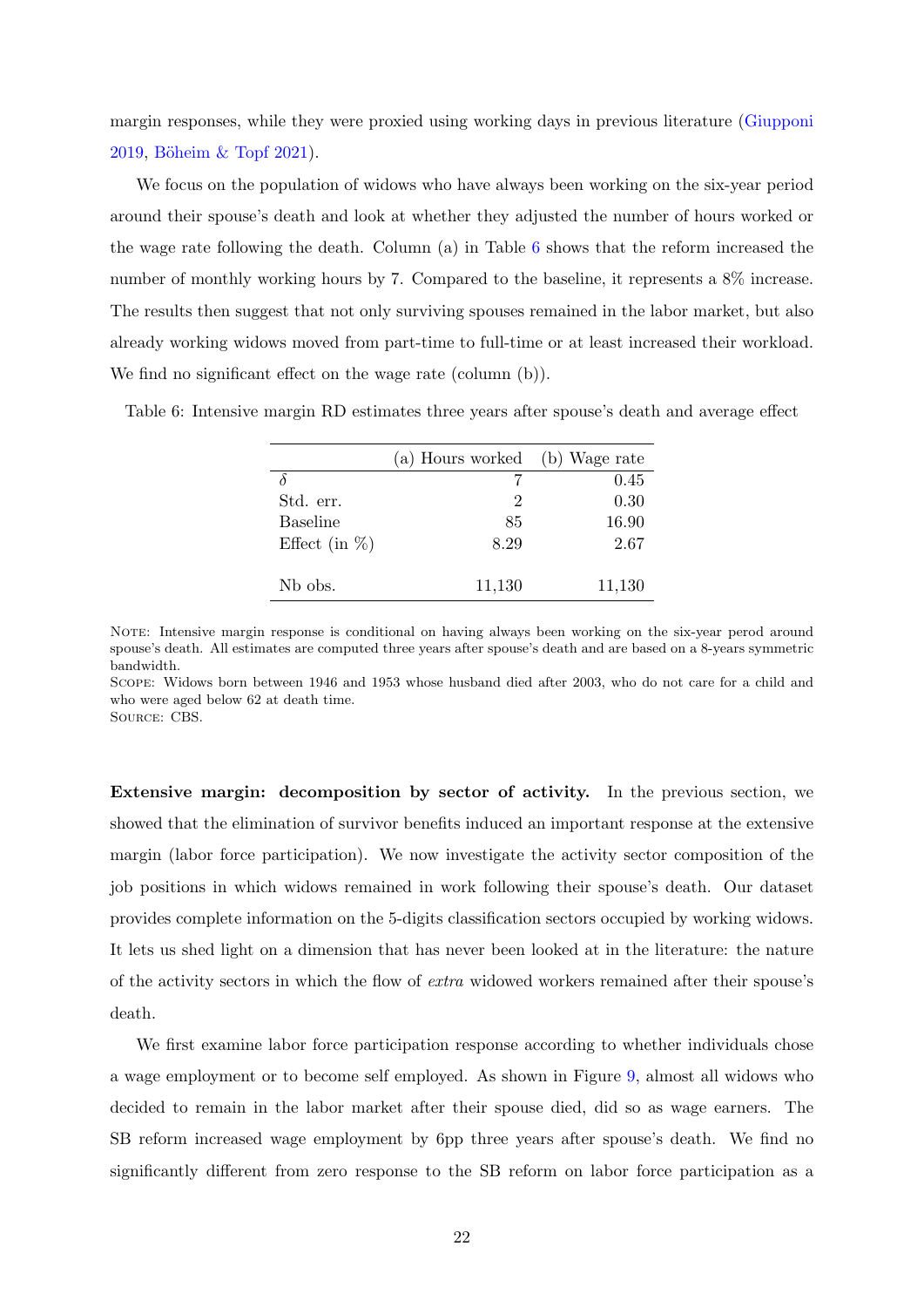<span id="page-23-0"></span>self-employed.



Figure 9: RD graph per professional status

NOTE: For each professional status, the RD graph represents the extensive margin response to the reform (our variable of interest is a dummy indicating whether labor supply is  $> 0$  within the professional status considered) three years after spouse's death.

Scope: Widows born between 1946 and 1953 whose husband died after 2003, who do not care for a child and who were aged below 62 at death time.

Source: CBS.

We go further into the decomposition and we study whether an activity sector is favored by widows who decide to keep working in the labor market after the death of their spouse. Appendix Figure [B.7](#page-40-0) displays RD estimates and effects of the reform for each industry, following the 1 digit classification. Only significantly different from zero RD estimates are compared to the baseline in order to compute reform effects. The corresponding RD graphs are also presented, in Appendix Figure [B.8.](#page-41-0) Except for the care sector, which account for approximately one third of all wages earners three years after death, the analysis suffer from small sample size. We find no clear evidence of differences in responses to the SB reform by industry.

We finally display RD estimation heterogeneity results for participation to caring sector according to working status before spouse's death. We want to distinguish between widows who were already working before their spouse's death and decided to switch activity sectors, those who were already working in this sector and those who just entered the labor market (after a three-year stop). We focus on the care sector for sample size reason, as it is the sector which account for the larger share of wage earners. As shown in Appendix Figure [B.9,](#page-42-0) caring sector participation as a response to SB elimination is mainly driven by widows who did not reduced their labor force participation. We find no significant evidence of a switching towards caring sector behavior. We finally find significant evidence of widows who entered the care sector after their spouse's death, while not on the labor force participation before.<sup>[10](#page-1-0)</sup>

<sup>&</sup>lt;sup>10</sup>This last result nevertheless does not exclude the possibility that the widows entering the care sector after their spouse's death had already worked in this sector in the past (at least three years before, as defined in our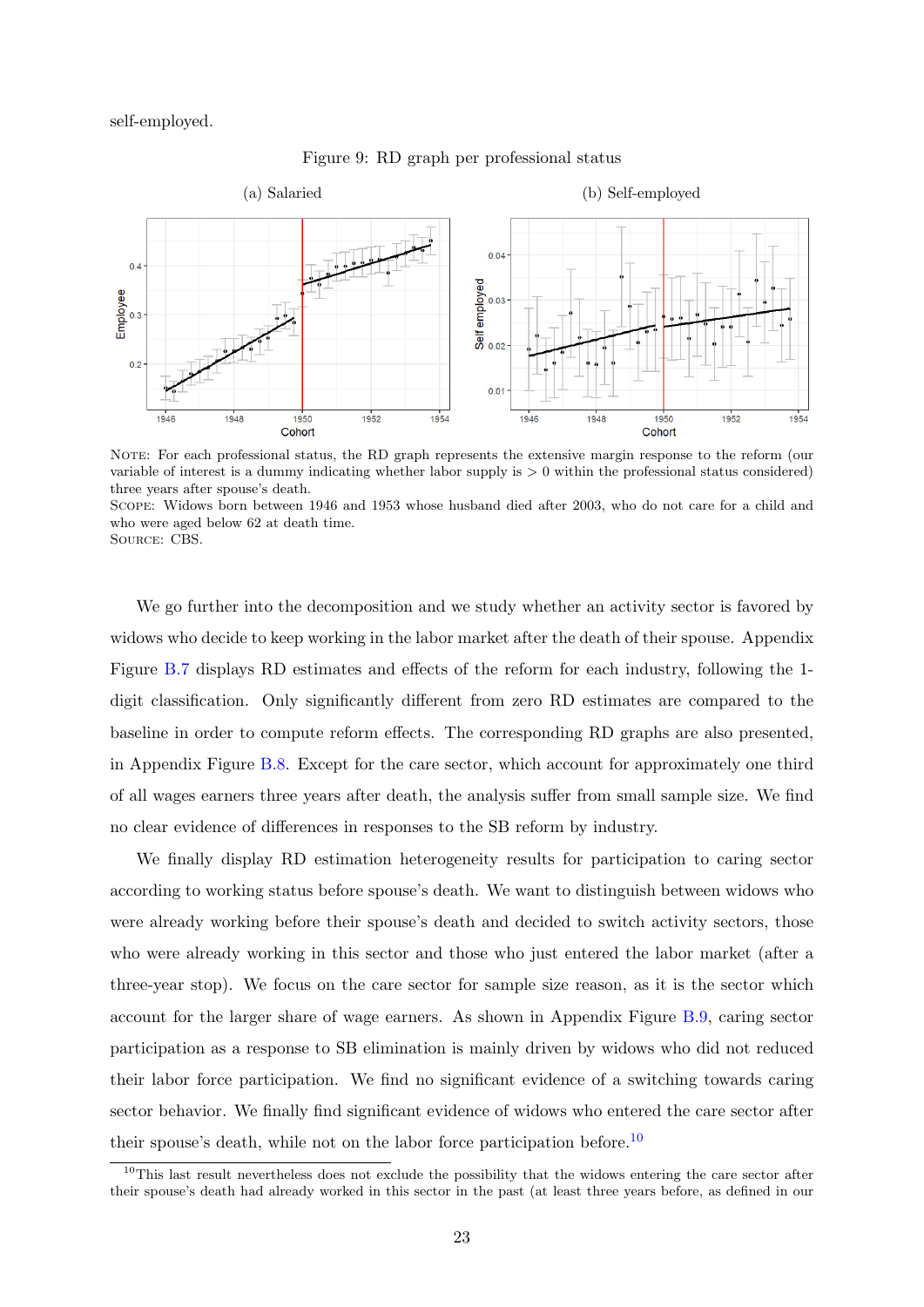#### 5.2 Program substitution responses

The elimination of SB may induce widows into taking up more of other insurance schemes, either to increase their disposable income or as a consequence of the negative health effect following the wealth drop after spouse's death. Such program substitution effects would limit the labor supply responses of the SB reform, and generate negative externalities of the reform on public spending. We investigate whether the SB reform had an impact on the number of welfare, disability or unemployment beneficiaries among the widowed population. Disability benefits are provided to former workers that are at least 35% incapacitated for work. Unemployment benefits are served to individuals who used to be employed or are employed under a certain workload and who do not receive disability benefits. Welfare benefits are a safety net for individuals with income below a certain threshold who do not receive disability nor unemployment benefits.

From a financial point of view, we expect widows to react to the reform with an increase in the take-up of other social security schemes. Indeed, SB are one-to-one reduced with welfare, disability or unemployment benefits. Before the reform, individuals whose SB are higher than expected welfare, disability or unemployment benefits may decide not to claim. Conversely, after the reform, many individuals loose eligibility to SB and therefore have a higher financial incentive to claim other social security benefits.

A second order possible response to the SB reform is a direct health effect of spousal death on widows is less mitigated without SB. Indeed, without SB, there is less compensation of the negative wealth shock following spouse's death. It may translate into a lower health status and work capabilities for the widows, which could in turn translate into an increase in the take-up of disability or unemployment insurances.

Figure [10](#page-25-0) provide the RD estimates for being a disability, unemployment or welfare beneficiary, respectively, for each event during the six-year period around spouse's death. The proportion of widows who receive welfare benefits mechanically increased following the SB reform (panel (a)). Indeed, without survivor benefits, more of them were living below a certain income threshold. They then became eligible to welfare benefits and it translated in a 6 pp increase in the proportion of beneficiaries three years after spouse's death (while the baseline was almost null).

Secondly, we find empirical evidence of an increased proportion of widows receiving disability benefits (+1.5 pp compared to the 12.7% baseline). We believe the mechanism is the following. We suppose there is a non zero cost  $c$  of claiming disability insurance (assessment, administrative process, etc.). One decides to claim disability insurance only if it increases total income from

analyses).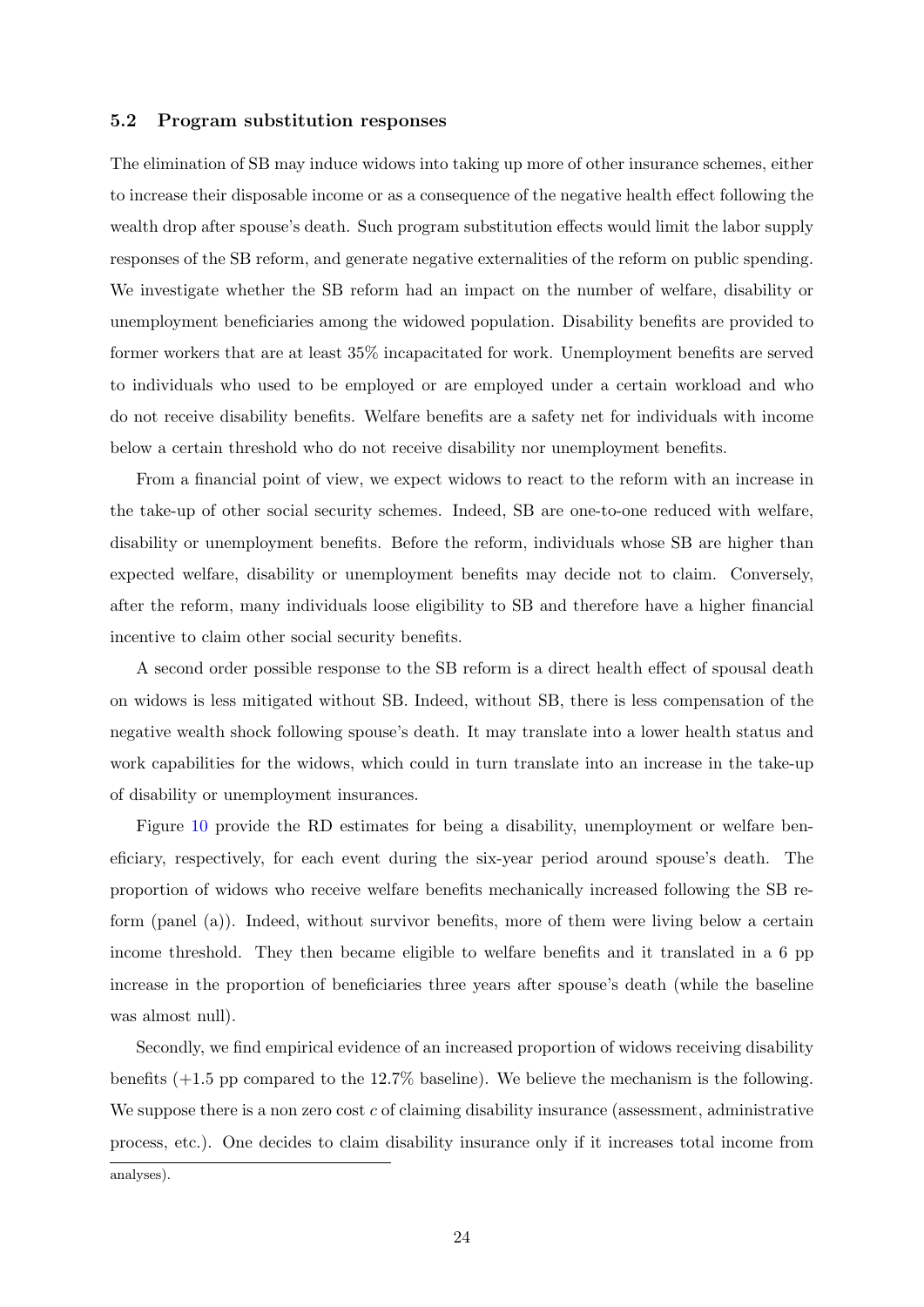more than c. Before the reform, survivor benefits were one-to-one reduced with disability benefits. So there should not have any disability insurance claiming as soon as expected disability benefits are lower than  $SB + c$ . In particular, individuals who are eligible to SB and eligible to disability insurance with a low level of benefits may decide not to claim. After the reform, many individuals loose eligibility to SB. Individuals with low disability benefits now have more incentive to claim it. Consistent with this interpretation, Appendix Figure [B.10](#page-42-1) shows that disability benefits are low for a large part of the population. Before spousal death, most widows born before 1950 (who were not impacted by the reform) have disability benefits below the minimum wage. It suggests that the threshold  $SB + c$  can be reached by a significant part of the population eligible to disability insurance. Furthermore, Appendix Figure [B.11](#page-43-0) shows that the effect of the reform is concentrated on low level of disability benefits. The RD estimate reaches +1.5pp in the take-up of disability insurance three years after death for individuals with benefits below the minimum wage, while we do not find any significant response for above the minimum wage. This is in line with the assumption that only the former group has incentive to change his take-up behavior when access to survivor benefits is restricted.

Finally, we do not find any evidence of an increased proportion of unemployment beneficiaries following the SB reform (panel (c)).

<span id="page-25-0"></span>

Figure 10: Effect of the reform on other social security programs

NOTE: Disability benefits, unemployment benefits and welfare benefits are dummies equal to 1 if disability, unemployment or welfare benefits respectively are  $> 0$  and 0 otherwise. All estimates are based on a 8-years symmetric bandwidth. Dotted lines represent the 95% confidence intervals.

Scope: Widows born between 1946 and 1953 whose husband died after 2003, who do not care for a child and who were aged below 62 at death time.

Source: CBS.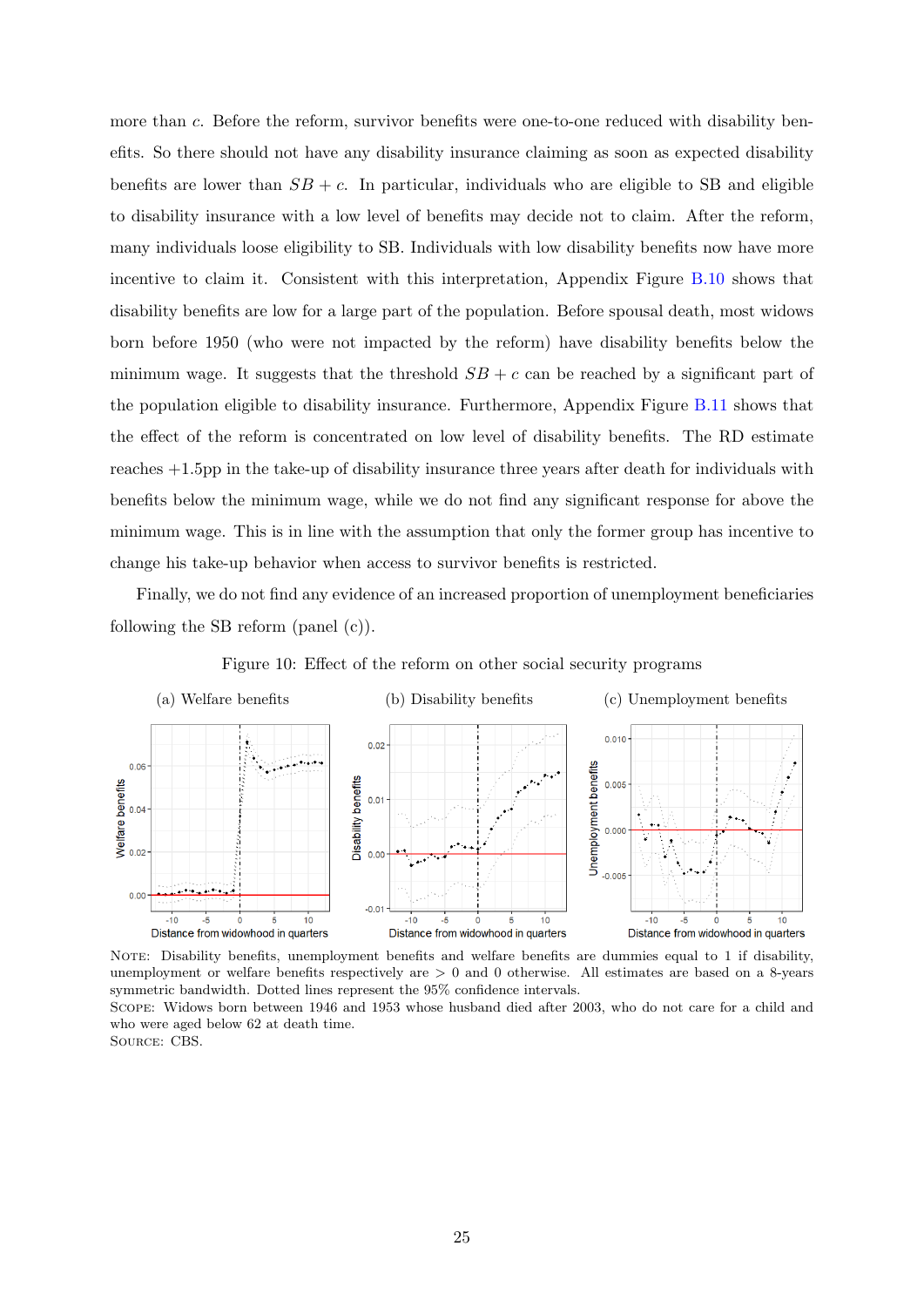#### <span id="page-26-0"></span>5.3 Heterogeneity in labor supply response

The overall labor supply effects we estimate may hide substantial heterogeneity across subgroups. We study how different the responses to the reform are, according to self-insurance level before spouse's death. Indeed, the necessity, efficacy, and cost-effectiveness of government welfare policies depends on the risks that households face and the actions that they can take to selfinsure, for instance by adjusting their saving and labor supply. Said differently, larger labor supply responses – which correspond to a stronger need to self-insure – imply a greater scope for welfare-improving social insurance due to lack of adequate formal insurance. We distinguish individuals according to their working status before death, the share in the total household income they hold and their level of liquid wealth.

We first carry out the RD analyses separately on two sub-population according to whether the widow worked during the year preceding spouse's death or not.<sup>[11](#page-1-0)</sup> On one hand, one would expect that widows who were already in the labor market react more to the SB elimination than others, as it is easier to remain in than to enter the labor force. On the other hand, one would expect that widows who were not working at the time of their spouse's death react more because their ex-spouse's income was probably their main source of income. In that case, labor supply response is a direct mean to self-insure. Figure [11](#page-27-0) shows evidence for our second possible interpretation. Indeed, both sub-populations (E0 for non working widows and E1 for the others) show a 5 pp increase in labor force participation following the reform. Compared to the baselines, this translates into a 102% and a 7% increase, respectively. In terms of labor income, the SB reform induced a 47 monthly euros and a 205 monthly euros increase, that is to say a 205% and a 16% increase, respectively. RDD estimates according to distance to spouse's death graphs are shown in Appendix Figure [B.12.](#page-43-1)

According to [OCDE](#page-32-1) [\(2018\)](#page-32-1), SB pursue the main objective of smoothing standard of living after the partner's death. At spouse's death, household standard of living varies with the losses of the partner resources and economies of scales. Accepted the modified OECD scale, a singleperson household requires 33% less household income to have the same standard of living as an otherwise comparable couple without children. In other words, all other things being equal, a survivor whose share of total household income was below  $\frac{2}{3}$  decreases her standard of living following a spouse's death and increases it otherwise. One should then expect that widows whose income share is low to react more than others in order to limit the decrease in standard of living. Given the fact that very few women have a total household income share above  $\frac{2}{3}$ , we

<sup>&</sup>lt;sup>11</sup>The estimations based on the widows who did not work during the year preceding spouse's death are different from those that distinguish between intensive and extensive margins. Indeed, in the paper, the previous analyses on extensive margin (labor force participation) were carried out on the full population – i.e. widows who do not participate in the labor market are included, as well as those who were already in the market.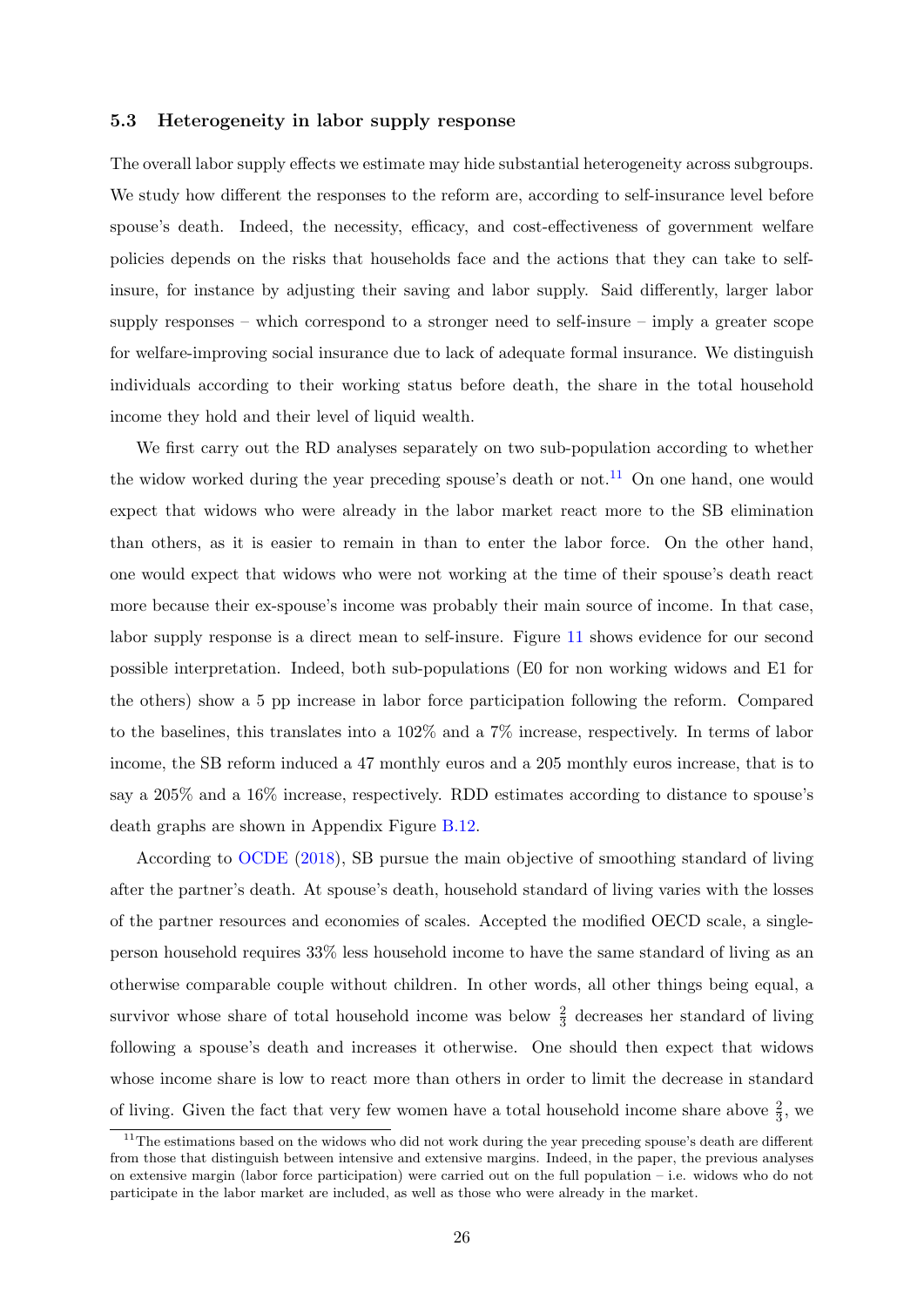<span id="page-27-0"></span>

Figure 11: Response heterogeneity

NOTE: Labor force participation is a dummy equal to 1 if labor income  $> 0$  and 0 otherwise. Labor income refers to wage income, profits from self-employment and income from other activity. E0 and E1 refer to employment status. Employment status is a dummy equal to 1 if widow worked at least once during the year preceding spouse's death (E1) and 0 otherwise (E0). S1 to S3 refer to income share tercile, which is the tercile of the widows' total household income share during the three-years preceding spouse's death. W1 and W2 refer to liquid wealth group, W1 being the group below the liquid wealth distribution median and W2 the above median group. All estimates are computed three years after spouse's death and are based on a 8-years symmetric bandwidth. Confidence intervals are displayed at the 95% level.

Scope: Widows born between 1946 and 1953 whose husband died after 2003, who do not care for a child and who were aged below 62 at death time.

Source: CBS.

divide the widowed population into three terciles of income share. We empirically find 8% and 33% as first and second thresholds. The estimates for the separate RD analyses are displayed in Figure [11](#page-27-0) (S1 for first, S2 for second and S3 for third income share terciles). Consistent with the smoothing standard of living objective, we find that widows belonging to the lowest income share category respond more to the SB reform than others. The results even show a negative gradient in response magnitude with regards to income share level. Indeed, widows belonging to the S1 sub-population increased their labor force participation by 78% versus 10% for S2 and 8% for S3 (corresponding to a 7.9 pp 5.3 pp and 4.8 pp increase, respectively). In terms of labor income, the SB reform translated into a 188%, 35% and 13% increase for S1 to S3 sub-populations, respectively. RDD estimates according to distance to spouse's death graphs are shown in Appendix Figure [B.13.](#page-44-0)

Finally, we investigate response heterogeneity according to liquid wealth. We define liquid wealth as total wealth excluded housing wealth. Indeed, we believe that the latter is more diffi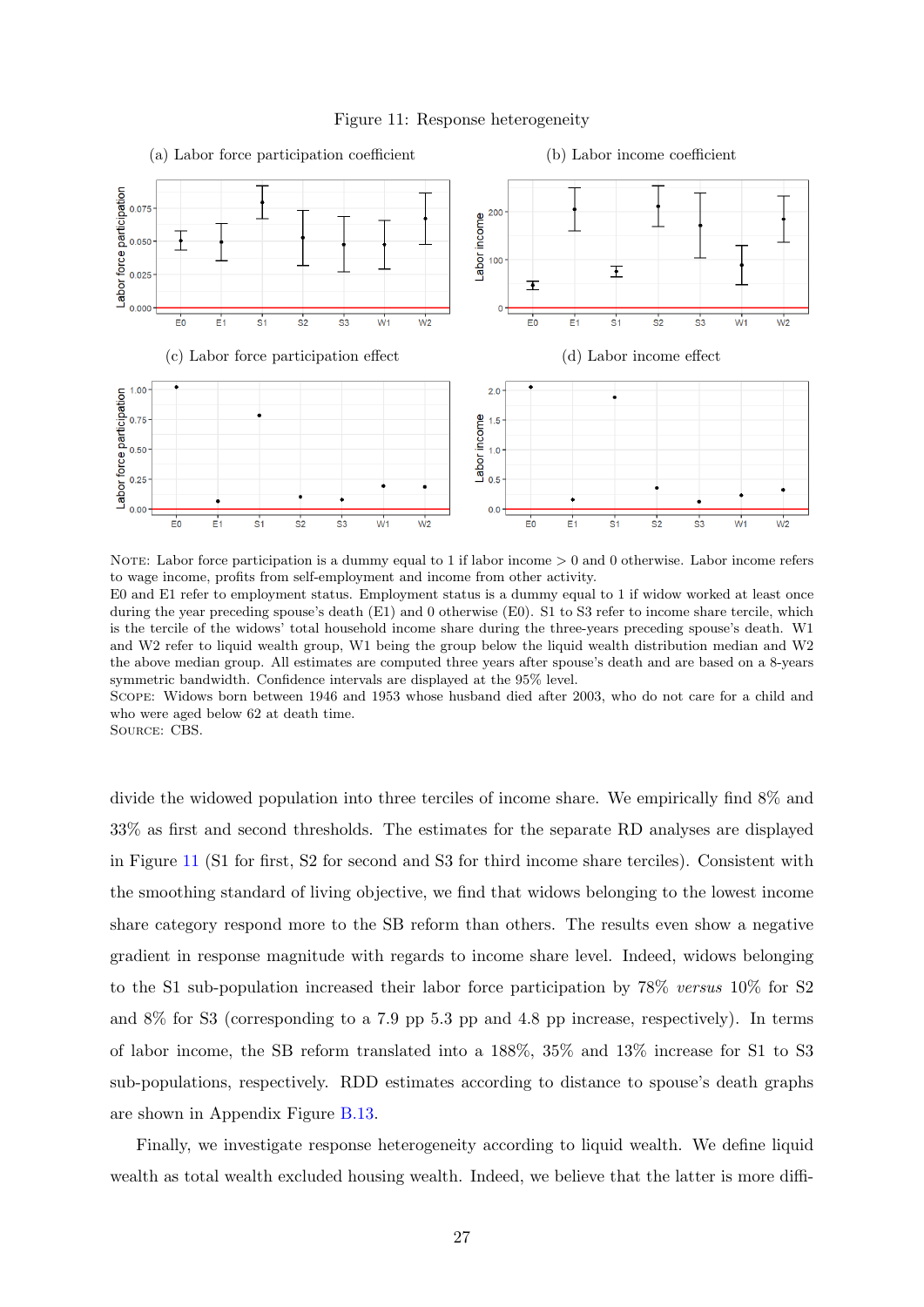cult to use for consumption smoothing when facing an economic shock. Conversely, individuals can quite easily smooth their standard of living through dissaving. One would expect widows with a high liquid wealth level to react less to the SB reform because they are able to smooth their standard of living using financial wealth without adjusting labor supply. We separately carry out the RD analysis on two sub-populations defined according to liquid wealth level (below and above the median). Surprisingly, as shown in Figure [11,](#page-27-0) we do not find any evidence of a wealth gradient in response to the SB reform.

# <span id="page-28-0"></span>6 Conclusion

This paper provides novel insights on the causal effects of public survivor insurance on labor supply outcomes. We take advantage of the 1996 Dutch reform that enacted a very strict restricted access to SB for individuals born after January, 1st 1950, using high quality administrative data. Consistent with previous literature, and based on a regression discontinuity design, we show that a decrease in SB increases labor supply. We thus provide empirical evidence that SB schemes are a disincentive to female employment. We find a stronger labor supply response for widows with less ability to self-insure against the loss of income following spousal death, as well as program substitution towards disability insurance.

Taken together, the effects we find raise the question of whether survivor insurance schemes are still needed [\(OCDE](#page-32-1) [2018\)](#page-32-1), or should just be reformed [\(James et al.](#page-31-10) [2009\)](#page-31-10). Some countries decided to lower SB and introduced a means-test while others, like Sweden, eliminated the scheme and replaced it with temporary benefits [\(Monticone et al.](#page-31-11) [2008\)](#page-31-11). As SB schemes represent 13% of old-age benefits in average in OECD countries [\(OCDE](#page-32-1) [2018\)](#page-32-1), and contribute to reducing the gender pension gap, their modification remains very sensitive. The reform implemented in the Netherlands actually consists in an elimination of the public SB scheme for all individuals who are not disabled and whose children have reached majority. Then, overall, our results suggest that the elimination of the survivor benefits schemes neutralizes the disincentive to female employment, but constrains some widows to take up other social security benefits. Disincentive to work is only one aspect of the overall effect of survivor insurance. A complete evaluation of the scheme would also require to investigate the protective role of survivor benefits for the survivors.

The results presented in this paper could be extended in several directions. First, even if our findings support labor supply as a key self-insurance mechanism against the income shock following a spouse's death, we do not find evidence of the importance of liquid wealth in the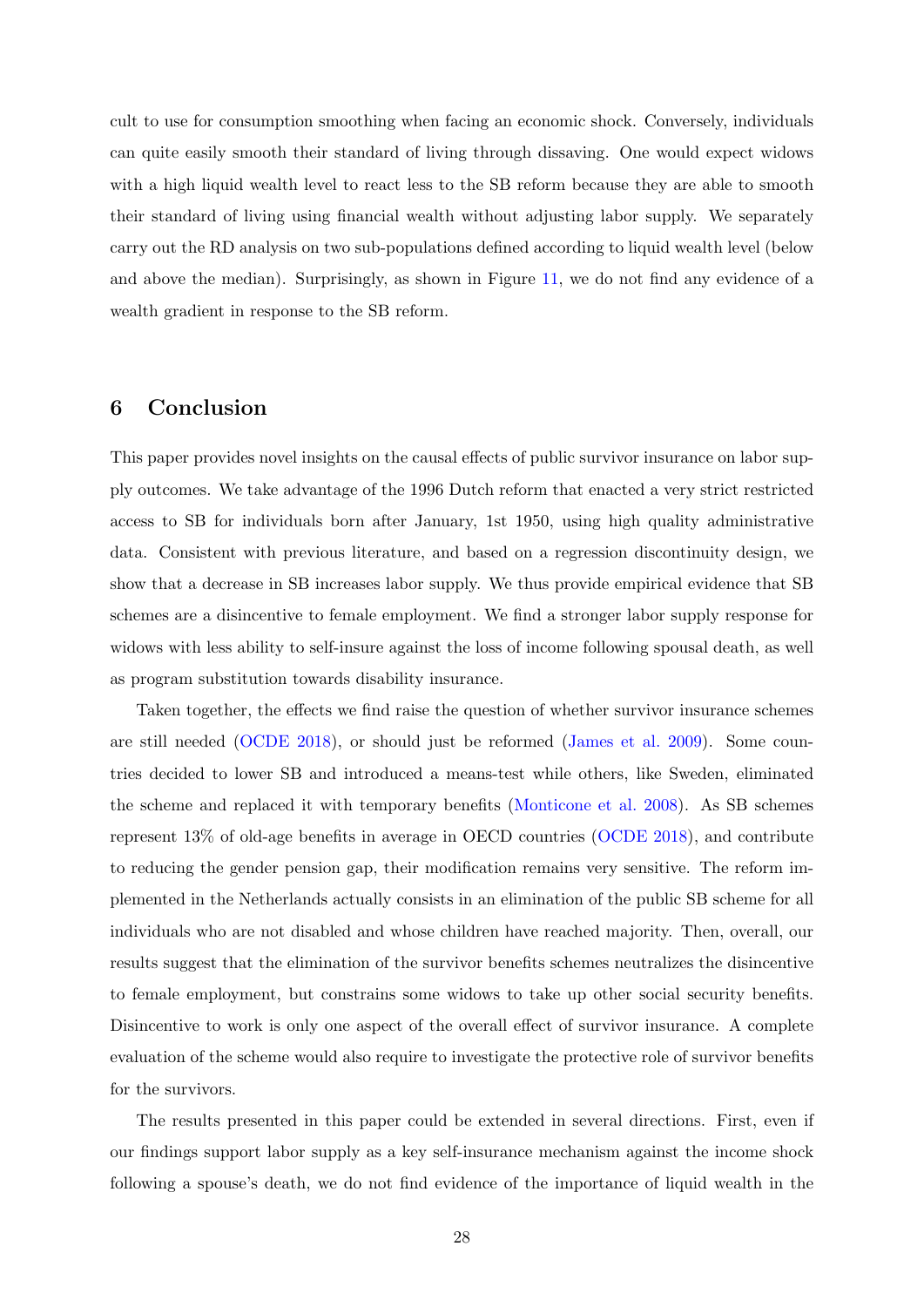labor supply response. This is at odds with expectations and requires further investigation. A way to shed light on this question is to investigate the economic consequences of a spouse's death on labor supply and wealth des-accumulation, with regards to standard of living variation at the time of death. Another possible indirect but important channel for the long run effect of SB elimination is its health effects. As the death of a spouse has an impact on the survivors' mental health [\(Siflinger](#page-32-0) [2017\)](#page-32-0) and this mental health is correlated with income [\(Stewart-Brown et al.](#page-32-10) [2015\)](#page-32-10), we can expect some effects of the large income drop generated by the SB reform. Finally, the drop in SB induced by the reform modified the gain from marriage. Indeed, according to the marriage market theory of [Becker](#page-30-11) [\(1973\)](#page-30-11) and conditional on the spouse's death, SB provide benefits to the survivor that renders utility deriving from marriage, called marriage surplus. As shown by [Persson](#page-32-11) [\(2020\)](#page-32-11) in the Swedish case, a SB reform can modify the marriage and divorce decisions. Analyzing the effect of a restricted access to SB on the health of surviving spouses on and on conjugality, are therefore interesting avenues for future research.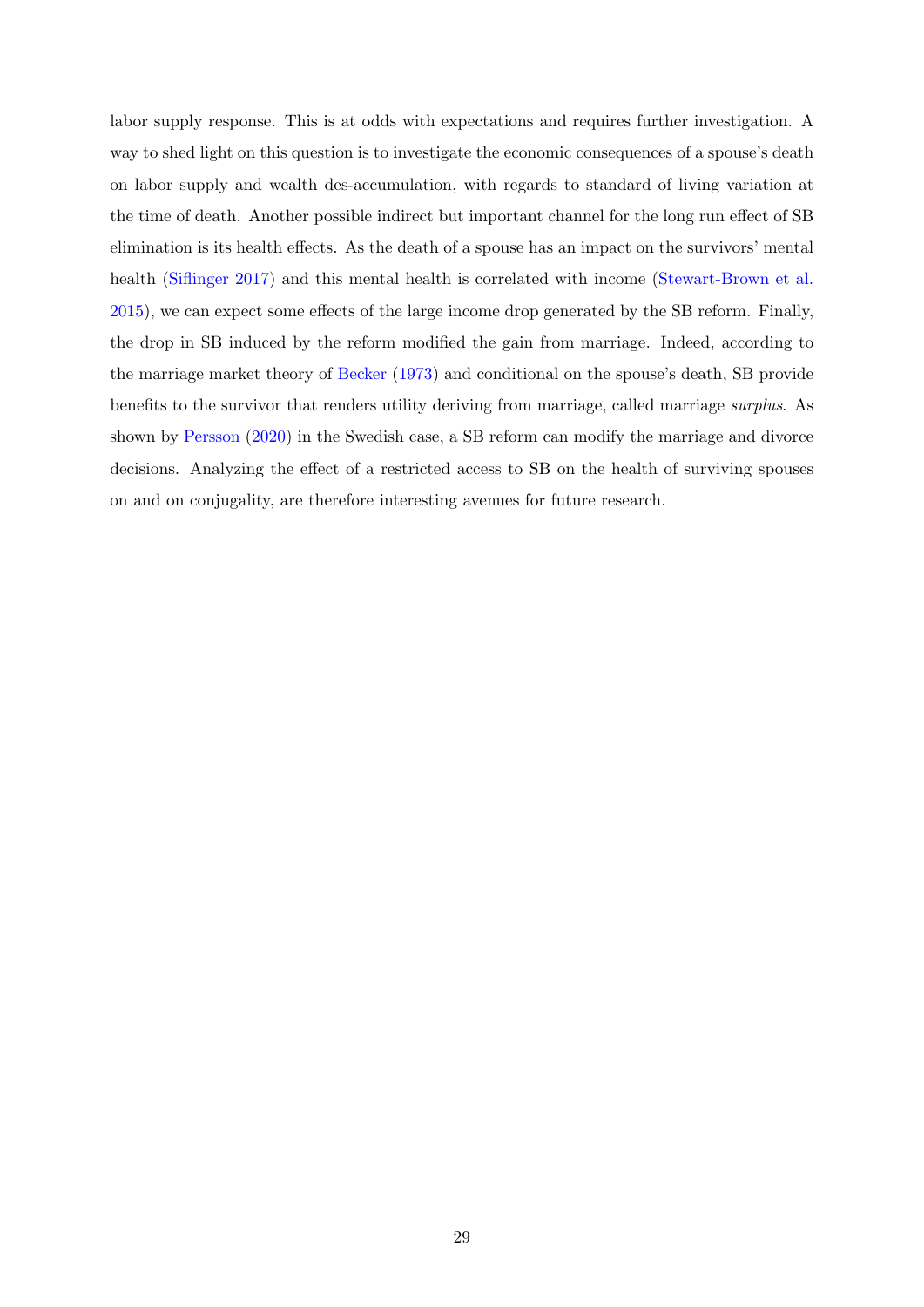# References

- <span id="page-30-9"></span>Atalay, K. & Barrett, G. F. (2015), 'The impact of age pension eligibility age on retirement and program dependence: Evidence from an Australian experiment', Review of Economics and Statistics 97(1), 71–87.
- <span id="page-30-10"></span>Atav, T., Jongen, E. & Rabaté, S. (2021), 'Increasing the effective retirement age: Key factors and interaction effects', IZA Discussion Paper 14150.
- <span id="page-30-1"></span>Bargain, O., González, L., Keane, C. & Özcan, B. (2012), 'Female labor supply and divorce: New evidence from Ireland', European Economic Review 56(8), 1675–1691.
- <span id="page-30-11"></span>Becker, G. S. (1973), 'A theory of marriage: Part 1', Journal of Political Economy 81(4), 813– 846.
- <span id="page-30-5"></span>Böheim, R. & Topf, M. (2021), 'Unearned income and labor supply: Evidence from survivor pensions in Austria', IZA Discussion Paper 13994.
- <span id="page-30-2"></span>Bonnet, C., Garbinti, B. & Solaz, A. (2021), 'The flip side of marital specialization: the gendered effect of divorce on living standards and labor supply', Journal of Population Economics 34(2), 515–573.
- <span id="page-30-4"></span>Borella, M., De Nardi, M. & Yang, F. (2019), 'Are marriage-related taxes and Social Security benefits holding back female labor supply?', NBER working paper 26097.
- <span id="page-30-8"></span>Borghans, L., Gielen, A. C. & Luttmer, E. F. (2014), 'Social support substitution and the earnings rebound: Evidence from a regression discontinuity in disability insurance reform', American economic Journal: Economic Policy 6(4), 34–70.
- <span id="page-30-7"></span>Coe, N. & Haverstick, K. (2010), 'Measuring the spillover to disability insurance due to the rise in the full retirement age', Boston College Center for Retirement Research Working Paper 21.
- <span id="page-30-6"></span>Duggan, M., Singleton, P. & Song, J. (2007), 'Aching to retire? The rise in the full retirement age and its impact on the social security disability rolls', *Journal of Public Economics* 91(7-8), 1327–1350.
- <span id="page-30-3"></span>Fadlon, I. & Nielsen, T. H. (2019), 'Household labor supply and the gains from social insurance', Journal of Public Economics 171, 18–28.
- <span id="page-30-0"></span>Fadlon, I. & Nielsen, T. H. (2021), 'Family labor supply responses to severe health shocks: Evidence from Danish administrative records', American Economic Journal: Applied Economics  $13(3), 1-30.$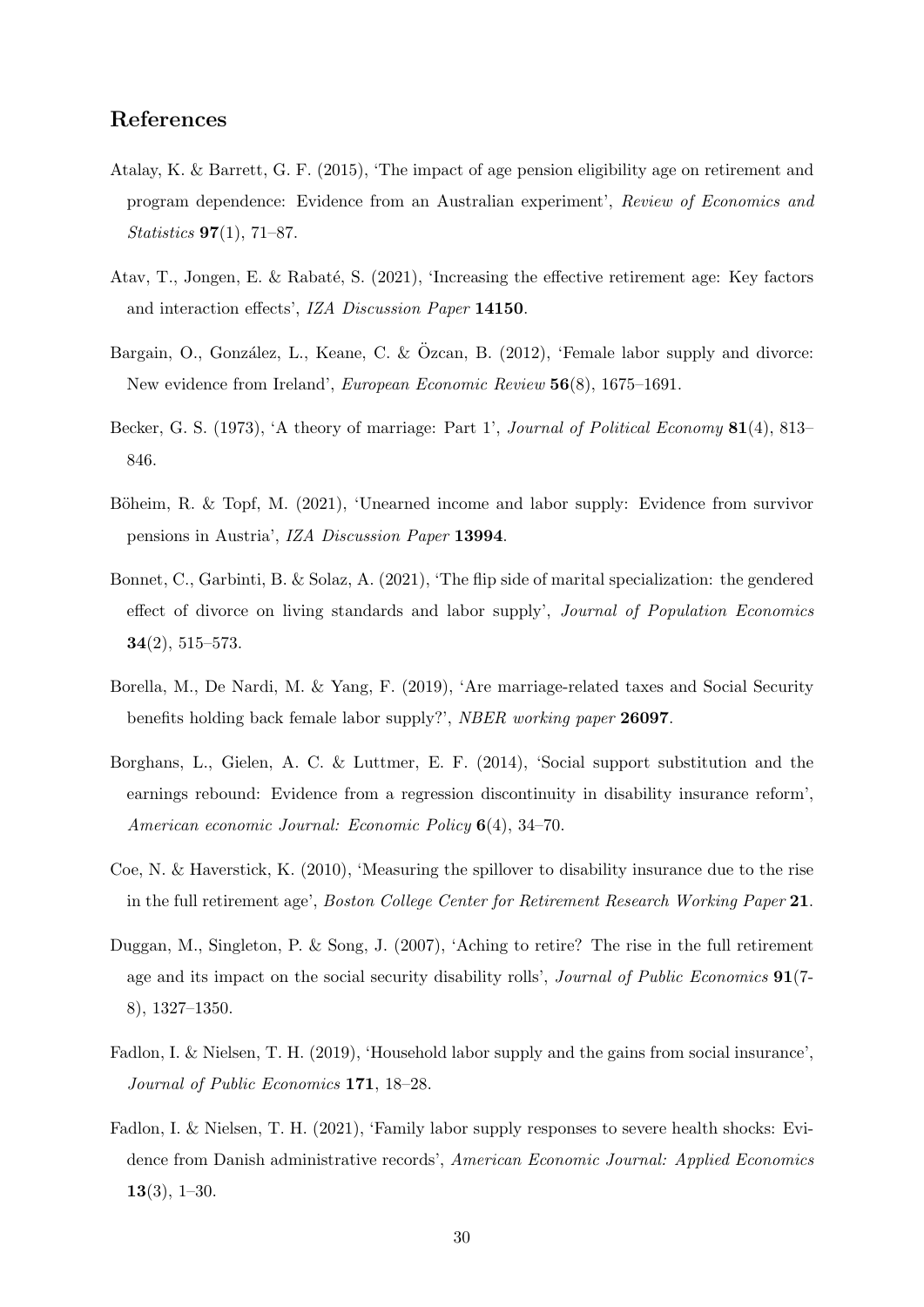- <span id="page-31-5"></span>Fadlon, I., Ramnath, S. P. & Tong, P. K. (2019), 'Market inefficiency and household labor supply: Evidence from Social Security's survivors benefits', NBER Working Paper 25586.
- <span id="page-31-1"></span>Giupponi, G. (2019), 'When income effects are large: labor supply responses and the value of welfare transfers', CEP Discussion Paper 1651.
- <span id="page-31-0"></span>Goux, D., Maurin, E. & Petrongolo, B. (2014), 'Worktime regulations and spousal labor supply', American Economic Review 104(1), 252–76.
- <span id="page-31-4"></span>Groneck, M. & Wallenius, J. (2021), 'It sucks to be single! Marital status and redistribution of social security', The Economic Journal 131(633), 327-371.
- <span id="page-31-8"></span>Inderbitzin, L., Staubli, S. & Zweimüller, J. (2016), 'Extended unemployment benefits and early retirement: Program complementarity and program substitution', American Economic Journal: Economic Policy 8(1), 253–88.
- <span id="page-31-10"></span>James, E. et al. (2009), 'Rethinking survivor benefits', World Bank, Social Protection and Labor Discussion Paper 928.
- <span id="page-31-6"></span>Karlström, A., Palme, M. & Svensson, I.  $(2008)$ , 'The employment effect of stricter rules for eligibility for DI: Evidence from a natural experiment in Sweden', Journal of Public Economics 92(10-11), 2071–2082.
- <span id="page-31-3"></span>Kaygusuz, R. (2015), 'Social security and two-earner households', Journal of Economic Dynamics and Control 59, 163–178.
- <span id="page-31-9"></span>Lee, D. S. & Lemieux, T. (2010), 'Regression discontinuity designs in economics', Journal of economic literature  $48(2)$ , 281–355.
- <span id="page-31-7"></span>Li, X. & Maestas, N. (2008), 'Does the rise in the full retirement age encourage disability benefits applications? evidence from the health and retirement study', Michigan Retirement Research Center Research Paper No. 2008-198 198.
- <span id="page-31-11"></span>Monticone, C., Ruzik, A. & Skiba, J. (2008), 'Women's pension rights and survivors' benefits: A comparative analysis of EU member states and candidate countries', ENEPRI Research Reports 53.
- <span id="page-31-2"></span>Mortelmans, D. (2020), conomic consequences of divorce: A review, in M. K. Trappe, ed., 'Parental Life Courses after Separation and Divorce in Europe', Springer, Cham, pp. 23–41.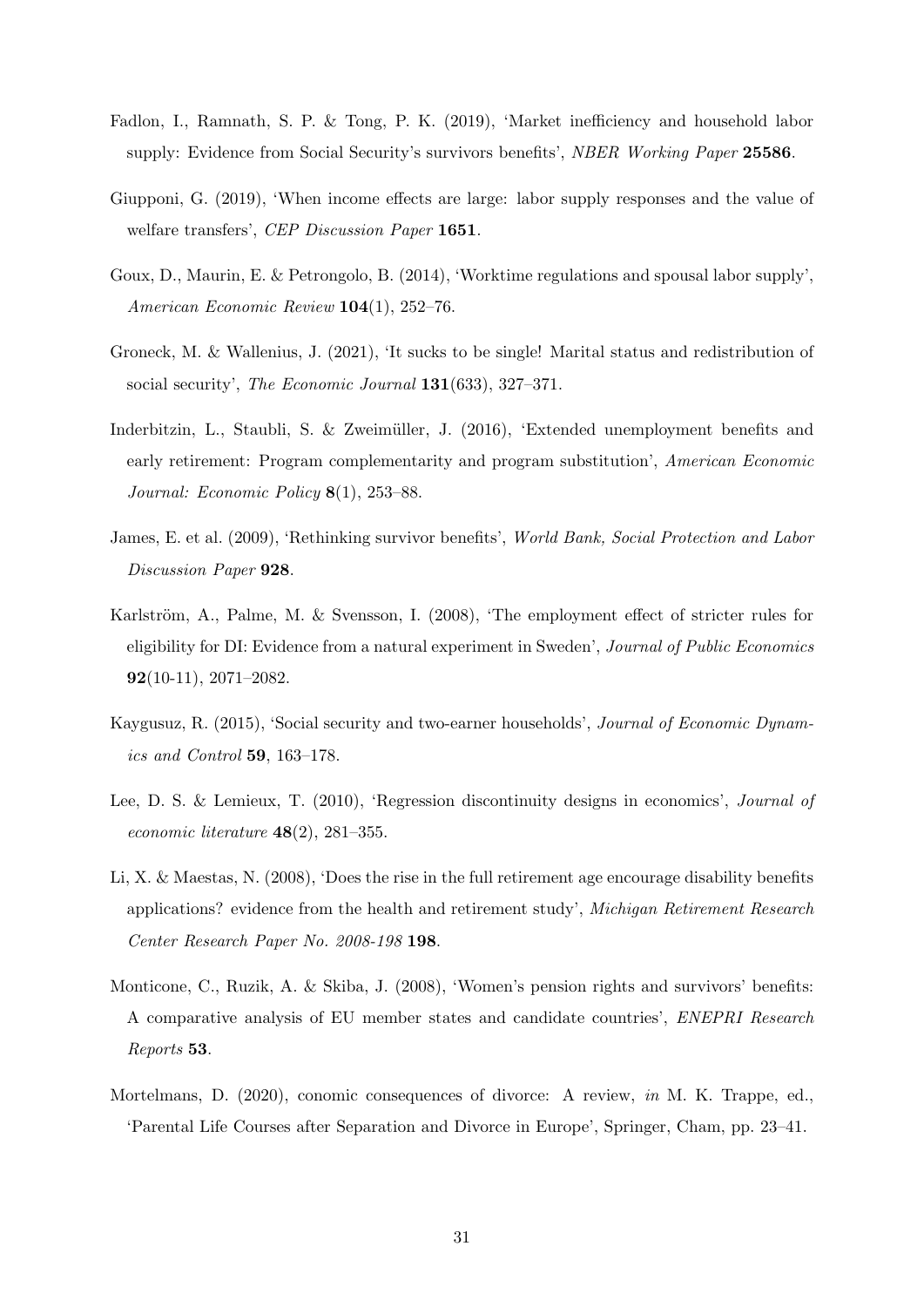- <span id="page-32-8"></span>Nagore-Garcia, A. & van Soest, A. (2021), 'How does an allowance for a non-working younger partner affect the retirement behaviour of couples?', Journal of pension economics and finance  $31(1)$ .
- <span id="page-32-4"></span>Nishiyama, S. (2019), 'The joint labor supply decision of married couples and the US Social Security pension system', Review of Economic Dynamics 31, 277–304.
- <span id="page-32-1"></span>OCDE (2018), 'Are survivor pensions still needed?', OECD Policy Brief 1.
- <span id="page-32-11"></span>Persson, P. (2020), 'Social insurance and the marriage market', Journal of Political Economy 128(1), 252–300.
- <span id="page-32-3"></span>Poortman, A.-R. (2005), 'Women's work and divorce: A matter of anticipation? a research note', European Sociological Review 21(3), 301–309.
- <span id="page-32-7"></span>Rabaté, S. & Rochut, J. (2020), 'Employment and substitution effects of raising the statutory retirement age in France', Journal of Pension Economics  $\mathcal{B}$  Finance 19(3), 293–308.
- <span id="page-32-9"></span>Saez, E. (2010), 'Do taxpayers bunch at kink points?', American Economic Journal: Economic Policy 2(3), 180–212.
- <span id="page-32-0"></span>Siflinger, B. (2017), 'The effect of widowhood on mental health-an analysis of anticipation patterns surrounding the death of a spouse', Health Economics 26(12), 1505–1523.
- <span id="page-32-5"></span>Staubli, S. (2011), 'The impact of stricter criteria for disability insurance on labor force participation', Journal of Public Economics 95(9-10), 1223–1235.
- <span id="page-32-6"></span>Staubli, S. & Zweimüller, J. (2013), 'Does raising the early retirement age increase employment of older workers?', Journal of Public Economics 108, 17–32.
- <span id="page-32-10"></span>Stewart-Brown, S., Samaraweera, P. C., Taggart, F., Kandala, N.-B. & Stranges, S. (2015), 'Socioeconomic gradients and mental health: implications for public health', The British Journal of Psychiatry  $206(6)$ , 461–465.
- <span id="page-32-2"></span>van der Vaart, J., Alessie, R. & van Ooijen, R. (2020), 'Economic consequences of widowhood', Netspar Design Paper (160) .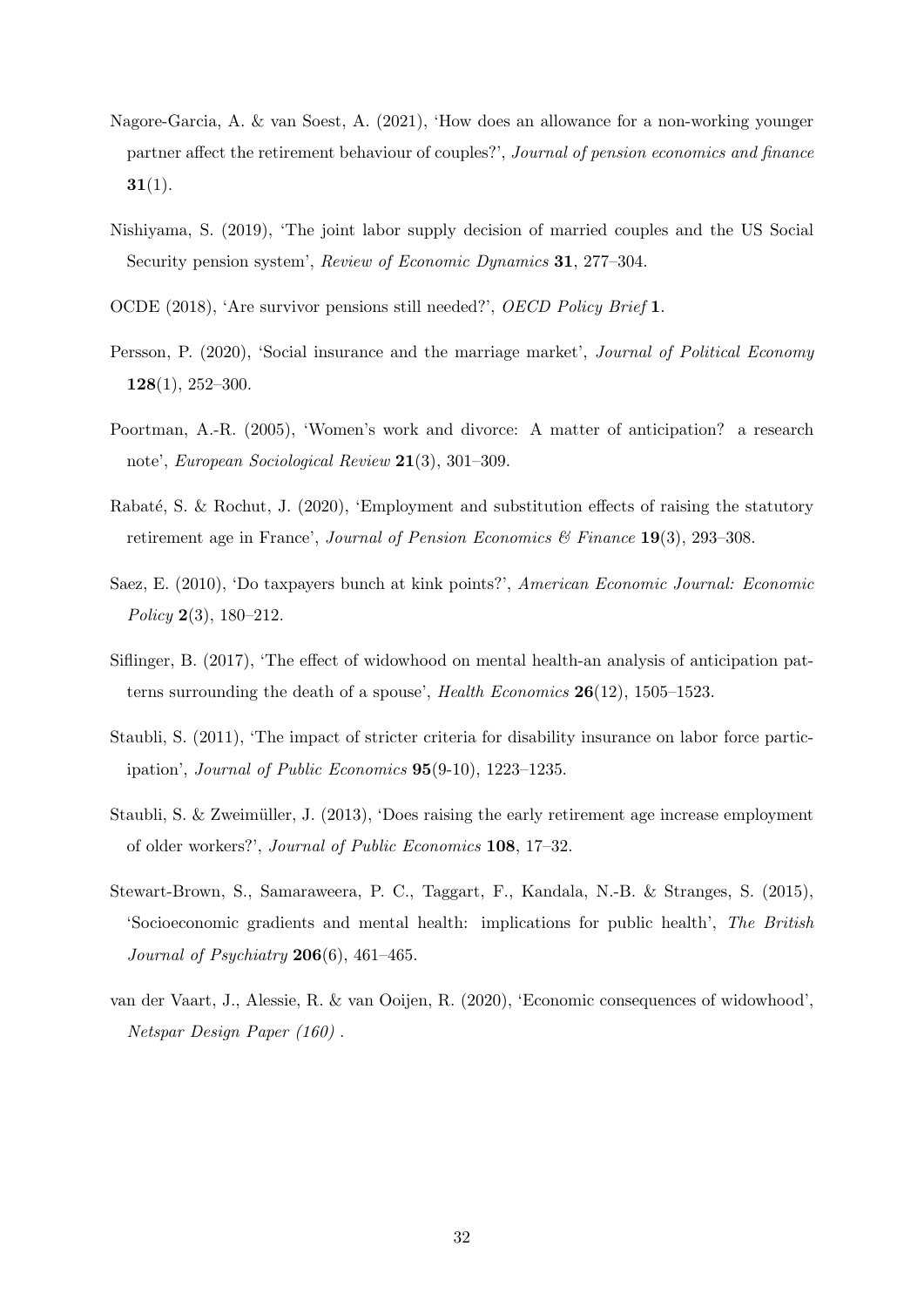# <span id="page-33-0"></span>A Data

The data used in this study for divorce probability analyses are individual-level or householdlevel data provided by Statistics Netherlands (CBS). There are accessible via a remote access environment in a set of different datasets. In a dataset, each individual is identified by a unique number (which has been pseudomyzed). The linkage of the different datasets is performed using the individual identifier. The civil-status histories cover each resident's past and present partnership, marriage, separation, divorce and widow(er)hood. For each event, the data indicate the exact date of happening. Leveraging the spousal and child identifiers, we are able to link individuals to their spouses and children and then get information on these. Administrative files of Anw beneficiaries are available from 2005. We link information on survivor benefits nature and amount to individuals belonging to the Dutch registers. We mobilize individual income sources. These are available from 1999 and give information, on a monthly basis, on nature and amount of income. We also use the employees database to get information on activity sector, wages and hours worked (from 2006 onward). Finally, we mobilize wealth database to get information on wealth (from 2007 onward). We can distinguish liquid wealth (financial assets) from total wealth. Table [A.1](#page-35-0) lists all the sources we use, and we then provide more detailed information about each of the data we use. Information about the administrative micro data sets can be found at [https://www.cbs.nl/nl-nl/onze-diensten/maatwerk-en-microdata/](https://www.cbs.nl/nl-nl/onze-diensten/maatwerk-en-microdata/microdata-zelf-onderzoek-doen/catalogus-microdata) [microdata-zelf-onderzoek-doen/catalogus-microdata](https://www.cbs.nl/nl-nl/onze-diensten/maatwerk-en-microdata/microdata-zelf-onderzoek-doen/catalogus-microdata) (available in Dutch only)

# gbapersoontab $12$

It contains demographic background data (e.g. gender, year of birth, migration background) for the universe of the Dutch population, that is all persons who appear in the registered in the population register (Basic Register of Persons, BRP) since 1 October 1994.

#### gbaoverlijdentab $13$

Contains the date of death of all persons who have died since 1 October 1994 and were registered in the population register (Basic Register of Persons, BRP) at the time of death. It also contains the date of death of persons who are not residents but were once residents of the Netherlands since 1 October 1994 and whose information about the death is received in the Register of Non-Residents (RNI). The main source of information for this dataset is the municipal registries (Gemeentelijke Basisadministratie Persoonsgegevens, GBA).

<sup>&</sup>lt;sup>12</sup>[Link to gbapersoontab documentation in Dutch](#page-1-0)

<sup>&</sup>lt;sup>13</sup>[Link to gbaoverlijdentab documentation in Dutch](#page-1-0)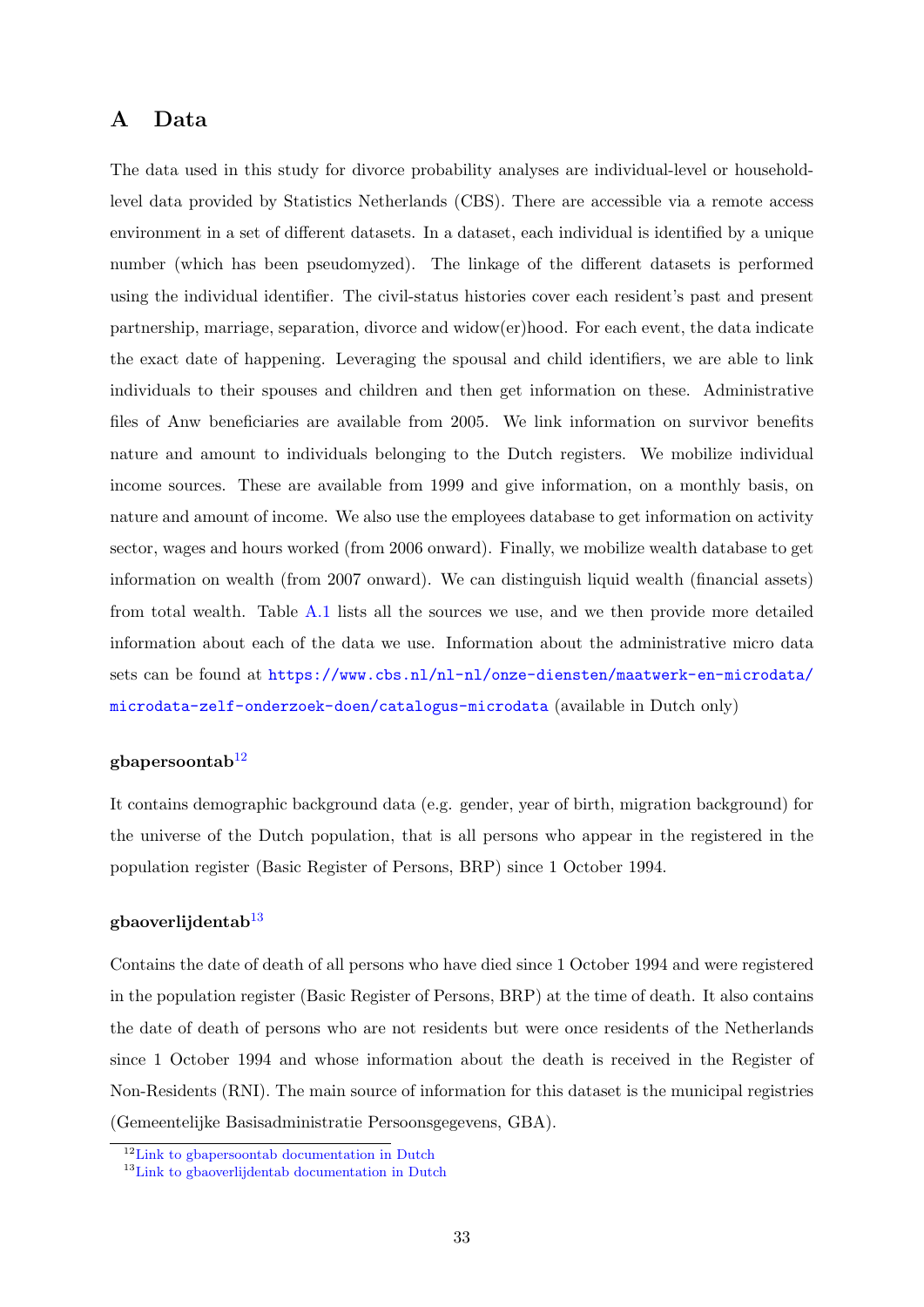### polisbus<sup>[14](#page-1-0)</sup> and spolisbus<sup>[15](#page-1-0)</sup>

It contains information on the full universe of job in the Netherlands, available from year 2006. There is one line by employment spells, with information on both the individual (wage, hours worked, contributions, etc) and the firm (sector, collective agreement, etc).

#### $beta<sup>16</sup>$  $beta<sup>16</sup>$  $beta<sup>16</sup>$

This file contains data on the economic activity, the size class and the municipality of establishment of firms. The data comes from the Polis administration (SPOLISBUS) and the ABR. File are available on a yearly basis the period 1999-2021.

## secm datasets $17$

The secm datasets contain monthly information on the income receive each month from year 1999 for different types of incomes: employment wage (SECMWERKNDGAMNBEDRABUS), profit (SECMZLFMNDBEDRAGBUS), other activities (SECMOVACTMNDBEDRAGBUS), unemployment benefits (SECMWERKLMNDBEDRAGBUS), disability benefits (SECMZIEK-TAOMNDBEDRAGBUS), other benefits (SECMSOCVOORZOVMNDBEDRAGBUS) welfare (SECMBIJSTMNDBEDRAGBUS) and pension income (SECMPENSIOENMNDBEDRAGBUS).

These datasets are constructed by Statistic Netherlands using different administrative data sources (taxes, social security, pension funds). The initial form of the dataset is spell data, and contains a date of beginning, a date of end and an associated monthly amount. A new line is added for a given individual everytime the monthly amount she perceives changes. The secmbus dataset combines the different sources mentioned above in a single dataset containing the main source of income and associated amount for each spell.

# ANW datasets $18$

Record on anw benefits (benefits for surviving relatives, half-orphans and orphans). The figures are based on the registration of the Sociale Verzekeringsbank (SVB). Database available per month for the period 200409-202112.

<sup>&</sup>lt;sup>14</sup>[Link to polis documentation in Dutch](#page-1-0)

<sup>15</sup>[Link to spolis documentation in Dutch](#page-1-0)

<sup>16</sup>[Link to betab documentation in Dutch](#page-1-0)

<sup>17</sup>[Link to secm documentation in Dutch](#page-1-0)

<sup>&</sup>lt;sup>18</sup>[Link to documentation in Dutch](#page-1-0)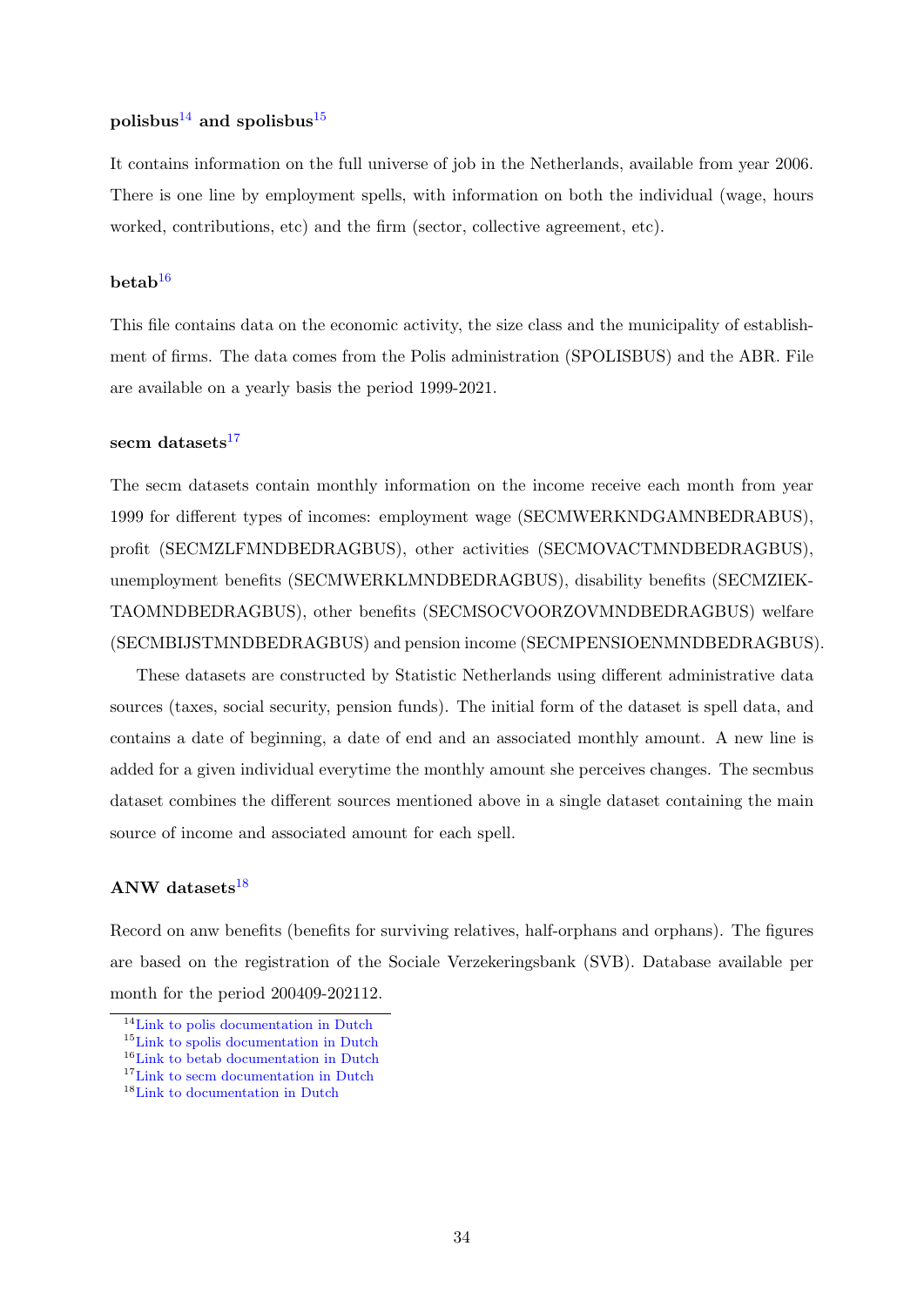# vehtab $19$

The vehtab data provide information about the wealth of the full universe of the Dutch household. It is available from year 2006, and contains on a yearly basis the value of asset and debt owned, for different types of wealth (e.g financial assets, business assets, housing). The vehtab data do not cover all wealth in the national accounts, as pension wealth is not included. Depending on the type of wealth, the value is either observed (from tax data) or computed by Statistic Netherlands.

<span id="page-35-0"></span>

| Content                                  | Name of dataset                  | Years     |
|------------------------------------------|----------------------------------|-----------|
| Date of birth and gender                 | GBAPERSOON2019TAB (V1)           | 2019      |
| Death                                    | GBAOVERLIJDENTAB2019TAB (V1)     | 2019      |
| Civil status and date                    | GBABURGERLIJKESTAAT2019BUS (V1)  | 2019      |
| Households characteristics               | GBAHUISHOUDENS2019BUS (V1)       | 2019      |
| Linkage parent-child                     | KINDOUDER2019TAB (V1)            | 2019      |
| Anw benefits                             | Anwuitkeringtab                  | 2005-2019 |
| Individual income                        |                                  |           |
| Wage income                              | SECMWERKNDGAMNBEDRABUSV20181     | 2018      |
| Profits from self-employment             | SECMZLFMNDBEDRAGBUSV20181        | 2018      |
| Income from other activity               | SECMOVACTMNDBEDRAGBUSV20181      | 2018      |
| Social welfare benefits                  | SECMBIJSTMNDBEDRAGBUSV20181      | 2018      |
| UI benefits                              | SECMWERKLMNDBEDRAGBUSV20181      | 2018      |
| DI and sickness benefits                 | SECMZIEKTAOMNDBEDRAGBUSV20181    | 2018      |
| Other social security benefits           | SECMSOCVOORZOVMNDBEDRAGBUSV20181 | 2018      |
| Pension income                           | SECMPENSIOENMNDBEDRAGBUSV20181   | 2018      |
| Total wealth, liquid wealth              | VEHTAB                           | 2006-2018 |
| Activity sector, wage and hours worked   | POLISBUS and SPOLISBUS           | 2006-2019 |
| Activity sector (1 digit classification) | <b>BETAB</b>                     | 2006-2019 |

NOTE: SSB stands for Sociaal Statistisch Bestand (Social Statistical Database). Source: CBS microdata catalogue.

<sup>19</sup>[Link to vehtab documentation in Dutch](#page-1-0)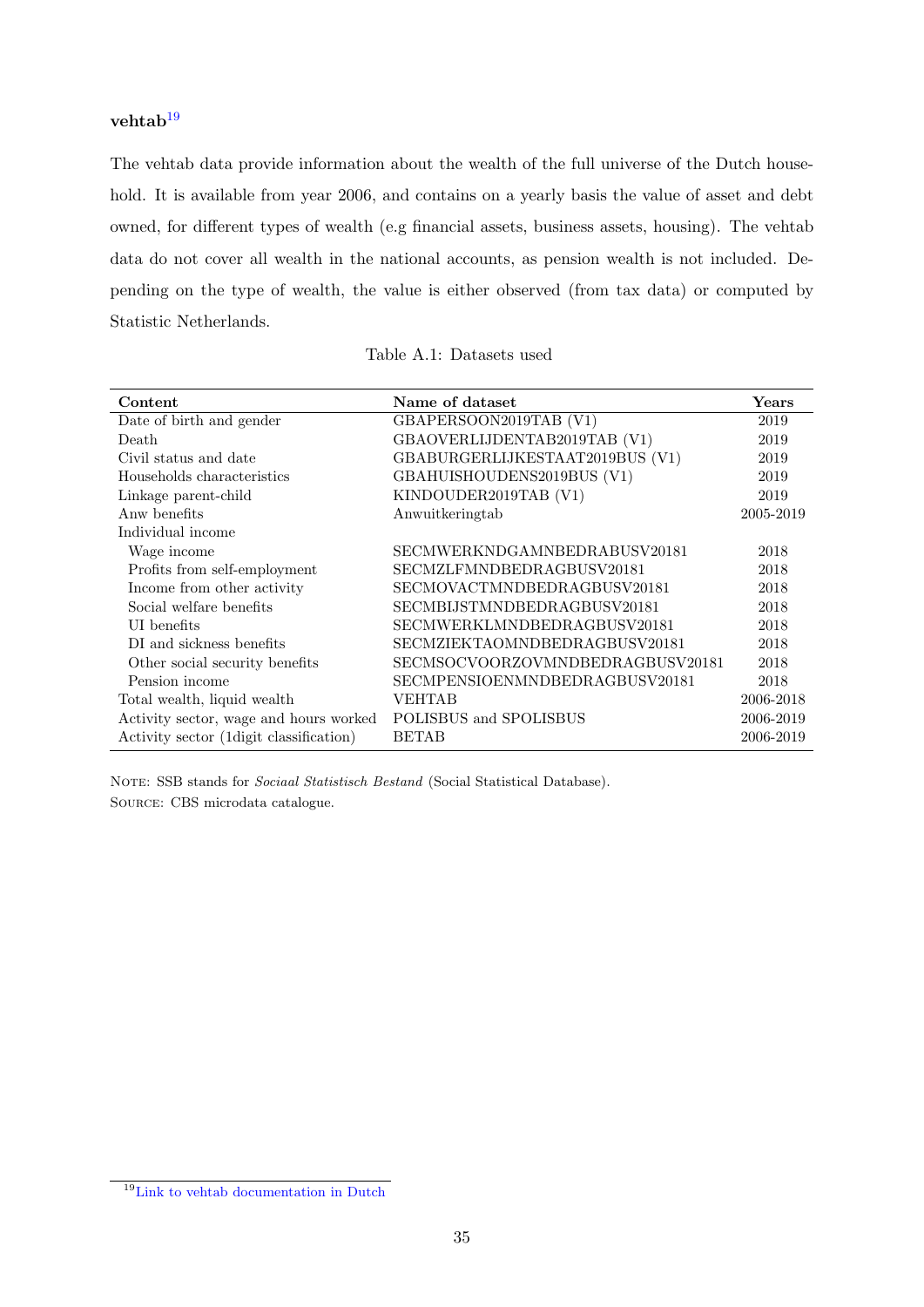# <span id="page-36-0"></span>B Additional Tables and Figures



Figure B.1: Distribution of widows by date of birth and McCrary test

NOTE: The graphs plot the empirical probability density function of widows by quarterly date of birth. It also reports the test statistics and associated standard error in parenthesis of a McCrary test of the discontinuity in the probability density function of the running variable at the January 1950 threshold. Scope: Widows born between 1946 and 1953 whose husband died after 2003, who do not care for a child and who were aged below 62 at death time. Source: CBS.

<span id="page-36-1"></span>

Figure B.2: Income level according to distance to spouse's death

+ After reform (1950-1953) + Before reform (1946-1949)

NOTE: SS stands for social security. Public SB refers to first pillar survivor insurance. Occupational SB refers to second pillar survivor pension plans. It is computed as the difference between public SB and total pension. Labor income refers to wage income, profits from self-employment and income from other activity. Other social security schemes income refers to social welfare benefits, unemployment benefits and sickness/disability benefits. Scope: Widows born between 1946 and 1953 whose husband died after 2003, who do not care for a child and who were aged below 62 at death time. Source: CBS.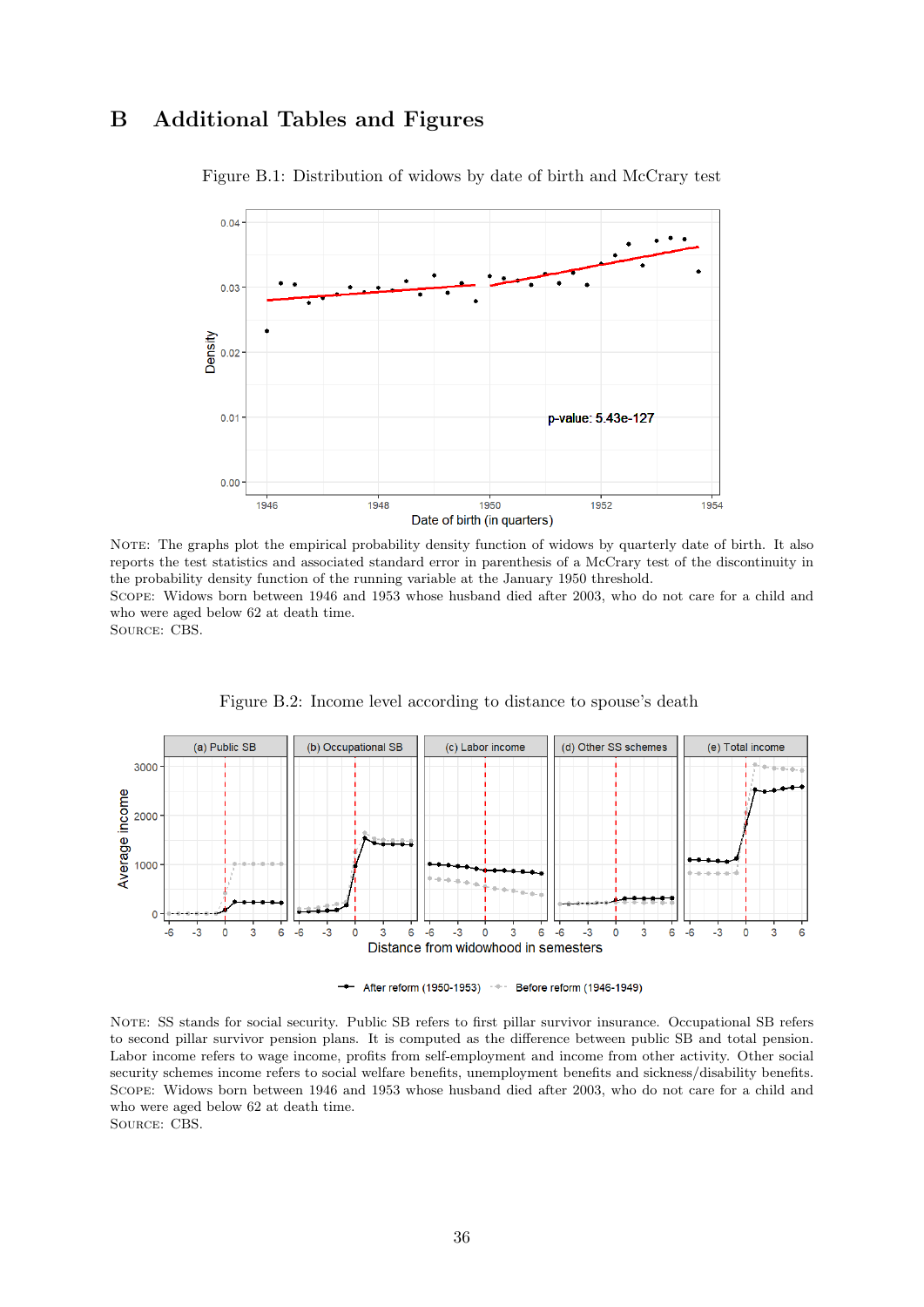<span id="page-37-0"></span>

|                         |                   | Mean              |                   |         |         |        |
|-------------------------|-------------------|-------------------|-------------------|---------|---------|--------|
|                         | $\left( 1\right)$ | $\left( 2\right)$ | $\left( 3\right)$ | (4)     | (5)     | (6)    |
|                         |                   |                   |                   |         |         |        |
| Age at death            | $-0.10*$          | 0.00              | $-0.04$           | 0.00    | $-0.04$ | 59     |
|                         | (0.056)           | (0)               | (0.086)           | (0)     | (0.07)  |        |
| Working status (in pp)  | 0.009             | 0.009             | 0.012             | 0.013   | 0.010   | 0.40   |
|                         | (0.01)            | (0.01)            | (0.016)           | (0.016) | (0.011) |        |
| Income share $(in pp)$  | $-0.005$          | $-0.003$          | 0.006             | 0.005   | 0.001   | 0.19   |
|                         | (0.005)           | (0.005)           | (0.008)           | (0.008) | (0.007) |        |
| Labor income (in euros) | 9.29              | 11.27             | 42.36             | 61.13   | 22.65   | 661    |
|                         | (80)              | (82)              | (124)             | (125)   | (87)    |        |
| Wealth (in k euros)     | $-1.24$           | 4.91              | $-8.31$           | $-5.23$ | $-3.81$ | 229    |
|                         | (9.94)            | (10.35)           | (15.31)           | (15.45) | (10.7)  |        |
| N <sub>b</sub> obs.     | 38,340            | 38,340            | 38,340            | 38,340  | 38,340  | 38,340 |

Table B.1: Covariate balancing tests

NOTE: The table reports the coefficient  $\delta$  from estimating equation [\(1\)](#page-10-1) for different outcome variables. Robust standard errors are reported in parenthesis. P-value: \*\*\*  $p<0.01$ . \*\*  $p<0.05$ , \*  $p<0.1$ . Columns (1) and (2) are based on a linear parametric specification, without and with controls respectively. Columns (3) and (4) are based on a quadratic parametric specification, without and with controls respectively. Column (5) is based on non-parametric local linear regression. Column (6) reports the mean of the outcome variable in the control group. Working status refers to the proportion of individuals who have had at least a period of work during the year preceding death. All estimates are based on a 8-years symmetric bandwidth.

Scope: Widows born between 1946 and 1953 whose husband died after 2003, who do not care for a child and who were aged below 62 at death time.

Source: CBS.

<span id="page-37-1"></span>

Figure B.3: Effect of the reform: sensitivity to bandwidth

NOTE: Labor force participation is a dummy equal to 1 if labor income  $> 0$  and 0 otherwise. Labor income refers to wage income, profits from self-employment and income from other activity. All estimates are computed three years after spouse's death. Confidence intervals are displayed at the 95% level.

Scope: Widows born between 1946 and 1953 whose husband died after 2003, who do not care for a child and who were aged below 62 at death time.

SOURCE: CBS.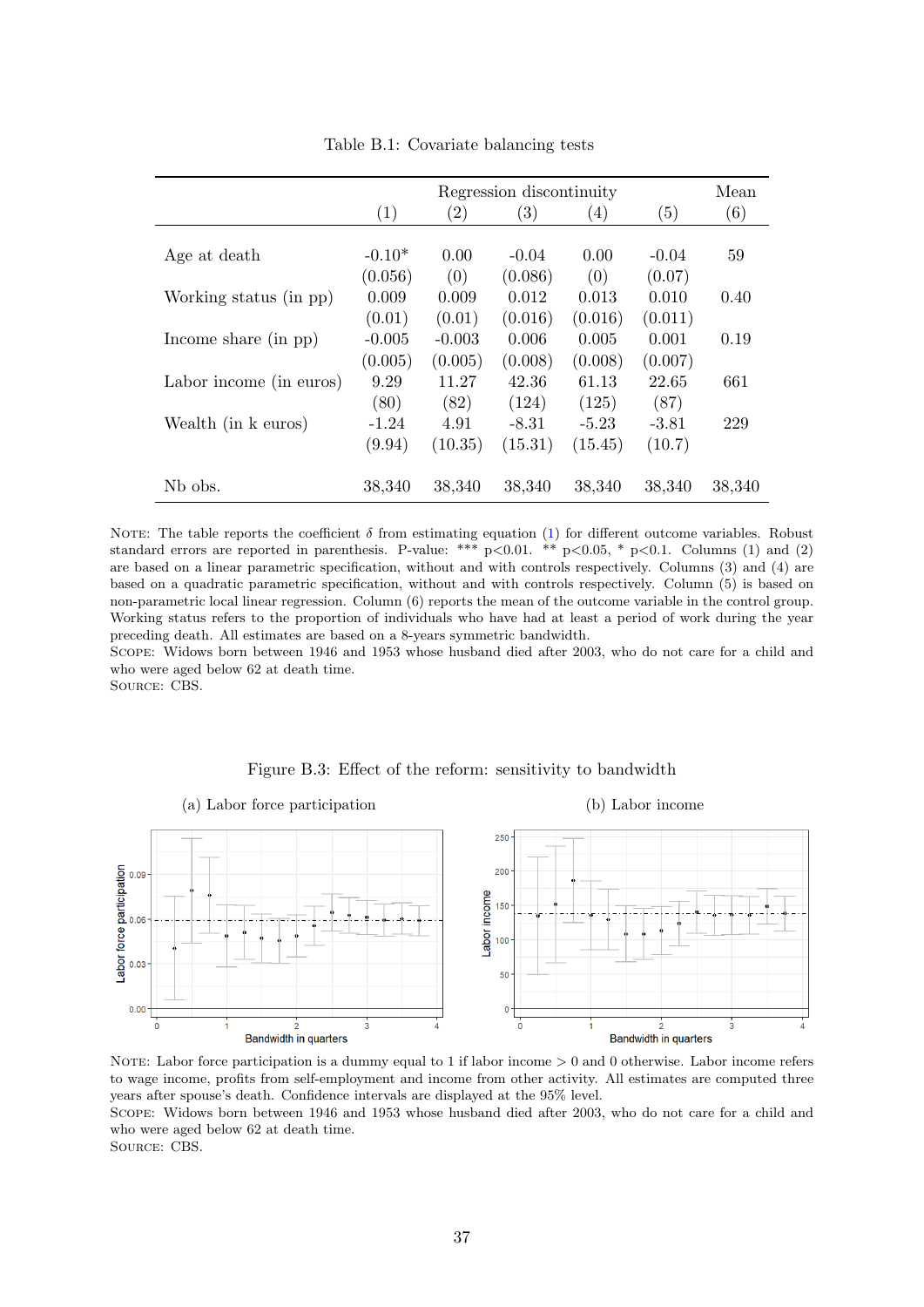<span id="page-38-0"></span>

Figure B.4: Survivor benefits budget set

Source: Legislation.

<span id="page-38-1"></span>100 75 Density 50 25  $\mathbf 0$  $0.0$  $0.5$  $1.0$  $1.5$ **Total income** After reform (1950-1953) Before reform (1946-1949)

Figure B.5: Total income three years after spouse's death

NOTE: Total income includes (i) labor income that refers to wage income, profits from self-employment and income from other activity, (ii) survivor benefits and (iii) other insurance schemes income that refers to social welfare benefits, unemployment benefits and sickness/disability benefits.

Scope: Widows born between 1946 and 1953 whose husband died after 2003, who do not care for a child and who were aged below 62 at death time. Observations with null total income are filtered. Source: CBS.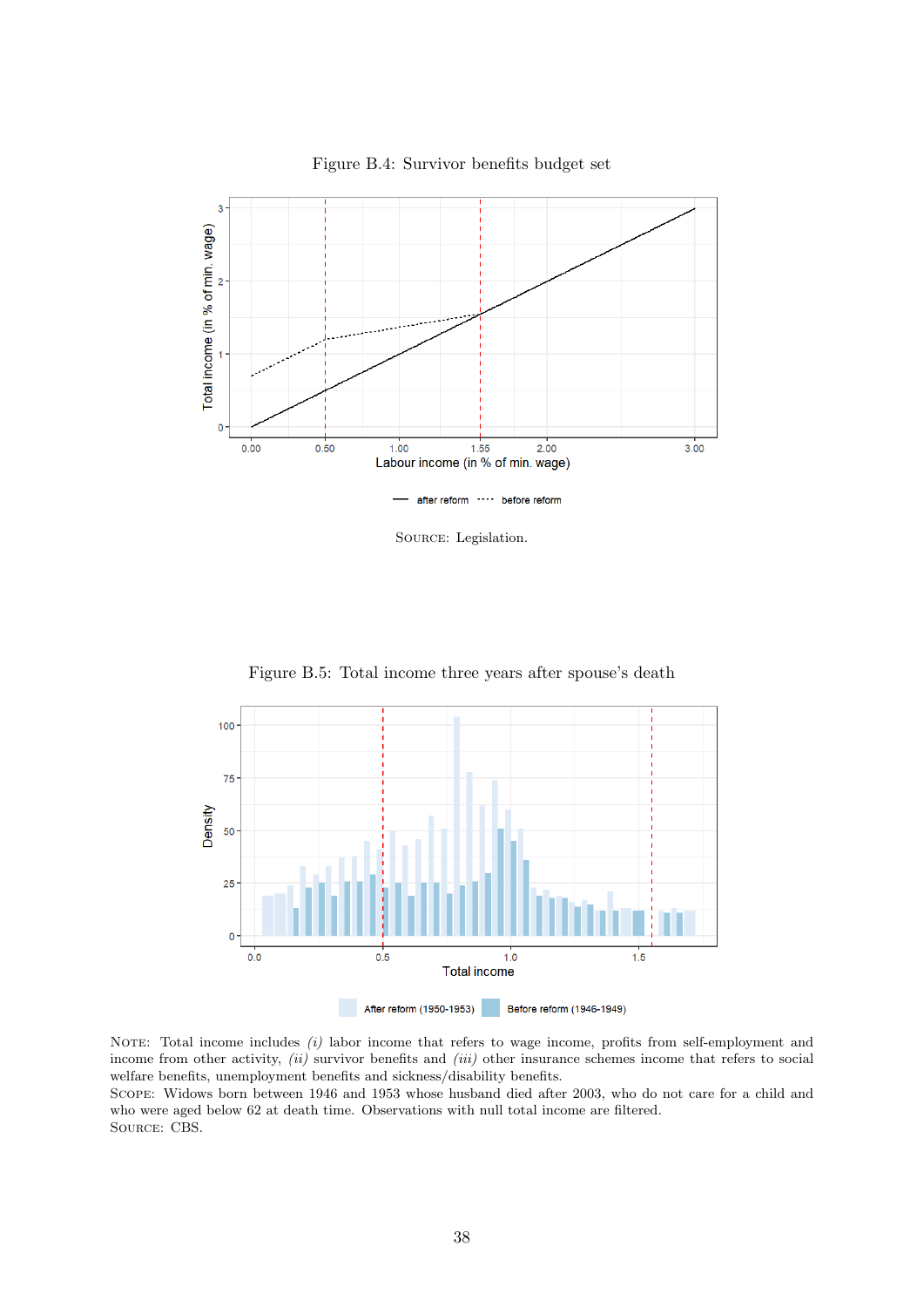Figure B.6: Effect of the reform on the intensive margin



NOTE: Hourly wage is defined as wage income divided by the number of hours worked. Scope: Widows born between 1946 and 1953 whose husband died after 2003, who do not care for a child and who were aged below 62 at death time. SOURCE: CBS.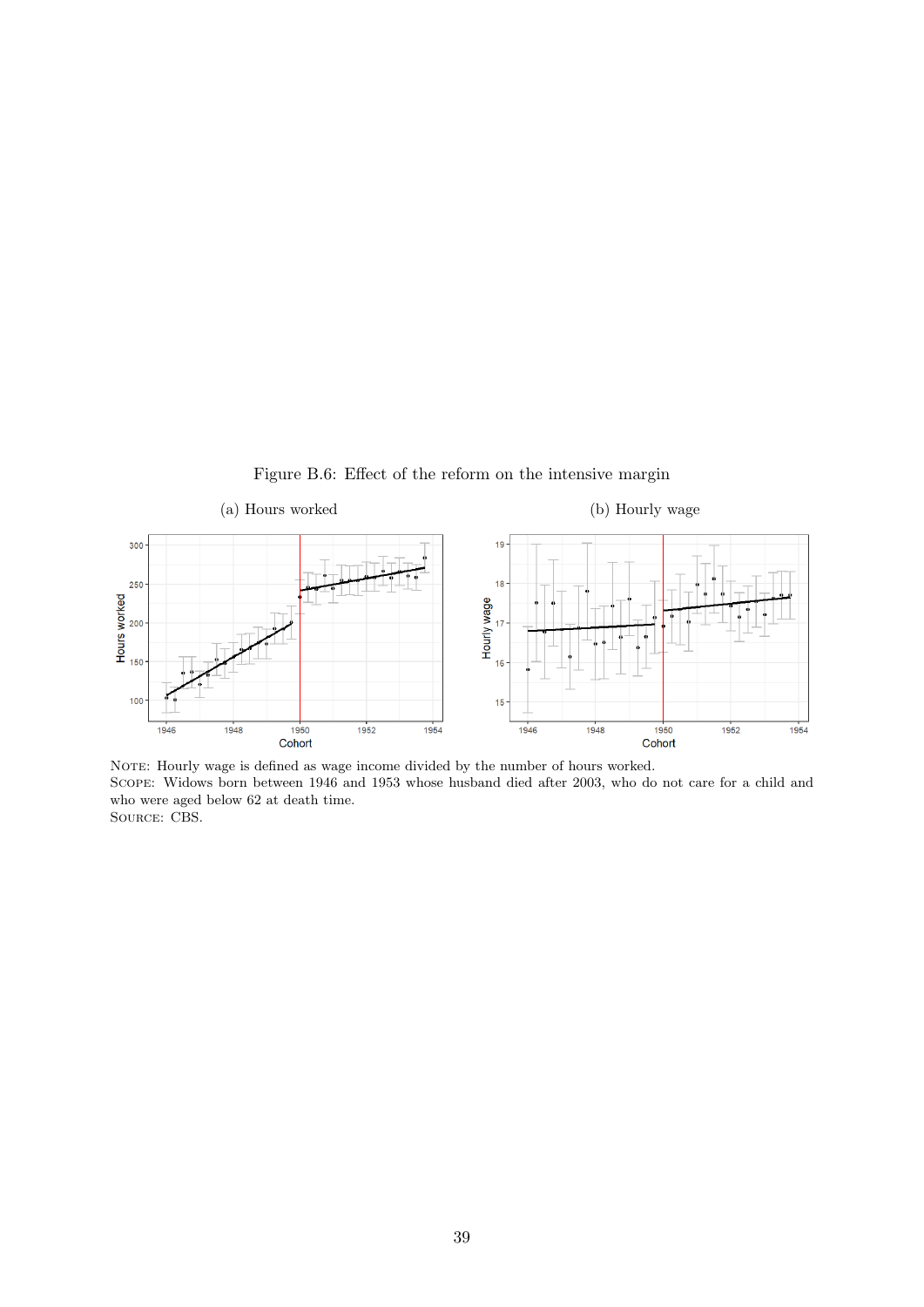#### Figure B.7: Participation to each sector

<span id="page-40-0"></span>

(a) RD estimates

NOTE: For each activity sector, the RD graph represents the extensive margin response to the reform (our variable of interest is a dummy indicating whether labor supply is  $> 0$  within the activity sector considered). All estimates are based on a 8-years symmetric bandwidth. Confidence intervals are displayed at the 95% level. Scope: Widows born between 1946 and 1953 whose husband died after 2003, who do not care for a child and who were aged below 62 at death time. Source: CBS.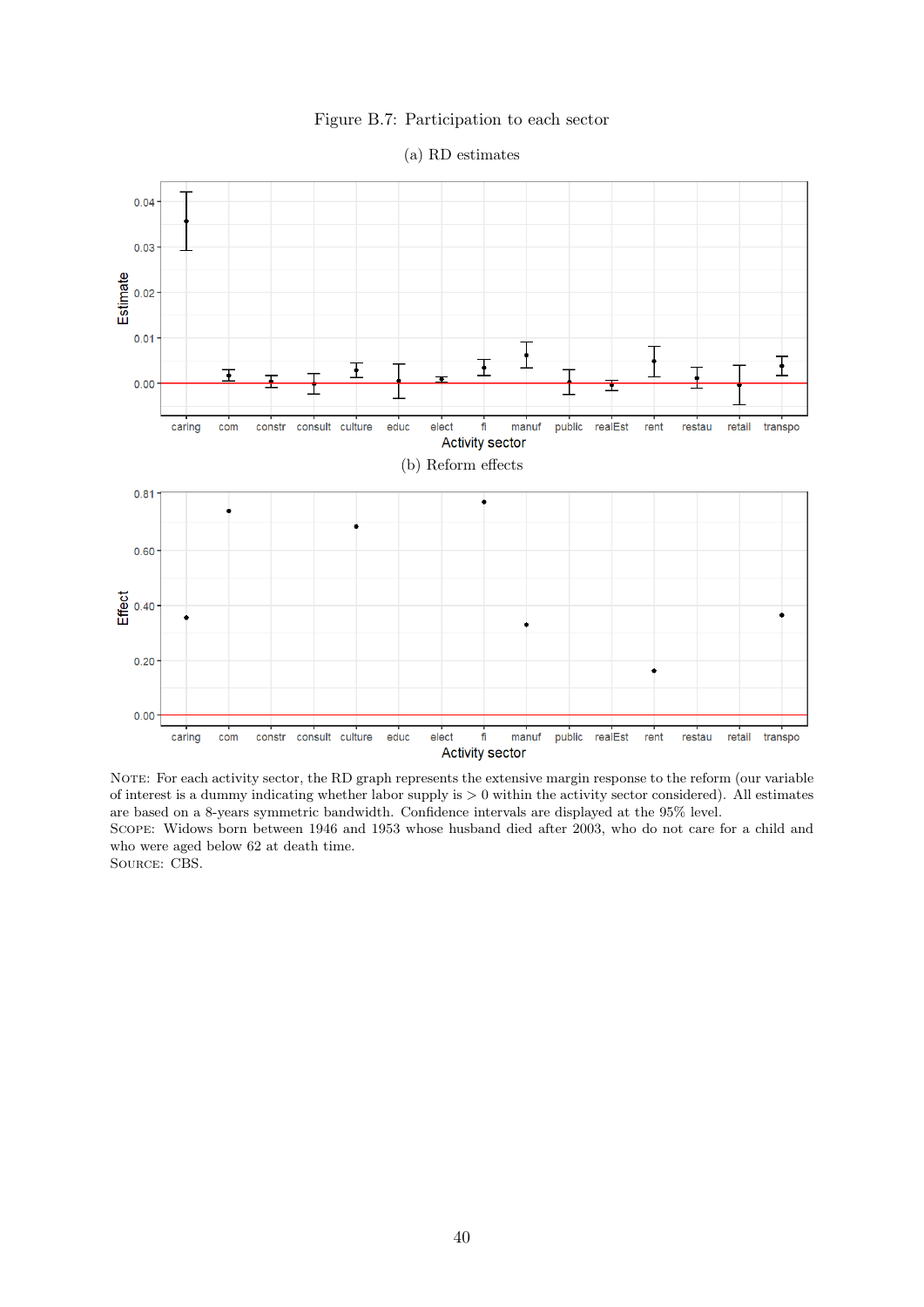<span id="page-41-0"></span>

Figure B.8: RD graph per activity sector

NOTE: For each activity sector, the RD graph represents the extensive margin response to the reform (our variable of interest is a dummy indicating whether labor supply is  $> 0$  within the activity sector considered). Scope: Widows born between 1946 and 1953 whose husband died after 2003, who do not care for a child and who were aged below 62 at death time. Source: CBS.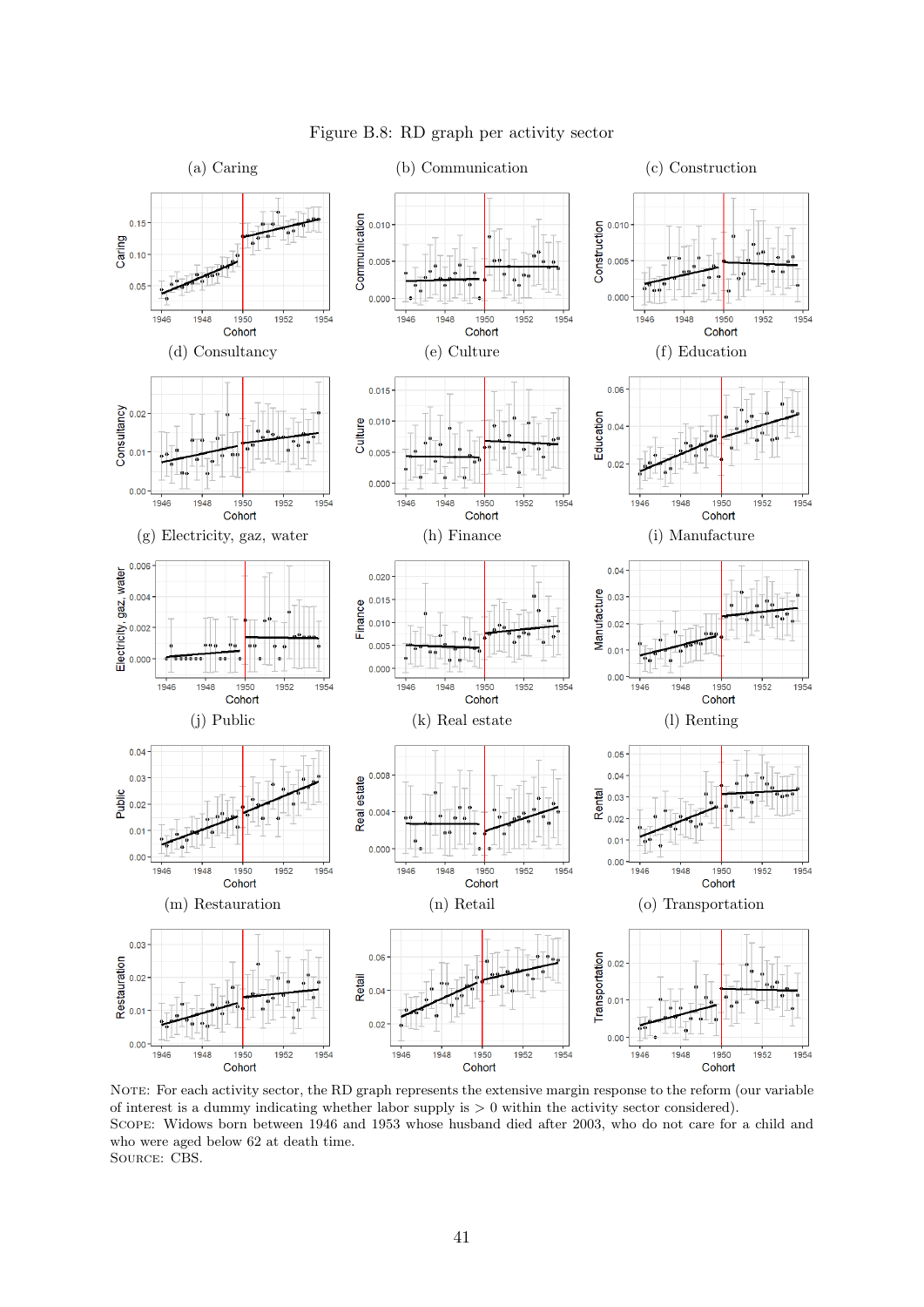<span id="page-42-0"></span>

Figure B.9: RD coefficients for participation to caring sector

 $Was...$ not working working care working no care

NOTE: Caring is a dummy equal to 1 if widow works in the caring sector and labor income  $> 0$  and 0 otherwise. We look at response to the reform according to whether the widow was not working during the year preceding spouse's death or if she was working but in a different from caring activity sector. All estimates are based on a 8-years symmetric bandwidth. Dotted lines represent the 95% confidence intervals.

Scope: Widows born between 1946 and 1953 whose husband died after 2003, who do not care for a child and who were aged below 62 at death time.

<span id="page-42-1"></span>Source: CBS.



Figure B.10: Average disability benefits distribution

NOTE: MW stands for minimum wage.

Scope: Widows born between 1946 and 1953 whose husband died after 2003, who do not care for a child and who were aged below 62 at death time.

Source: CBS.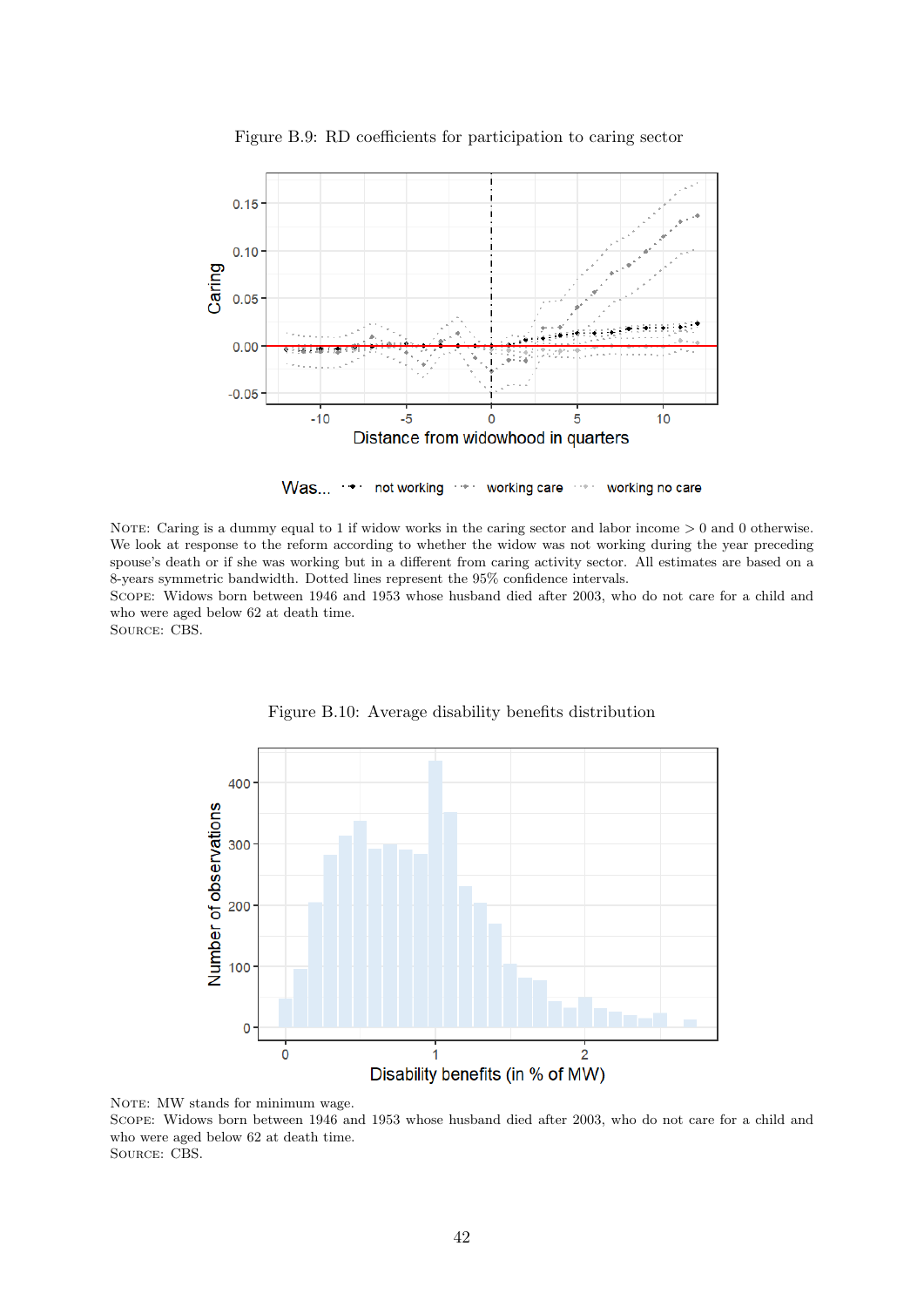<span id="page-43-0"></span>

Figure B.11: RD coefficients for the take-up of DI, according to DI benefits level

NOTE: Disability benefits is a dummy equal to 1 if disability benefits are  $> 0$  and 0 otherwise. Low DI benefits are disability benefits below the minimum wage and high DI benefits are disability benefits equal to or above the minimum wage.

Scope: Widows born between 1946 and 1953 whose husband died after 2003, who do not care for a child and who were aged below 62 at death time.

Source: CBS.

<span id="page-43-1"></span>

Figure B.12: RDD estimates per working status

NOTE: Labor force participation is a dummy equal to 1 if labor income  $> 0$  and 0 otherwise. Labor income refers to wage income, profits from self-employment and income from other activity. Working status is a dummy equal to 1 if widow worked at least once during the year preceding spouse's death and 0 otherwize.

Scope: Widows born between 1946 and 1953 whose husband died after 2003, who do not care for a child and who were aged below 62 at death time. All estimates are based on a 8-years symmetric bandwidth. Dotted lines represent the 95% confidence intervals.

SOURCE: CBS.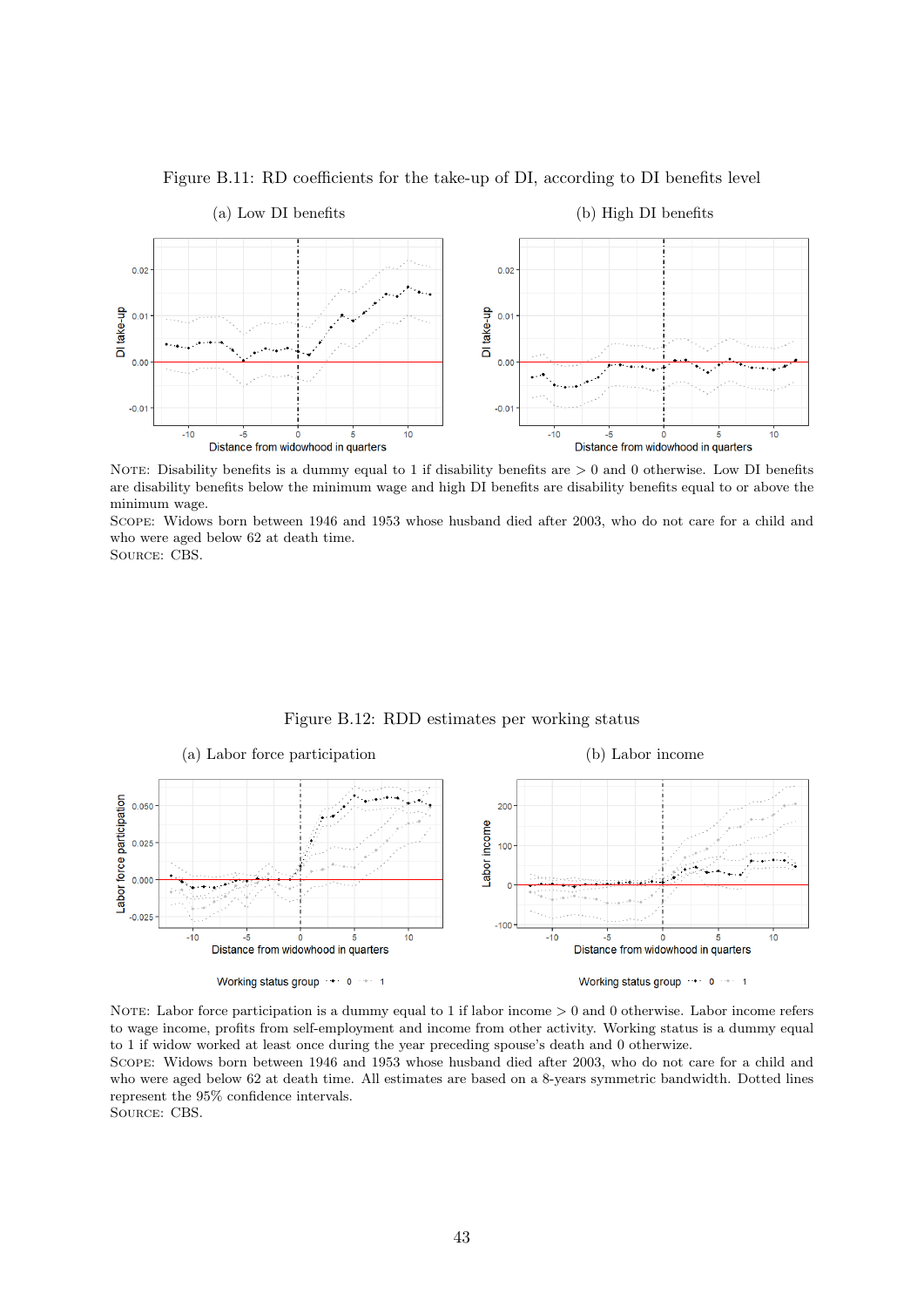<span id="page-44-0"></span>

Figure B.13: RDD estimates per income share tercile

NOTE: Labor force participation is a dummy equal to 1 if labor income  $> 0$  and 0 otherwise. Labor income refers to wage income, profits from self-employment and income from other activity. Income share tercile is the tercile of the widows' total household income share during the three-years preceding spouse's death.

Scope: Widows born between 1946 and 1953 whose husband died after 2003, who do not care for a child and who were aged below 62 at death time. All estimates are based on a 8-years symmetric bandwidth. Dotted lines represent the 95% confidence intervals. SOURCE: CBS.